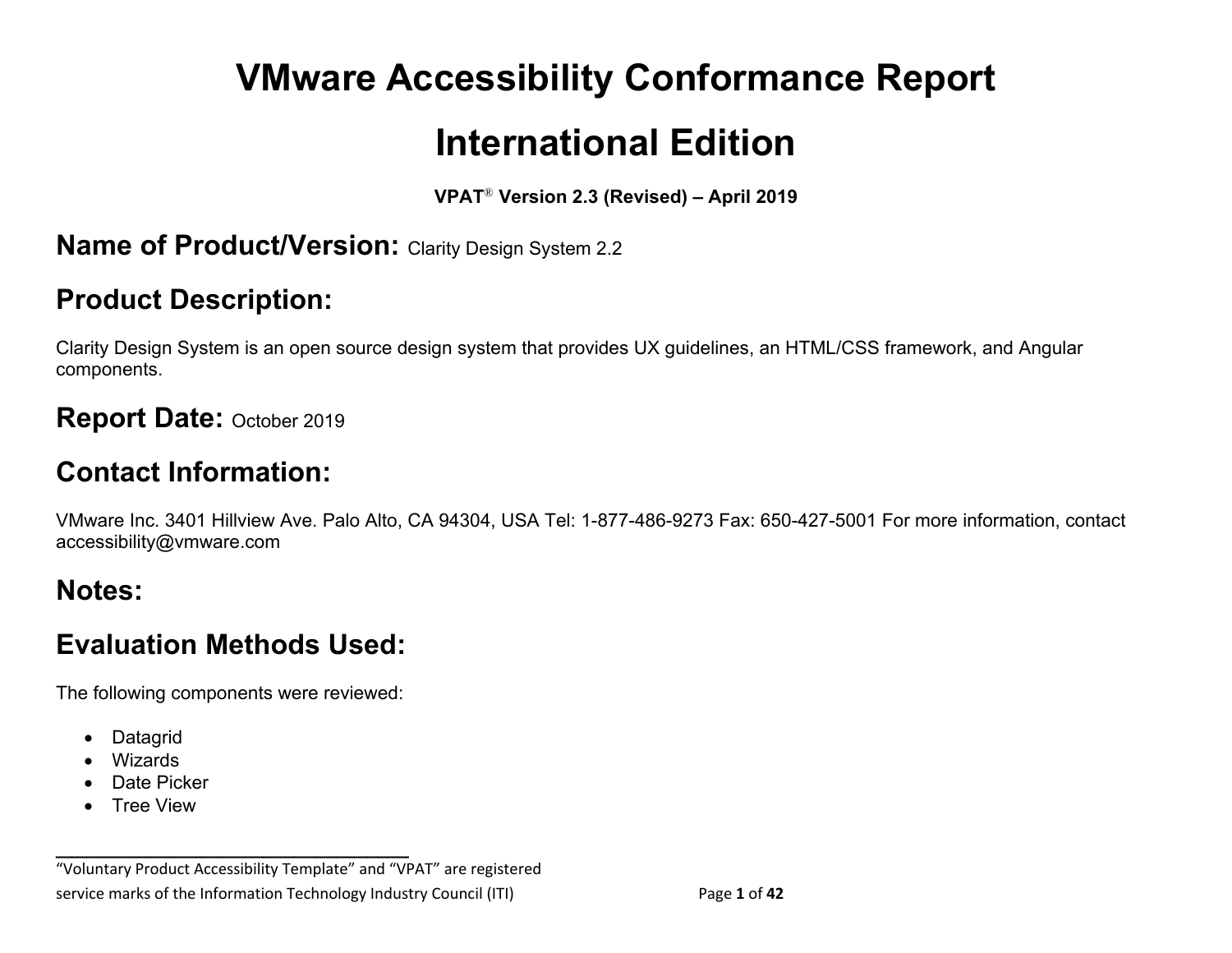- Vertical Nav
- Tabs
- Forms
- Toggle Switches
- Checkboxes
- Radio Buttons
- Select
- Signposts
- Stack View
- Modals
- Alerts
- Header
- Color Palette
- Button Group
- Progress Bars
- Login Page
- Tooltips
- Sidenav
- Spinners
- Buttons
- **Tables**
- Cards
- Labels
- Badges
- Grid
- Lists
- Dropdowns

Using the following tools and assistive technology:

- o Automatic and manual testing with ANDI (Accessible Name & Description Inspector)
- o Manual testing Safari and VoiceOver running on the iOS operating system
- o Manual testing Safari and VoiceOver running on the macOS operating system
- o Manual testing Firefox and NVDA 2018.41 running on Windows 10
- o Manual code inspection with developer tools in Chrome, Safari, Firefox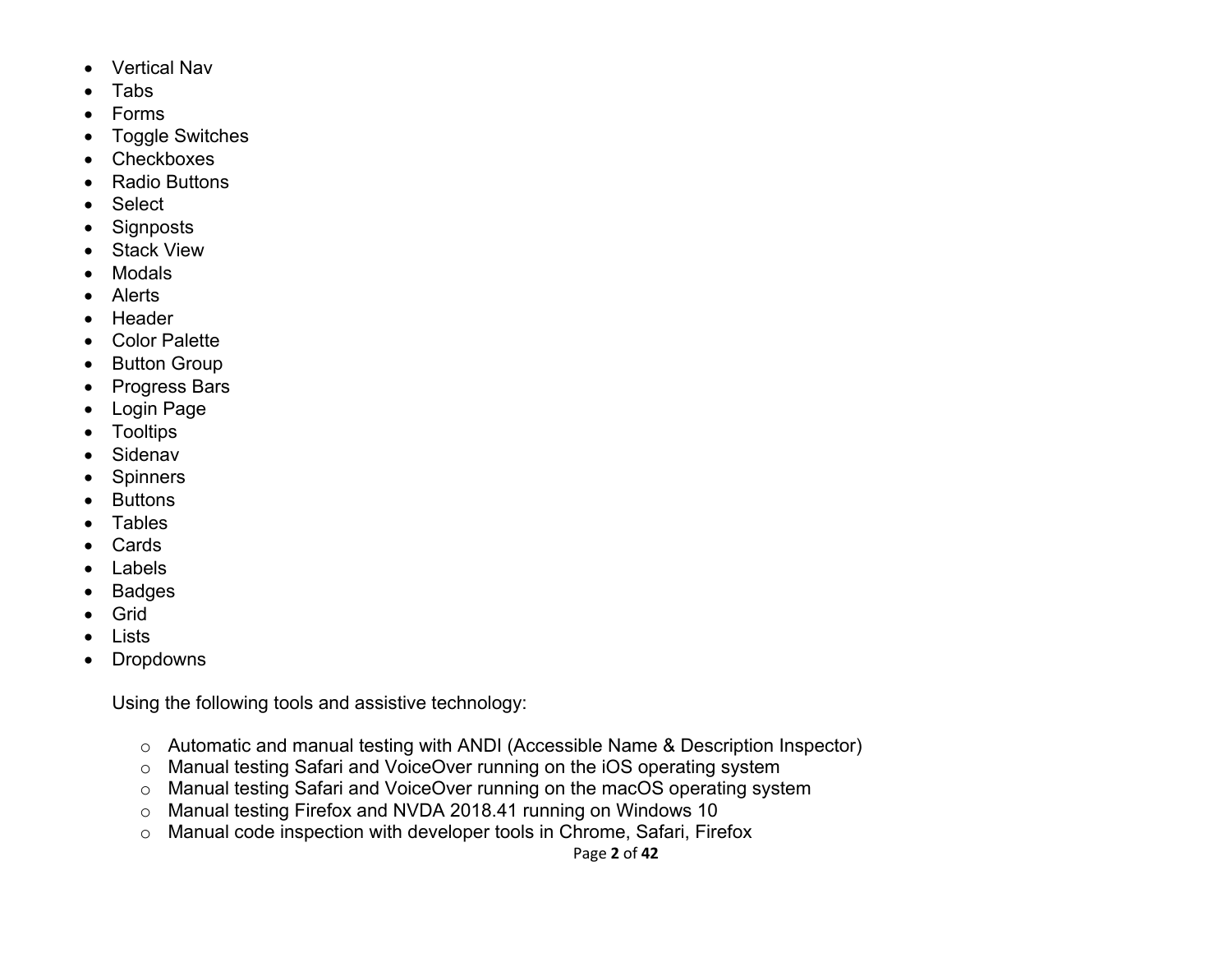Clarity Design System is best experienced on:

- Safari and VoiceOver running on the macOS operating system
- Firefox and NVDA running on the Windows operating system

# **Applicable Standards/Guidelines**

This report covers the degree of conformance for the following accessibility standard/guidelines:

| <b>Standard/Guideline</b>                                                          | <b>Included in Report</b> |
|------------------------------------------------------------------------------------|---------------------------|
| Web Content Accessibility Guidelines 2.0                                           | Level A (Yes)             |
|                                                                                    | Level AA (Yes)            |
|                                                                                    | Level AAA (No)            |
| Web Content Accessibility Guidelines 2.1                                           | Level A (Yes)             |
|                                                                                    | Level AA (Yes)            |
|                                                                                    | Level AAA (No)            |
| Revised Section 508 standards published January 18, 2017 and corrected January 22, | (Yes)                     |
| 2018                                                                               |                           |
| EN 301 549 Accessibility requirements suitable for public procurement of ICT       | (Yes)                     |
| products and services in Europe, - V2.1.2 (2018-08)                                |                           |

# **Terms**

The terms used in the Conformance Level information are defined as follows:

- **Supports**: The functionality of the product has at least one method that meets the criterion without known defects or meets with equivalent facilitation.
- **Partially Supports**: Some functionality of the product does not meet the criterion.
- **Does Not Support:** The majority of product functionality does not meet the criterion.
- **Not Applicable**: The criterion is not relevant to the product.
- **Not Evaluated**: The product has not been evaluated against the criterion. This can be used only in WCAG 2.0 Level AAA.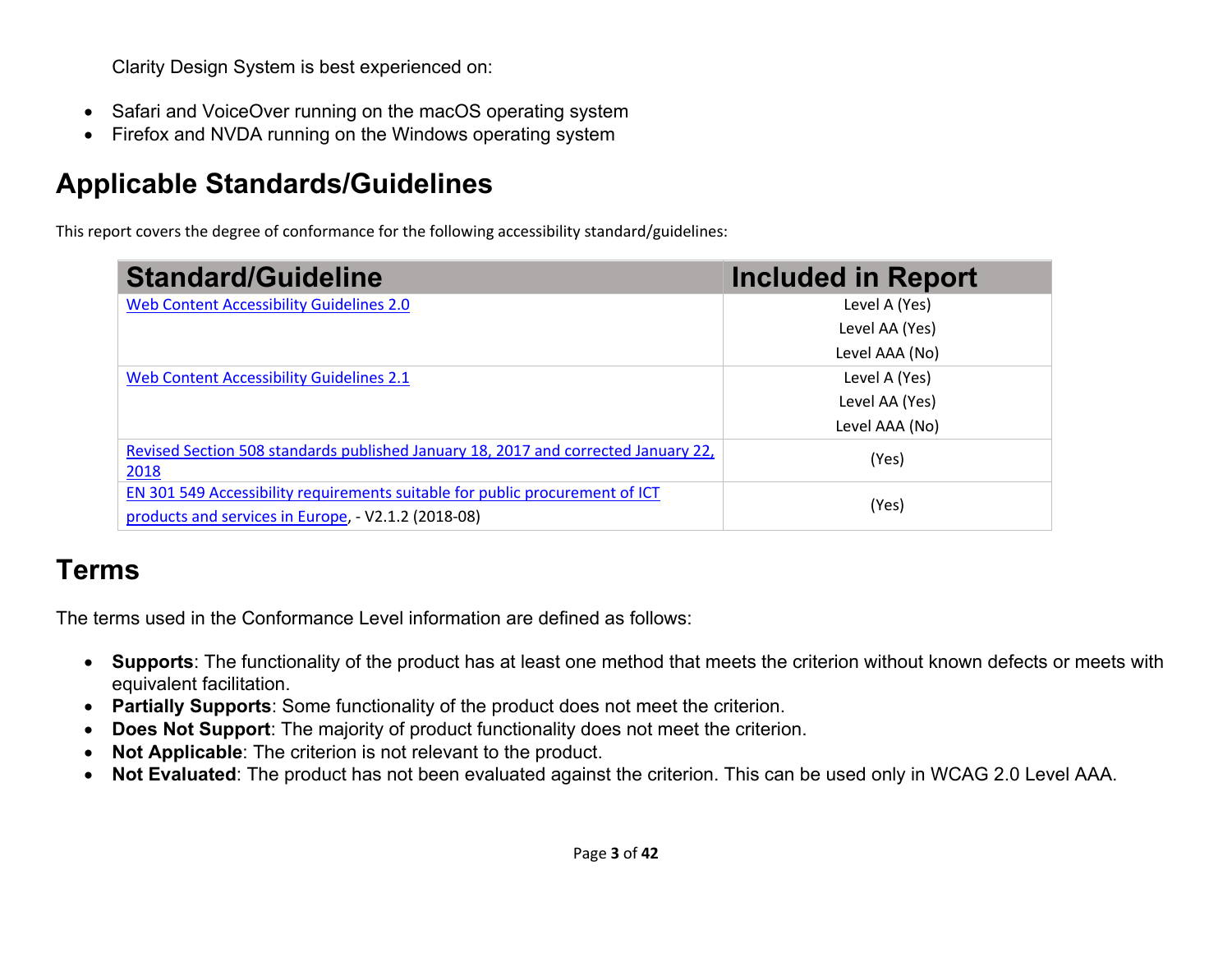# **WCAG 2.1 Report**

Tables 1 and 2 also document conformance with:

- EN 301 549: Chapter 9 Web, Sections 10.1-10.4 of Chapter 10 Non-Web documents, and Sections 11.1-11.4 and 11.8.2 of Chapter 11 - Non-Web Software (open and closed functionality), and Sections 12.1.2 and 12.2.4 of Chapter 12 – Documentation
- Revised Section 508: Chapter 5 501.1 Scope, 504.2 Content Creation or Editing, and Chapter 6 602.3 Electronic Support Documentation.

Note: When reporting on conformance with the WCAG 2.x Success Criteria, they are scoped for full pages, complete processes, and accessibility-supported ways of using technology as documented in the WCAG 2.0 Conformance Requirements.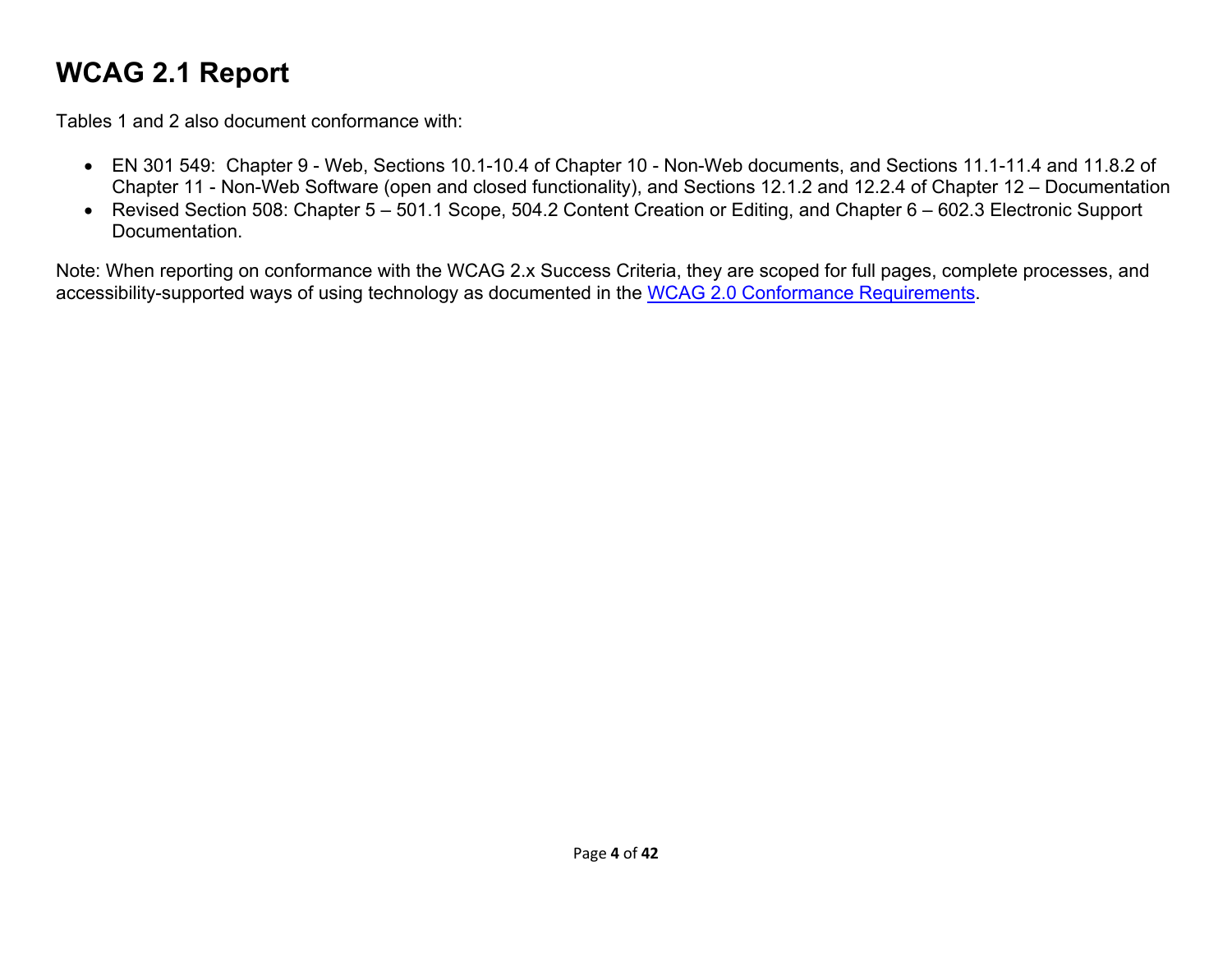# **Table 1: Success Criteria, Level A**

| <b>Criteria</b>                                                                                                                                                               | <b>Conformance Level</b>                  | <b>Remarks and Explanations</b>                                                                                                                         |
|-------------------------------------------------------------------------------------------------------------------------------------------------------------------------------|-------------------------------------------|---------------------------------------------------------------------------------------------------------------------------------------------------------|
| 1.1.1 Non-text Content (Level A)<br>Also applies to:<br>EN 301 549 Criteria                                                                                                   | Web:<br>Supports                          | Web:<br>Clarity Design System provides textual equivalents for all<br>non-text content intended to convey meaning to the<br>user on a standalone basis. |
| 9.1.1.1 (Web)<br>$\bullet$<br>10.1.1.1 (Non-web document)<br>11.1.1.1.1 (Open Functionality Software)<br>$\bullet$<br>11.1.1.1.2 (Closed Functionality Software)<br>$\bullet$ | Electronic Docs:<br>Supports<br>Software: | Electronic Docs:<br>Clarity Design System does not provide electronic<br>documents.                                                                     |
| 11.8.2 (Authoring Tool)<br>$\bullet$<br>12.1.2 (Product Docs)<br>٠<br>12.2.4 (Support Docs)<br>٠                                                                              | Supports<br>Closed:                       | Software:<br>Clarity Design System is not software.                                                                                                     |
| <b>Revised Section 508</b><br>501 (Web)(Software)<br>$\bullet$<br>504.2 (Authoring Tool)<br>602.3 (Support Docs)                                                              | Supports<br>Authoring Tool:<br>Supports   | Closed:<br>Clarity Design System is not a closed system.<br>Authoring Tool:<br>Clarity Design System is not an authoring tool.                          |
| 1.2.1 Audio-only and Video-only (Prerecorded) (Level A)<br>Also applies to:<br>EN 301 549 Criteria                                                                            | Web:<br>Supports                          | Web:<br>Clarity Design System does not provide any pre-recorded<br>audio-only or pre-recorded video-only.                                               |
| 9.1.2.1 (Web)<br>$\bullet$<br>10.1.2.1 (Non-web document)<br>11.1.2.1.1 (Open Functionality Software)<br>٠<br>11.1.2.1.2.1 and 11.1.2.1.2.2 (Closed Software)<br>$\bullet$    | Electronic Docs:<br>Supports<br>Software: | Electronic Docs:<br>Clarity Design System does not provide electronic<br>documents.                                                                     |
| 11.8.2 (Authoring Tool)<br>$\bullet$<br>12.1.2 (Product Docs)<br>12.2.4 (Support Docs)                                                                                        | Supports<br>Closed:                       | Software:<br>Clarity Design System is not software.                                                                                                     |
| <b>Revised Section 508</b><br>501 (Web)(Software)<br>504.2 (Authoring Tool)<br>602.3 (Support Docs)<br>$\bullet$                                                              | Supports<br>Authoring Tool:<br>Supports   | Closed:<br>Clarity Design System is not a closed system.<br>Authoring Tool:                                                                             |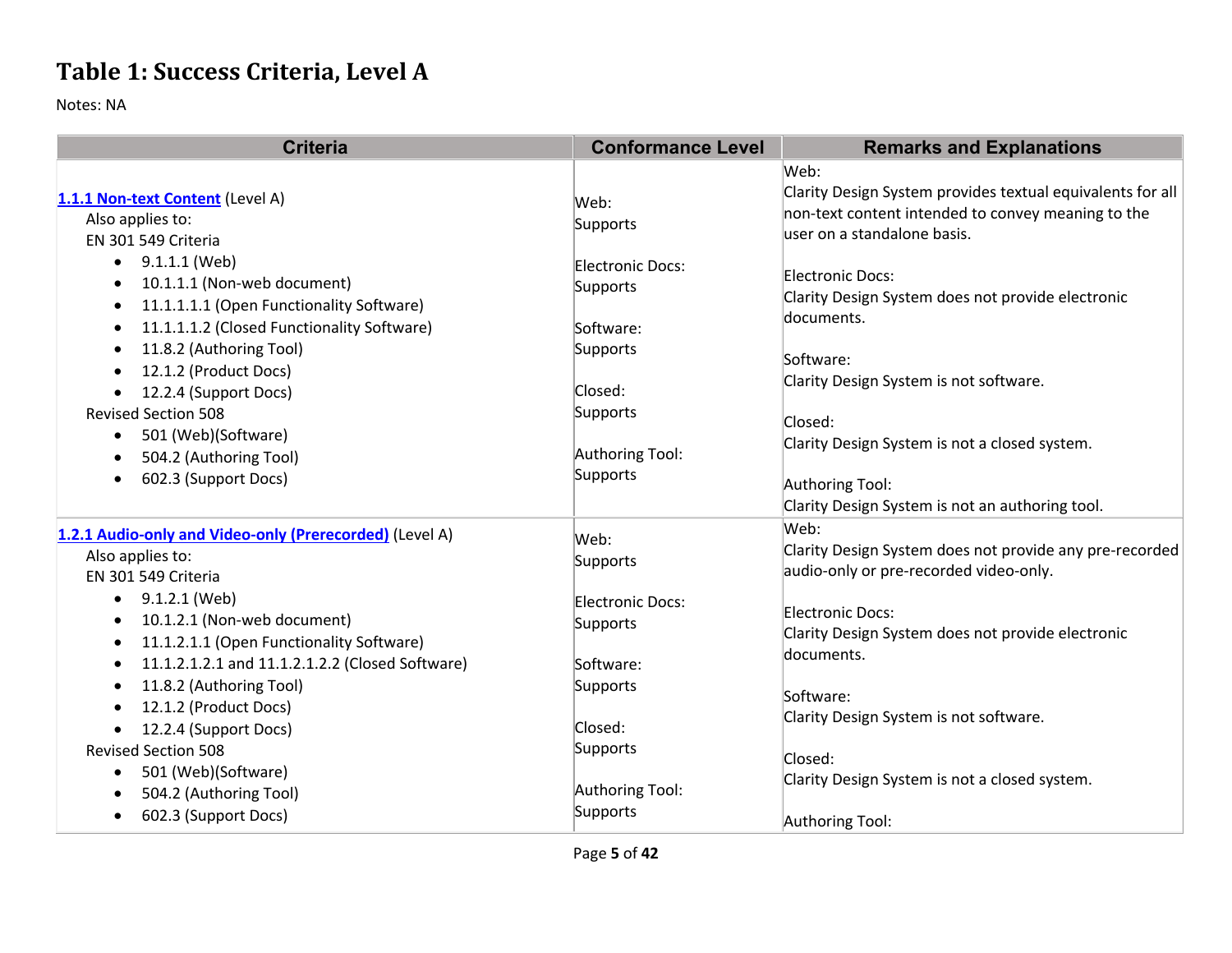| <b>Criteria</b>                                                      | <b>Conformance Level</b> | <b>Remarks and Explanations</b>                         |
|----------------------------------------------------------------------|--------------------------|---------------------------------------------------------|
|                                                                      |                          | Clarity Design System is not an authoring tool.         |
|                                                                      |                          | Web:                                                    |
| 1.2.2 Captions (Prerecorded) (Level A)                               | Web:                     | Clarity Design System does not provide any synchronized |
| Also applies to:                                                     | Supports                 | media which means that captions are not required.       |
| EN 301 549 Criteria                                                  |                          |                                                         |
| 9.1.2.2 (Web)<br>$\bullet$                                           | Electronic Docs:         | Electronic Docs:                                        |
| 10.1.2.2 (Non-web document)<br>$\bullet$                             | Supports                 | Clarity Design System does not provide electronic       |
| 11.1.2.2 (Open Functionality Software)<br>$\bullet$                  |                          | documents.                                              |
| 11.1.2.2 (Closed Software)<br>$\bullet$                              | Software:                |                                                         |
| 11.8.2 (Authoring Tool)<br>٠                                         | Supports                 | Software:                                               |
| 12.1.2 (Product Docs)<br>$\bullet$                                   |                          | Clarity Design System is not software.                  |
| 12.2.4 (Support Docs)                                                | Closed:                  |                                                         |
| <b>Revised Section 508</b>                                           | Supports                 | Closed:                                                 |
| 501 (Web)(Software)<br>$\bullet$                                     |                          | Clarity Design System is not a closed system.           |
| 504.2 (Authoring Tool)                                               | Authoring Tool:          |                                                         |
| 602.3 (Support Docs)<br>$\bullet$                                    | Supports                 | Authoring Tool:                                         |
|                                                                      |                          | Clarity Design System is not an authoring tool.         |
|                                                                      |                          | Web:                                                    |
|                                                                      |                          | Clarity Design System does not provide time-based or    |
| 1.2.3 Audio Description or Media Alternative (Prerecorded) (Level A) | Web:                     | synchronized media. Therefore, audio descriptions or    |
| Also applies to:                                                     | Supports                 | media alternatives for time-based or synchronized media |
| EN 301 549 Criteria                                                  |                          | are not required.                                       |
| 9.1.2.3 (Web)<br>$\bullet$                                           | Electronic Docs:         |                                                         |
| 10.1.2.3 (Non-web document)<br>$\bullet$                             | Supports                 | Electronic Docs:                                        |
| 11.1.2.3.1 (Open Functionality Software)<br>$\bullet$                |                          | Clarity Design System does not provide electronic       |
| 11.1.2.3.2 (Closed Software)<br>$\bullet$                            | Software:                | documents.                                              |
| 11.8.2 (Authoring Tool)<br>$\bullet$                                 | Supports                 |                                                         |
| 12.1.2 (Product Docs)                                                |                          | Software:                                               |
| 12.2.4 (Support Docs)<br>$\bullet$                                   | Closed:                  | Clarity Design System is not software.                  |
| <b>Revised Section 508</b>                                           | Supports                 |                                                         |
| 501 (Web)(Software)<br>$\bullet$                                     |                          | Closed:                                                 |
| 504.2 (Authoring Tool)<br>$\bullet$                                  | Authoring Tool:          | Clarity Design System is not a closed system.           |
| 602.3 (Support Docs)                                                 | Supports                 |                                                         |
|                                                                      |                          | Authoring Tool:                                         |
|                                                                      |                          | Clarity Design System is not an authoring tool.         |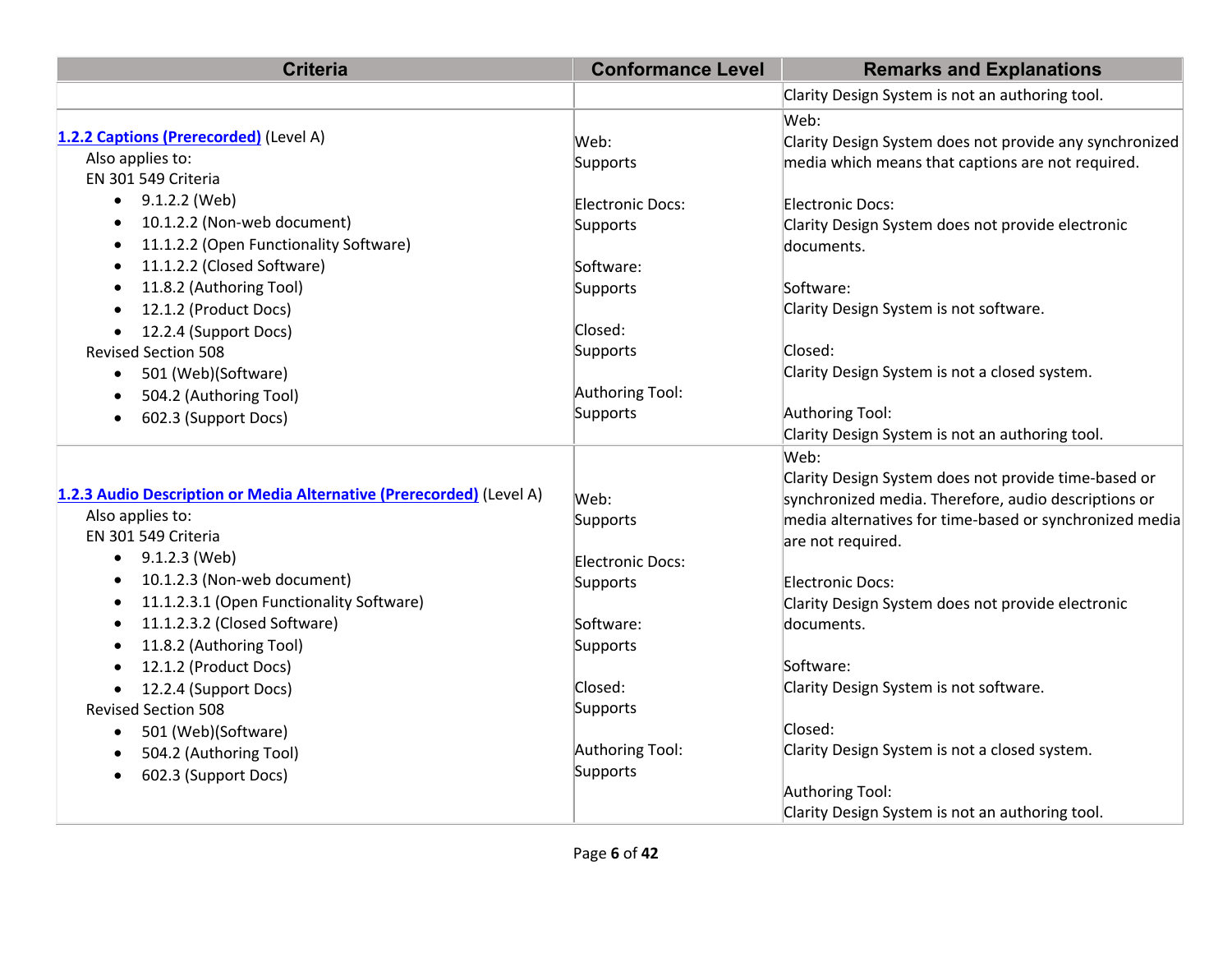| <b>Criteria</b>                                       | <b>Conformance Level</b>  | <b>Remarks and Explanations</b>                             |
|-------------------------------------------------------|---------------------------|-------------------------------------------------------------|
|                                                       |                           | Web:                                                        |
| 1.3.1 Info and Relationships (Level A)                | Web:                      | Clarity Design System components programmatically           |
| Also applies to:                                      | Supports                  | convey the same information, structure, and                 |
| EN 301 549 Criteria                                   |                           | relationships conveyed visually.                            |
| $\bullet$ 9.1.3.1 (Web)                               | Electronic Docs:          |                                                             |
| 10.1.3.1 (Non-web document)                           | Supports                  | Electronic Docs:                                            |
| 11.1.3.1.1 (Open Functionality Software)<br>$\bullet$ |                           | Clarity Design System does not provide electronic           |
| 11.1.3.1.2 (Closed Software)<br>$\bullet$             | Software:                 | documents.                                                  |
| 11.8.2 (Authoring Tool)<br>$\bullet$                  | Supports                  | Software:                                                   |
| 12.1.2 (Product Docs)                                 |                           | Clarity Design System is not software.                      |
| 12.2.4 (Support Docs)                                 | Closed:                   |                                                             |
| <b>Revised Section 508</b>                            | Supports                  | Closed:                                                     |
| 501 (Web)(Software)<br>$\bullet$                      |                           | Clarity Design System is not a closed system.               |
| 504.2 (Authoring Tool)                                | Authoring Tool:           |                                                             |
| 602.3 (Support Docs)                                  | Supports                  | Authoring Tool:                                             |
|                                                       |                           | Clarity Design System is not an authoring tool.             |
|                                                       |                           | Web:                                                        |
|                                                       |                           | Clarity Design System's Datagrid row detail feature         |
| 1.3.2 Meaningful Sequence (Level A)                   | Web:                      | content cannot be read by the NVDA screen reader            |
| Also applies to:                                      | <b>Partially Supports</b> | when using table specific navigation commands. This         |
| EN 301 549 Criteria                                   |                           | occurs when using the Firefox browser on the Windows        |
| 9.1.3.2 (Web)<br>$\bullet$                            | Electronic Docs:          | 10 operating system.                                        |
| 10.1.3.2 (Non-web document)<br>$\bullet$              | Supports                  |                                                             |
| 11.1.3.2.1 (Open Functionality Software)              |                           | Clarity Design System's Datagrid component contains an      |
| 11.1.3.2.2 (Closed Software)<br>$\bullet$             | Software:                 | expandable caret button cannot be read or activated         |
| 11.8.2 (Authoring Tool)                               | Supports                  | when using the VoiceOver screen reader with the Safari      |
| 12.1.2 (Product Docs)                                 |                           | Browser on the macOS operating system.                      |
| 12.2.4 (Support Docs)                                 | Closed:                   |                                                             |
| <b>Revised Section 508</b>                            | Supports                  | For more information about these two issues see Issue       |
| 501 (Web)(Software)<br>$\bullet$                      | Authoring Tool:           | 3375.                                                       |
| 504.2 (Authoring Tool)<br>$\bullet$                   | Supports                  | Clarity Design System's Stack View component contains a     |
| 602.3 (Support Docs)                                  |                           | disclosure button that does not control the availability of |
|                                                       |                           | the content which immediately follows it. This can be       |
|                                                       |                           |                                                             |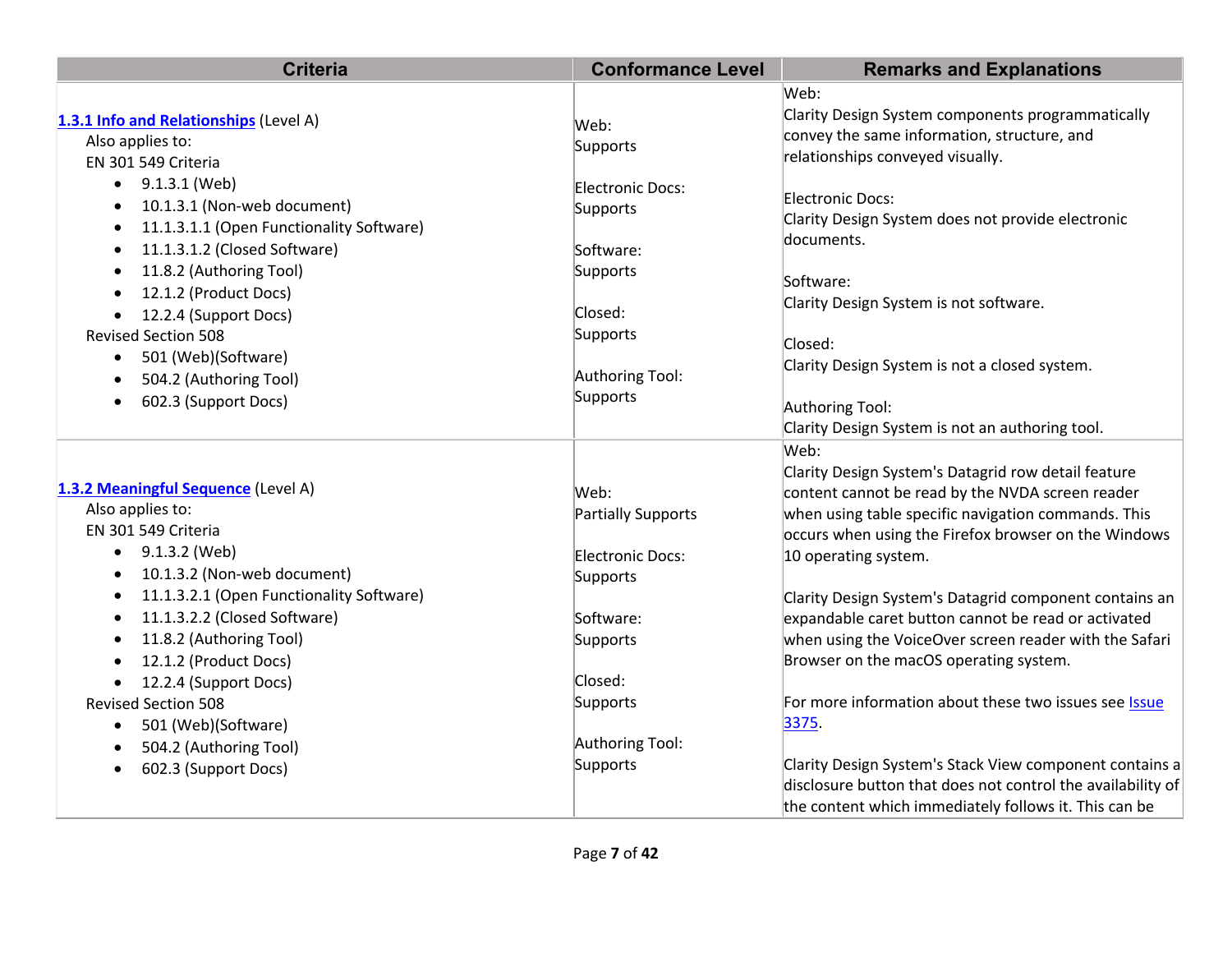| <b>Criteria</b>                                                                                         | <b>Conformance Level</b>        | <b>Remarks and Explanations</b>                                                                                        |
|---------------------------------------------------------------------------------------------------------|---------------------------------|------------------------------------------------------------------------------------------------------------------------|
|                                                                                                         |                                 | confusing for users of assistive technologies. For more<br>information see Issue 3567.                                 |
|                                                                                                         |                                 | Electronic Docs:<br>Clarity Design System does not provide electronic<br>documents.                                    |
|                                                                                                         |                                 | Software:<br>Clarity Design System is not software.                                                                    |
|                                                                                                         |                                 | Closed:<br>Clarity Design System is not a closed system.                                                               |
|                                                                                                         |                                 | Authoring Tool:<br>Clarity Design System is not an authoring tool.                                                     |
| 1.3.3 Sensory Characteristics (Level A)                                                                 | Web:                            | Web:<br>Clarity Design System does not solely use sensory<br>characteristics of components such as shape, size, visual |
| Also applies to:<br>EN 301 549 Criteria<br>$\bullet$ 9.1.3.3 (Web)                                      | Supports<br>Electronic Docs:    | location, orientation, or sound when providing<br>instructions for understanding content and operating<br>controls.    |
| 10.1.3.3 (Non-web document)<br>11.1.3.3 (Open Functionality Software)<br>11.1.3.3 (Closed Software)     | Supports<br>Software:           | Electronic Docs:<br>Clarity Design System does not provide electronic<br>documents.                                    |
| 11.8.2 (Authoring Tool)<br>12.1.2 (Product Docs)<br>12.2.4 (Support Docs)<br><b>Revised Section 508</b> | Supports<br>Closed:<br>Supports | Software:<br>Clarity Design System is not software.                                                                    |
| 501 (Web)(Software)<br>٠<br>504.2 (Authoring Tool)<br>$\bullet$<br>602.3 (Support Docs)                 | Authoring Tool:<br>Supports     | Closed:<br>Clarity Design System is not a closed system.                                                               |
|                                                                                                         |                                 | Authoring Tool:<br>Clarity Design System is not an authoring tool.                                                     |
| 1.4.1 Use of Color (Level A)                                                                            | Web:                            | Web:                                                                                                                   |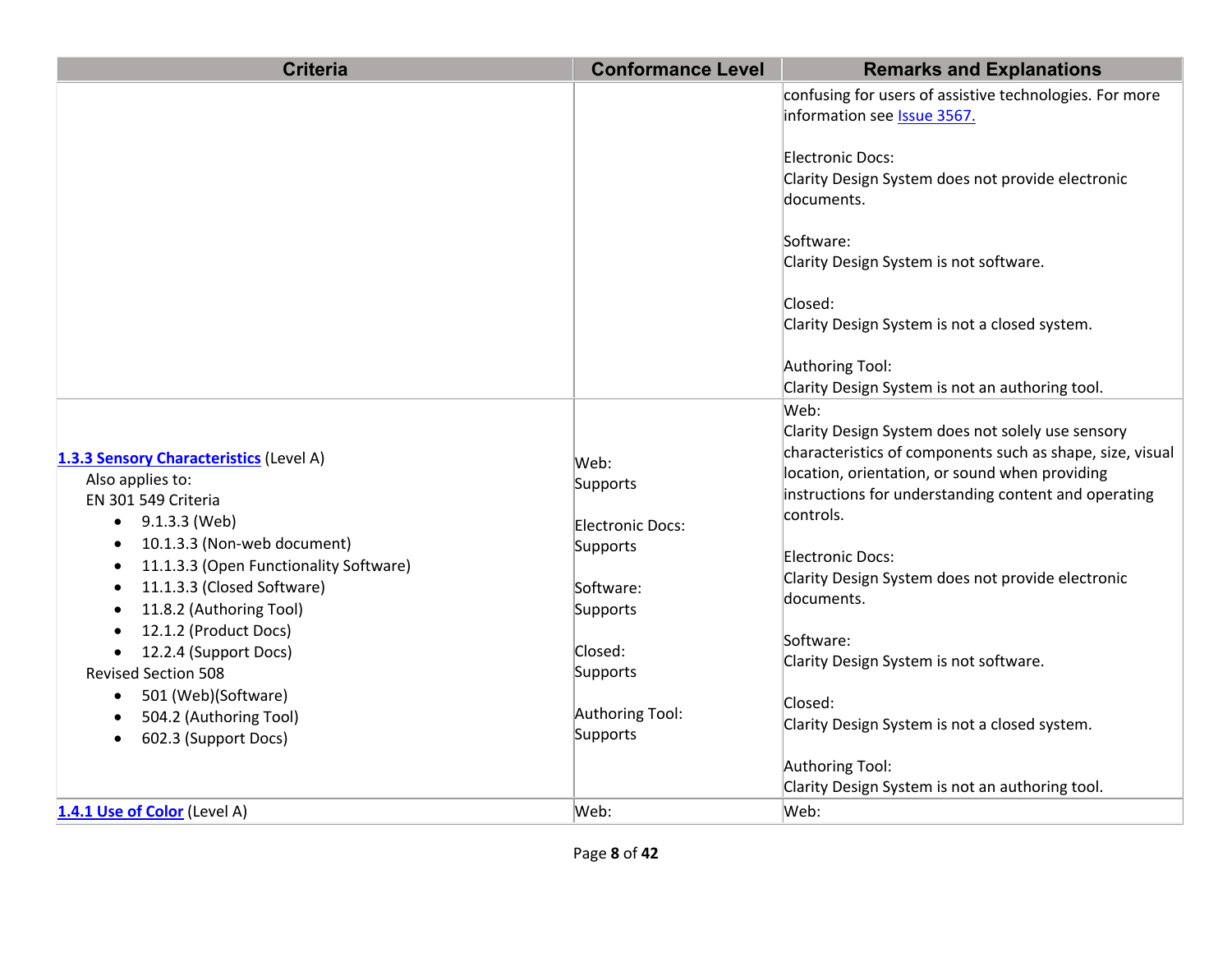| <b>Criteria</b>                             | <b>Conformance Level</b> | <b>Remarks and Explanations</b>                          |
|---------------------------------------------|--------------------------|----------------------------------------------------------|
| Also applies to:                            | Supports                 | Clarity Design System does not use color as the only     |
| EN 301 549 Criteria                         |                          | visual means of conveying information, indicating an     |
| 9.1.4.1 (Web)                               | Electronic Docs:         | action, prompting a response, or distinguishing a visual |
| 10.1.4.1 (Non-web document)                 | Supports                 | element.                                                 |
| 11.1.4.1 (Open Functionality Software)      |                          |                                                          |
| 11.1.4.1 (Closed Software)<br>$\bullet$     | Software:                | <b>Electronic Docs:</b>                                  |
| 11.8.2 (Authoring Tool)<br>$\bullet$        | Supports                 | Clarity Design System does not provide electronic        |
| 12.1.2 (Product Docs)<br>$\bullet$          |                          | documents.                                               |
| 12.2.4 (Support Docs)                       | Closed:                  |                                                          |
| <b>Revised Section 508</b>                  | Supports                 | Software:                                                |
| 501 (Web)(Software)<br>$\bullet$            |                          | Clarity Design System is not software.                   |
| 504.2 (Authoring Tool)                      | Authoring Tool:          |                                                          |
| 602.3 (Support Docs)<br>$\bullet$           | Supports                 | Closed:                                                  |
|                                             |                          | Clarity Design System is not a closed system.            |
|                                             |                          | Authoring Tool:                                          |
|                                             |                          | Clarity Design System is not an authoring tool.          |
|                                             |                          | Web:                                                     |
| 1.4.2 Audio Control (Level A)               | Web:                     | Clarity Design System does not play audio.               |
| Also applies to:                            | Supports                 |                                                          |
| EN 301 549 Criteria                         |                          | Electronic Docs:                                         |
| $\bullet$ 9.1.4.2 (Web)                     | Electronic Docs:         | Clarity Design System does not provide electronic        |
| 10.1.4.2 (Non-web document)<br>$\bullet$    | Supports                 | documents.                                               |
| 11.1.4.2 (Open Functionality Software)<br>٠ |                          |                                                          |
| 11.1.4.2 (Closed Software)<br>$\bullet$     | Software:                | Software:                                                |
| 11.8.2 (Authoring Tool)                     | Supports                 | Clarity Design System is not software.                   |
| 12.1.2 (Product Docs)                       |                          |                                                          |
| 12.2.4 (Support Docs)                       | Closed:                  | Closed:                                                  |
| <b>Revised Section 508</b>                  | Supports                 | Clarity Design System is not a closed system.            |
| 501 (Web)(Software)<br>$\bullet$            |                          |                                                          |
| 504.2 (Authoring Tool)<br>$\bullet$         | Authoring Tool:          | Authoring Tool:                                          |
| 602.3 (Support Docs)<br>$\bullet$           | Supports                 | Clarity Design System is not an authoring tool.          |
| 2.1.1 Keyboard (Level A)                    | Web:                     | Web:                                                     |
| Also applies to:                            | Partially Supports       | Clarity Design System's Datagrid component is            |
| EN 301 549 Criteria                         |                          | implemented with ARIA 1.1 but does not provide arrow     |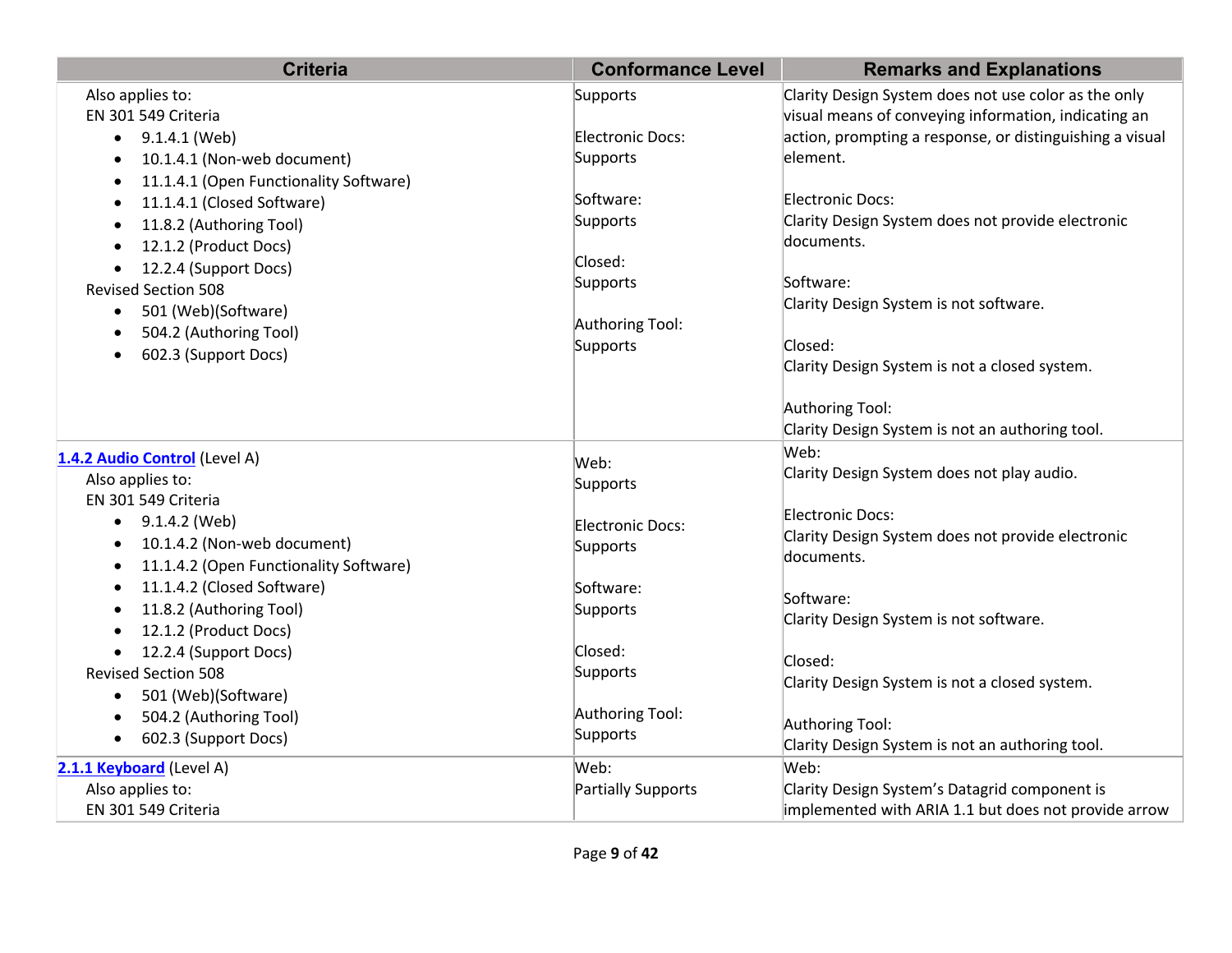| <b>Criteria</b>                                                                    | <b>Conformance Level</b> | <b>Remarks and Explanations</b>                              |
|------------------------------------------------------------------------------------|--------------------------|--------------------------------------------------------------|
| 9.2.1.1 (Web)<br>$\bullet$                                                         | Electronic Docs:         | key navigation between cells as expected. For more           |
| 10.2.1.1 (Non-web document)                                                        | Supports                 | information see issue 3349.                                  |
| 11.2.1.1.1 (Open Functionality Software)                                           |                          |                                                              |
| 11.2.1.1.2 (Closed Software)                                                       | Software:                | Clarity Design System's Datagrid component offers the        |
| 11.8.2 (Authoring Tool)                                                            | Supports                 | ability to resize columns with the mouse alone but not       |
| 12.1.2 (Product Docs)                                                              |                          | the keyboard alone. For more information see Issue           |
| 12.2.4 (Support Docs)                                                              | Closed:<br>Supports      | 3372.                                                        |
| <b>Revised Section 508</b>                                                         |                          | Clarity Design System's Sidenav component contains a         |
| 501 (Web)(Software)<br>$\bullet$                                                   | Authoring Tool:          | 'Collapsible Nav' control that cannot be focused with the    |
| 504.2 (Authoring Tool)                                                             | Supports                 | keyboard alone. For more information see <b>Issue 3526</b> . |
| 602.3 (Support Docs)                                                               |                          |                                                              |
|                                                                                    |                          | <b>Electronic Docs:</b>                                      |
|                                                                                    |                          | Clarity Design System does not provide electronic            |
|                                                                                    |                          | documents.                                                   |
|                                                                                    |                          |                                                              |
|                                                                                    |                          | Software:                                                    |
|                                                                                    |                          | Clarity Design System is not software.                       |
|                                                                                    |                          |                                                              |
|                                                                                    |                          | Closed:                                                      |
|                                                                                    |                          | Clarity Design System is not a closed system.                |
|                                                                                    |                          | Authoring Tool:                                              |
|                                                                                    |                          | Clarity Design System is not an authoring tool.              |
|                                                                                    | Web:                     | Web:                                                         |
| 2.1.2 No Keyboard Trap (Level A)                                                   | Supports                 | Clarity Design System ensures that if keyboard focus can     |
| Also applies to:                                                                   |                          | be moved to a component of the page using a keyboard         |
| EN 301 549 Criteria                                                                | Electronic Docs:         | interface, then focus can be moved away from that            |
| $\bullet$ 9.2.1.2 (Web)                                                            | Supports                 | component using only a keyboard interface with               |
| 10.2.1.2 (Non-web document)<br>$\bullet$<br>11.2.1.2 (Open Functionality Software) |                          | standard exit methods.                                       |
| $\bullet$<br>11.2.1.2 (Closed Software)<br>$\bullet$                               | Software:                |                                                              |
| 11.8.2 (Authoring Tool)                                                            | Supports                 | <b>Electronic Docs:</b>                                      |
| 12.1.2 (Product Docs)                                                              |                          | Clarity Design System does not provide electronic            |
| 12.2.4 (Support Docs)                                                              | Closed:                  | documents.                                                   |
| <b>Revised Section 508</b>                                                         | Supports                 |                                                              |
|                                                                                    |                          | Software:                                                    |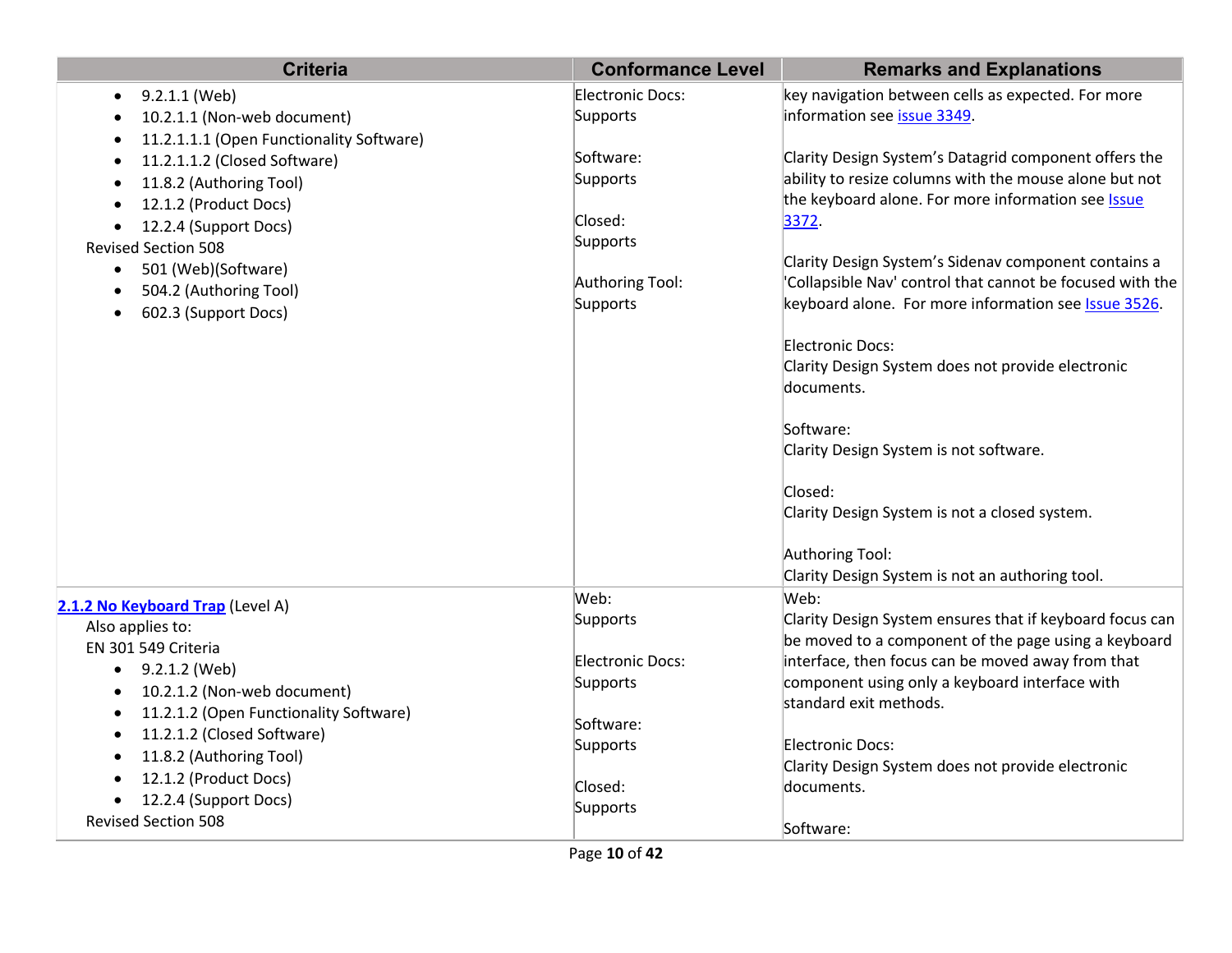| <b>Criteria</b>                                                                                                                                                             | <b>Conformance Level</b>                              | <b>Remarks and Explanations</b>                                                                                                       |
|-----------------------------------------------------------------------------------------------------------------------------------------------------------------------------|-------------------------------------------------------|---------------------------------------------------------------------------------------------------------------------------------------|
| 501 (Web)(Software)<br>$\bullet$<br>504.2 (Authoring Tool)<br>602.3 (Support Docs)                                                                                          | Authoring Tool:<br>Supports                           | Clarity Design System is not software.<br>Closed:<br>Clarity Design System is not a closed system.                                    |
|                                                                                                                                                                             |                                                       | Authoring Tool:<br>Clarity Design System is not an authoring tool.                                                                    |
| 2.1.4 Character Key Shortcuts (Level A 2.1 only)                                                                                                                            | Web:<br>Supports                                      | Web:<br>Clarity Design System does not provide keyboard<br>shortcuts using only letter, punctuation, number, or<br>symbol characters. |
| Also applies to:<br>EN 301 549 Criteria<br>$\bullet$ 9.2.1.4 (Web)<br>10.2.1.4 (Non-web document)<br>11.2.1.4.1 (Open Functionality Software)                               | Electronic Docs:<br>Supports<br>Software:<br>Supports | Electronic Docs:<br>Clarity Design System does not provide electronic<br>documents.                                                   |
| 11.2.1.4.2 (Closed Software)<br>$\bullet$<br>11.8.2 (Authoring Tool)<br>12.1.2 (Product Docs)<br>12.2.4 (Support Docs)<br>$\bullet$<br>Revised Section 508 - Does not apply | Closed:<br>Supports<br>Authoring Tool:                | Software:<br>Clarity Design System is not software.<br>Closed:<br>Clarity Design System is not a closed system.                       |
|                                                                                                                                                                             | Supports                                              | Authoring Tool:<br>Clarity Design System is not an authoring tool.                                                                    |
| 2.2.1 Timing Adjustable (Level A)<br>Also applies to:<br>EN 301 549 Criteria                                                                                                | Web:<br>Supports                                      | Web:<br>Clarity Design System does not set time limits                                                                                |
| 9.2.2.1 (Web)<br>10.2.2.1 (Non-web document)<br>11.2.2.1 (Open Functionality Software)                                                                                      | Electronic Docs:<br>Supports                          | Electronic Docs:<br>Clarity Design System does not provide electronic<br>documents.                                                   |
| 11.2.2.1 (Closed Software)<br>11.8.2 (Authoring Tool)<br>12.1.2 (Product Docs)<br>12.2.4 (Support Docs)                                                                     | Software:<br>Supports<br>Closed:                      | Software:<br>Clarity Design System is not software.                                                                                   |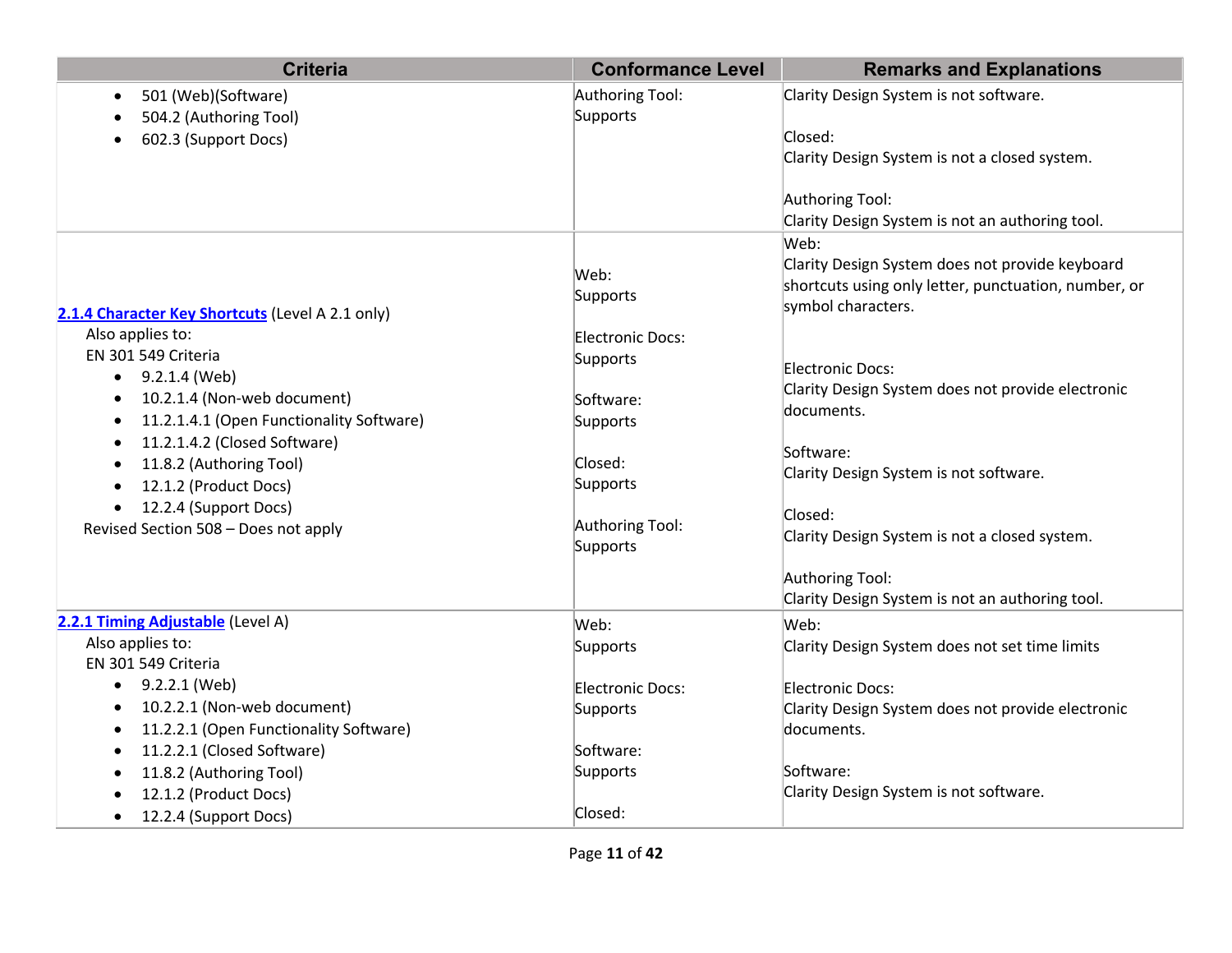| <b>Criteria</b>                                     | <b>Conformance Level</b> | <b>Remarks and Explanations</b>                                                                                                                                                                                                                      |
|-----------------------------------------------------|--------------------------|------------------------------------------------------------------------------------------------------------------------------------------------------------------------------------------------------------------------------------------------------|
| <b>Revised Section 508</b>                          | Supports                 | Closed:                                                                                                                                                                                                                                              |
| 501 (Web)(Software)<br>$\bullet$                    |                          | Clarity Design System is not a closed system.                                                                                                                                                                                                        |
| 504.2 (Authoring Tool)                              | Authoring Tool:          |                                                                                                                                                                                                                                                      |
| 602.3 (Support Docs)                                | Supports                 | Authoring Tool:                                                                                                                                                                                                                                      |
|                                                     |                          | Clarity Design System is not an authoring tool.                                                                                                                                                                                                      |
| 2.2.2 Pause, Stop, Hide (Level A)                   | Web:                     | Web:<br>Clarity Design System does not offer moving, blinking, or<br>scrolling content that starts automatically, lasts more<br>than five seconds, and is presented in parallel with other<br>content. Any automatically updating content that lasts |
| Also applies to:                                    | Supports                 | for longer than five seconds is part of an activity where it                                                                                                                                                                                         |
| EN 301 549 Criteria                                 |                          | is essential (such as a spinner). Therefore, Clarity Design                                                                                                                                                                                          |
| 9.2.2.2 (Web)<br>$\bullet$                          | Electronic Docs:         | System does not need to provide a mechanism for the                                                                                                                                                                                                  |
| 10.2.2.2 (Non-web document)                         | Supports                 | user to pause, stop, hide or control the frequency of the                                                                                                                                                                                            |
| 11.2.2.2 (Open Functionality Software)<br>$\bullet$ |                          | update.                                                                                                                                                                                                                                              |
| 11.2.2.2 (Closed Software)                          | Software:                |                                                                                                                                                                                                                                                      |
| 11.8.2 (Authoring Tool)                             | Supports                 | Electronic Docs:                                                                                                                                                                                                                                     |
| 12.1.2 (Product Docs)                               |                          | Clarity Design System does not provide electronic                                                                                                                                                                                                    |
| 12.2.4 (Support Docs)                               | Closed:                  | documents.                                                                                                                                                                                                                                           |
| <b>Revised Section 508</b>                          | Supports                 |                                                                                                                                                                                                                                                      |
| 501 (Web)(Software)<br>$\bullet$                    |                          | Software:                                                                                                                                                                                                                                            |
| 504.2 (Authoring Tool)                              | Authoring Tool:          | Clarity Design System is not software.                                                                                                                                                                                                               |
| 602.3 (Support Docs)<br>$\bullet$                   | Supports                 | Closed:                                                                                                                                                                                                                                              |
|                                                     |                          | Clarity Design System is not a closed system.                                                                                                                                                                                                        |
|                                                     |                          |                                                                                                                                                                                                                                                      |
|                                                     |                          | Authoring Tool:                                                                                                                                                                                                                                      |
|                                                     |                          | Clarity Design System is not an authoring tool.                                                                                                                                                                                                      |
| 2.3.1 Three Flashes or Below Threshold (Level A)    | Web:                     | Web:                                                                                                                                                                                                                                                 |
| Also applies to:                                    | Supports                 | Clarity Design System does provide any flashing content.                                                                                                                                                                                             |
| EN 301 549 Criteria                                 |                          |                                                                                                                                                                                                                                                      |
| 9.2.3.1 (Web)<br>$\bullet$                          | Electronic Docs:         | Electronic Docs:                                                                                                                                                                                                                                     |
| 10.2.3.1 (Non-web document)                         | Supports                 | Clarity Design System does not provide electronic                                                                                                                                                                                                    |
| 11.2.3.1 (Open Functionality Software)<br>$\bullet$ |                          | documents.                                                                                                                                                                                                                                           |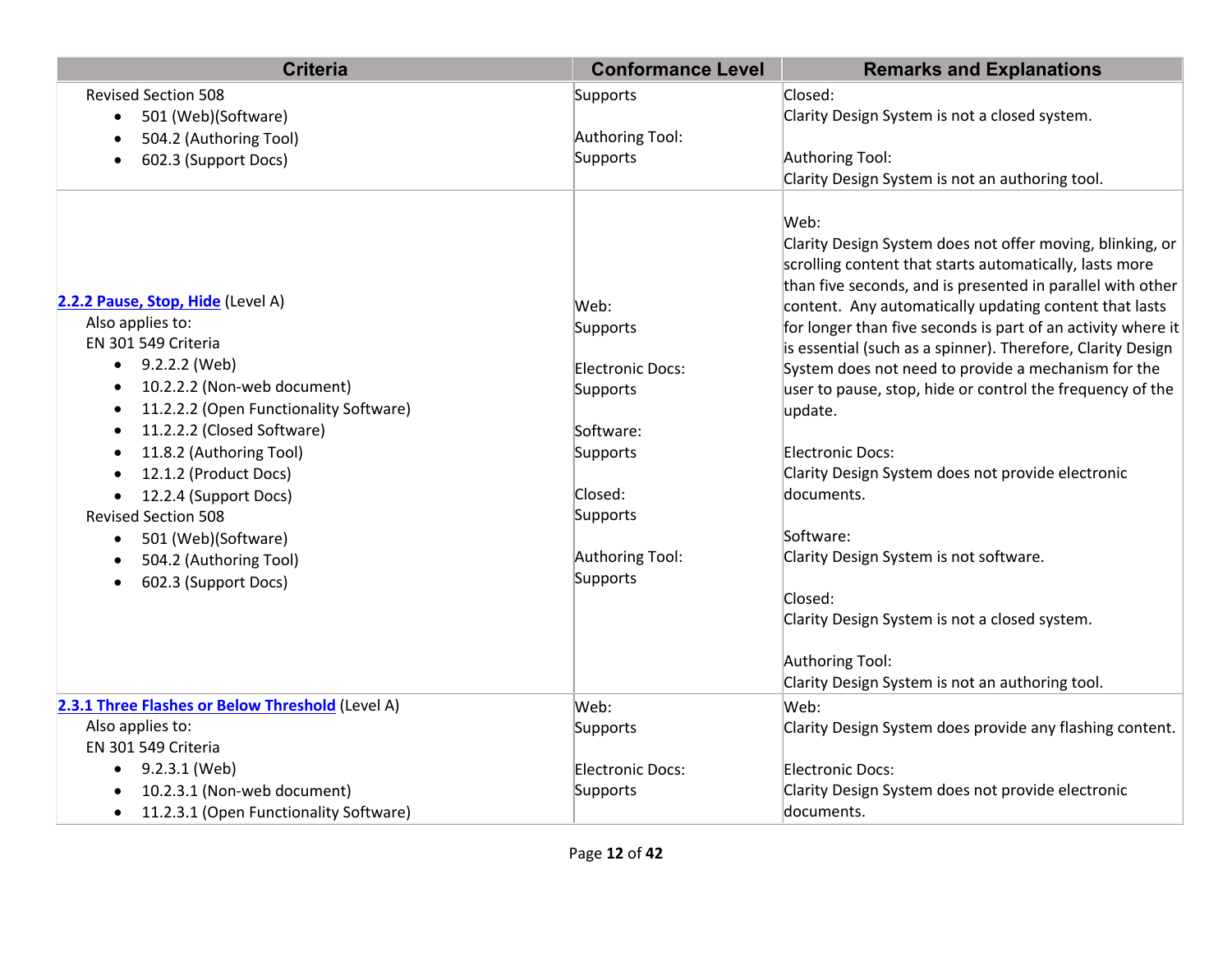| <b>Criteria</b>                                                       | <b>Conformance Level</b> | <b>Remarks and Explanations</b>                                                                                  |
|-----------------------------------------------------------------------|--------------------------|------------------------------------------------------------------------------------------------------------------|
| 11.2.3.1(Closed Software)<br>$\bullet$                                | Software:                |                                                                                                                  |
| 11.8.2 (Authoring Tool)<br>$\bullet$                                  | Supports                 | Software:                                                                                                        |
| 12.1.2 (Product Docs)<br>٠                                            |                          | Clarity Design System is not software.                                                                           |
| 12.2.4 (Support Docs)<br>$\bullet$                                    | Closed:                  |                                                                                                                  |
| <b>Revised Section 508</b>                                            | Supports                 | Closed:                                                                                                          |
| 501 (Web)(Software)<br>$\bullet$                                      |                          | Clarity Design System is not a closed system.                                                                    |
| 504.2 (Authoring Tool)                                                | Authoring Tool:          |                                                                                                                  |
| 602.3 (Support Docs)<br>$\bullet$                                     | Supports                 | Authoring Tool:                                                                                                  |
|                                                                       |                          | Clarity Design System is not an authoring tool.                                                                  |
|                                                                       |                          | Web:                                                                                                             |
|                                                                       |                          | Clarity Design System does not provide blocks of content                                                         |
|                                                                       |                          | that are repeated on multiple Web pages. Therefore, it                                                           |
|                                                                       |                          | does not need to provide a mechanism for skipping such                                                           |
| 2.4.1 Bypass Blocks (Level A)                                         | Web:                     | content. Clarity Design System provides a starting point                                                         |
| Also applies to:                                                      |                          | to implement a web application and does not control all<br>the content in the consuming application. While there |
| EN 301 549 Criteria                                                   | Supports                 | may repeating blocks of content in the consuming                                                                 |
| 9.2.4.1 (Web)<br>$\bullet$                                            | Electronic Docs:         | application, this content does not come from Clarity                                                             |
| 10.2.4.1 (Non-web document) - Does not apply<br>$\bullet$             | Supports                 | Design System and Clarity Design System does not have                                                            |
| 11.2.4.1 (Open Functionality Software) - Does not apply<br>$\bullet$  |                          | to provide a mechanism for bypassing it.                                                                         |
| 11.2.4.1 (Closed Software) - Does not apply<br>$\bullet$              | Software:                |                                                                                                                  |
| 11.8.2 (Authoring Tool)<br>$\bullet$                                  | Supports                 | Electronic Docs:                                                                                                 |
| 12.1.2 (Product Docs)<br>٠                                            |                          | Clarity Design System does not provide electronic                                                                |
| 12.2.4 (Support Docs)<br>$\bullet$                                    | Closed:                  | documents.                                                                                                       |
| <b>Revised Section 508</b>                                            | Supports                 |                                                                                                                  |
| 501 (Web)(Software) - Does not apply to non-web software<br>$\bullet$ |                          | Software:                                                                                                        |
| 504.2 (Authoring Tool)<br>$\bullet$                                   | Authoring Tool:          | Clarity Design System is not software.                                                                           |
| 602.3 (Support Docs) – Does not apply to non-web docs                 | Supports                 |                                                                                                                  |
|                                                                       |                          | Closed:                                                                                                          |
|                                                                       |                          | Clarity Design System is not a closed system.                                                                    |
|                                                                       |                          | Authoring Tool:                                                                                                  |
|                                                                       |                          | Clarity Design System is not an authoring tool.                                                                  |
| 2.4.2 Page Titled (Level A)                                           | Web:                     |                                                                                                                  |
| Also applies to:                                                      | Supports                 | Web:                                                                                                             |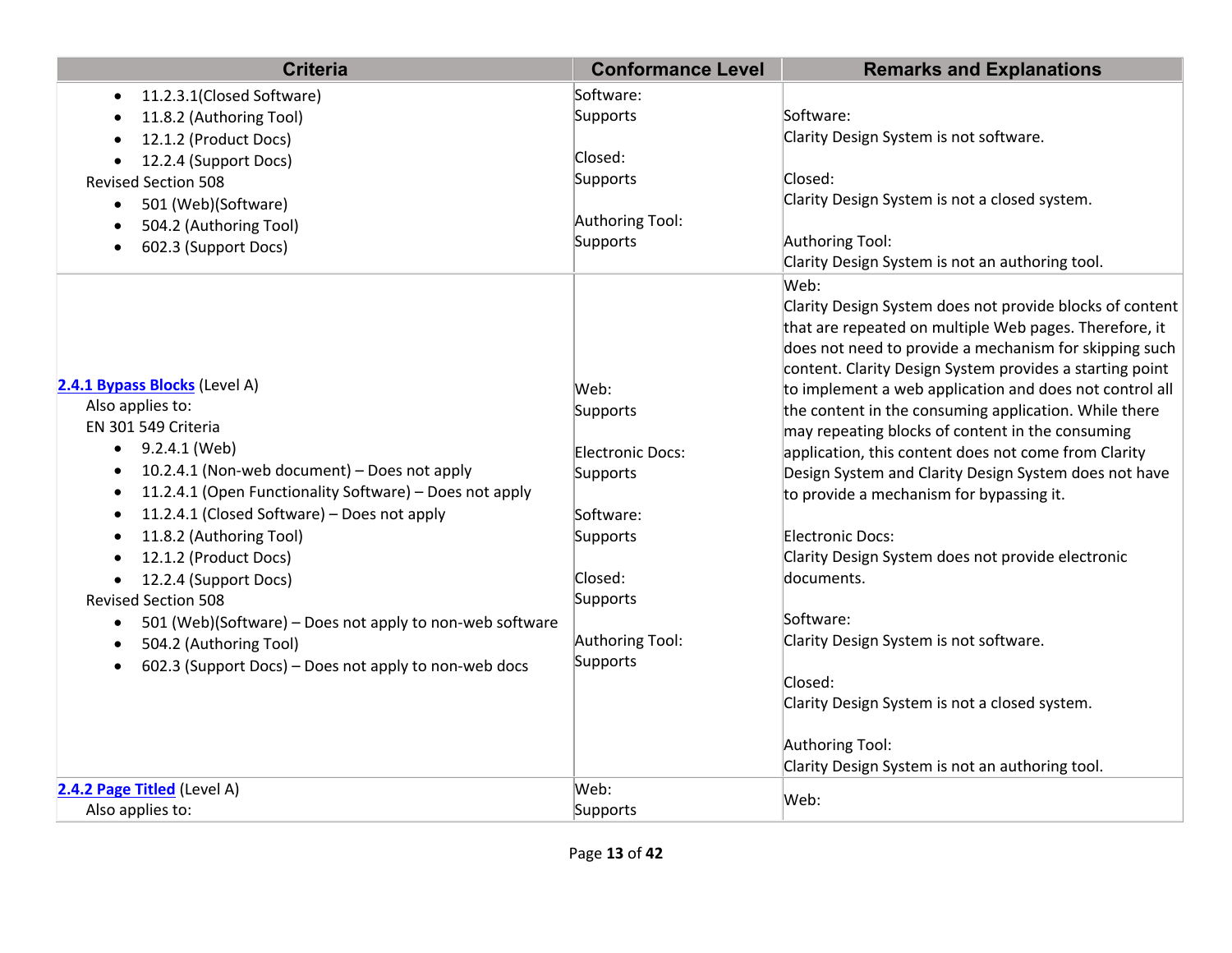| <b>Criteria</b>                                                                                                                                                                                                                                                                                                                                                                                 | <b>Conformance Level</b>                                                                                                                      | <b>Remarks and Explanations</b>                                                                                                                                                                                                                                                                                                                                                                                                                                                                                                                                                      |
|-------------------------------------------------------------------------------------------------------------------------------------------------------------------------------------------------------------------------------------------------------------------------------------------------------------------------------------------------------------------------------------------------|-----------------------------------------------------------------------------------------------------------------------------------------------|--------------------------------------------------------------------------------------------------------------------------------------------------------------------------------------------------------------------------------------------------------------------------------------------------------------------------------------------------------------------------------------------------------------------------------------------------------------------------------------------------------------------------------------------------------------------------------------|
| EN 301 549 Criteria<br>9.2.4.2 (Web)<br>$\bullet$<br>10.2.4.2 (Non-web document)<br>11.2.4.2 (Open Functionality Software) - Does not apply<br>11.2.4.2 (Closed Software) - Does not apply<br>11.8.2 (Authoring Tool)<br>12.1.2 (Product Docs)<br>12.2.4 (Support Docs)<br><b>Revised Section 508</b><br>501 (Web)(Software)<br>$\bullet$<br>504.2 (Authoring Tool)<br>602.3 (Support Docs)     | Electronic Docs:<br>Supports<br>Software:<br>Supports<br>Closed:<br>Supports<br>Authoring Tool:<br>Supports                                   | Clarity Design System components do not have access to<br>the page titles of the applications that consume them.<br>Therefore, it is the responsibility of the applications that<br>consume Clarity Design System components to provide<br>page titles.<br>Electronic Docs:<br>Clarity Design System does not provide electronic<br>documents.<br>Software:<br>Clarity Design System is not software.<br>Closed:<br>Clarity Design System is not a closed system.                                                                                                                    |
| 2.4.3 Focus Order (Level A)<br>Also applies to:<br>EN 301 549 Criteria<br>9.2.4.3 (Web)<br>10.2.4.3 (Non-web document)<br>11.2.4.3 (Open Functionality Software)<br>11.2.4.3 (Closed Software)<br>11.8.2 (Authoring Tool)<br>12.1.2 (Product Docs)<br>12.2.4 (Support Docs)<br><b>Revised Section 508</b><br>501 (Web)(Software)<br>$\bullet$<br>504.2 (Authoring Tool)<br>602.3 (Support Docs) | <b>Web: Partially Supports</b><br>Electronic Docs:<br>Supports<br>Software:<br>Supports<br>Closed:<br>Supports<br>Authoring Tool:<br>Supports | Authoring Tool:<br>Clarity Design System is not an authoring tool.<br>Web:<br>Clarity Design System's dropdown menu component<br>does not support arrow keys to select options. Sighted<br>keyboard-only users will have to tab through each<br>option. For more information see <b>Issue 3280</b> .<br>Electronic Docs:<br>Clarity Design System does not provide electronic<br>documents.<br>Software:<br>Clarity Design System is not software.<br>Closed:<br>Clarity Design System is not a closed system.<br>Authoring Tool:<br>Clarity Design System is not an authoring tool. |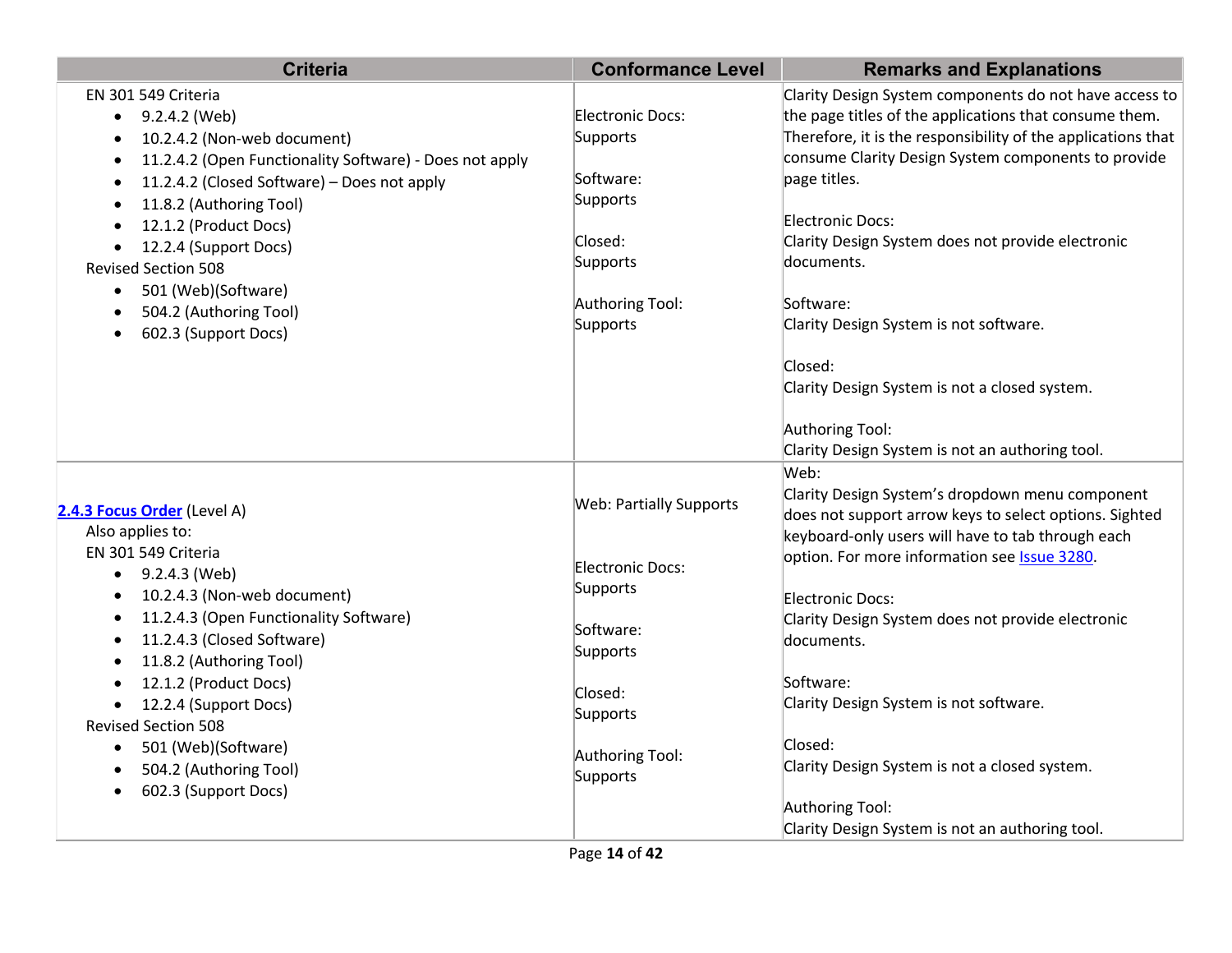| <b>Criteria</b>                                                                 | <b>Conformance Level</b>    | <b>Remarks and Explanations</b>                                                                                                      |
|---------------------------------------------------------------------------------|-----------------------------|--------------------------------------------------------------------------------------------------------------------------------------|
|                                                                                 |                             | Web:<br>Clarity Design System ensures that the purpose of each                                                                       |
| 2.4.4 Link Purpose (In Context) (Level A)                                       | Web:                        | link that is part of one of its components can be                                                                                    |
| Also applies to:                                                                | Supports                    | determined from the link text alone or from the link text                                                                            |
| EN 301 549 Criteria                                                             |                             | together with its programmatically determined link                                                                                   |
| 9.2.4.4 (Web)<br>$\bullet$                                                      | Electronic Docs:            | context.                                                                                                                             |
| 10.2.4.4 (Non-web document)<br>$\bullet$                                        | Supports                    |                                                                                                                                      |
| 11.2.4.4 (Open Functionality Software)<br>$\bullet$                             | Software:                   | Electronic Docs:<br>Clarity Design System does not provide electronic                                                                |
| 11.2.4.4 (Closed Software<br>$\bullet$                                          | Supports                    | documents.                                                                                                                           |
| 11.8.2 (Authoring Tool)<br>$\bullet$                                            |                             |                                                                                                                                      |
| 12.1.2 (Product Docs)<br>$\bullet$                                              | Closed:                     | Software:                                                                                                                            |
| 12.2.4 (Support Docs)<br>$\bullet$                                              | Supports                    | Clarity Design System is not software.                                                                                               |
| <b>Revised Section 508</b>                                                      |                             |                                                                                                                                      |
| 501 (Web)(Software)<br>$\bullet$                                                | Authoring Tool:             | Closed:                                                                                                                              |
| 504.2 (Authoring Tool)<br>٠<br>602.3 (Support Docs)<br>$\bullet$                | Supports                    | Clarity Design System is not a closed system.                                                                                        |
|                                                                                 |                             | Authoring Tool:                                                                                                                      |
|                                                                                 |                             | Clarity Design System is not an authoring tool.                                                                                      |
| 2.5.1 Pointer Gestures (Level A 2.1 only)<br>Also applies to:                   | Web:<br>Supports            | Web:<br>The operation of Clarity Design System components does<br>not require users to perform multipoint or path-based<br>gestures. |
| EN 301 549 Criteria                                                             | Electronic Docs:            | Electronic Docs:                                                                                                                     |
| 9.2.5.1 (Web)<br>$\bullet$                                                      | Supports                    | Clarity Design System does not provide electronic                                                                                    |
| 10.2.5.1 (Non-web document)<br>٠<br>11.2.5.1 (Open Functionality Software)<br>٠ | Software:                   | documents.                                                                                                                           |
| 11.2.5.1 (Closed Software)<br>٠                                                 | Supports                    | Software:                                                                                                                            |
| 11.8.2 (Authoring Tool)<br>$\bullet$                                            |                             | Clarity Design System is not software.                                                                                               |
| 12.1.2 (Product Docs)<br>$\bullet$                                              | Closed:                     |                                                                                                                                      |
| 12.2.4 (Support Docs)                                                           | Supports                    | Closed:                                                                                                                              |
| Revised Section 508 - Does not apply                                            | Authoring Tool:<br>Supports | Clarity Design System is not a closed system.                                                                                        |
|                                                                                 |                             | Authoring Tool:                                                                                                                      |
|                                                                                 |                             | Clarity Design System is not an authoring tool.                                                                                      |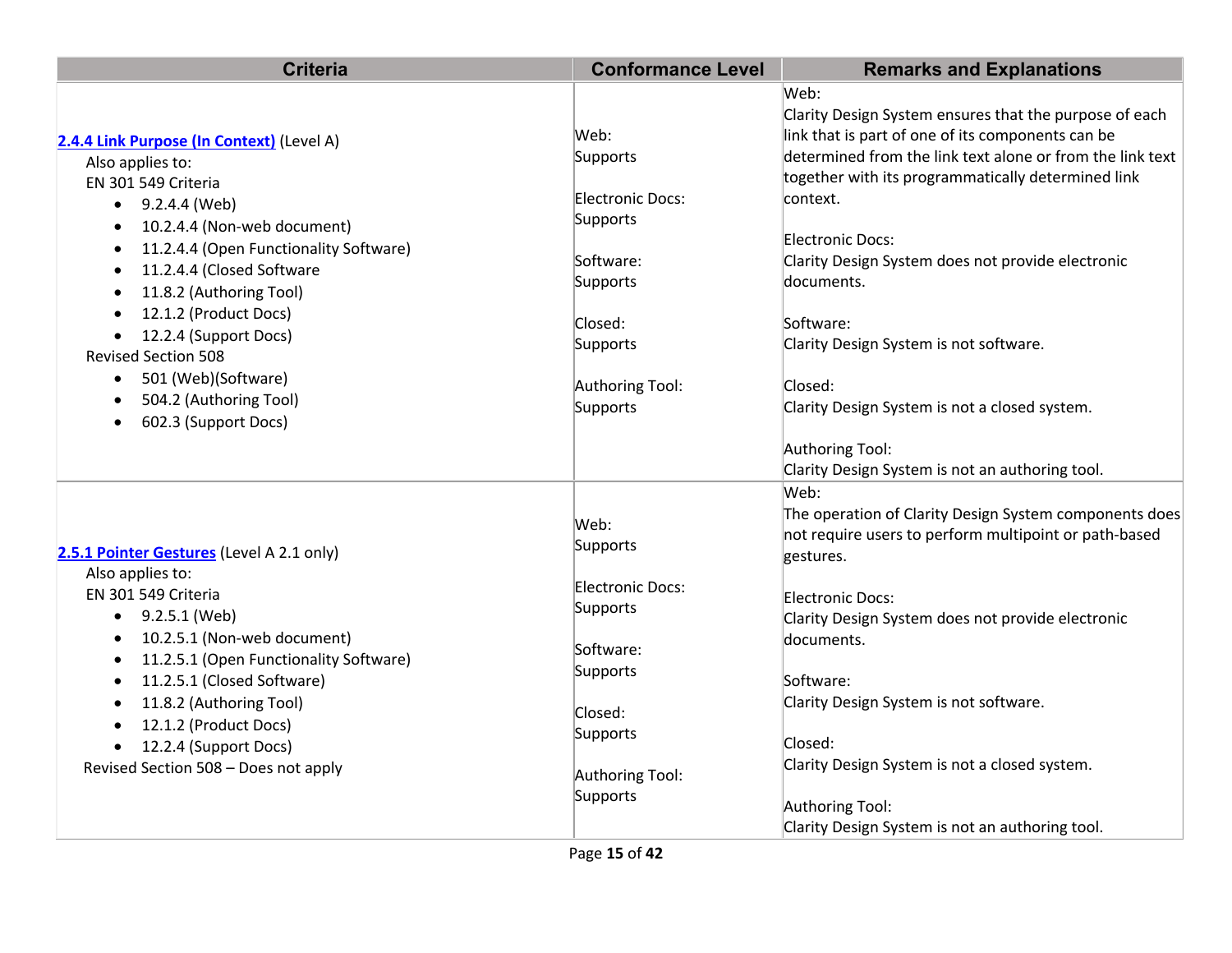| <b>Criteria</b>                                     | <b>Conformance Level</b>    | <b>Remarks and Explanations</b>                      |
|-----------------------------------------------------|-----------------------------|------------------------------------------------------|
|                                                     |                             | Web:                                                 |
|                                                     | Web:                        | Clarity Design System components do not use the down |
| 2.5.2 Pointer Cancellation (Level A 2.1 only)       | Supports                    | event for any single pointer actions they provide.   |
| Also applies to:                                    |                             |                                                      |
| EN 301 549 Criteria                                 | Electronic Docs:            | Electronic Docs:                                     |
| 9.2.5.2 (Web)<br>$\bullet$                          | Supports                    | Clarity Design System does not provide electronic    |
| 10.2.5.2 (Non-web document)<br>$\bullet$            |                             | documents.                                           |
| 11.2.5.2 (Open Functionality Software)<br>$\bullet$ | Software:                   | Software:                                            |
| 11.2.5.2 (Closed Software)<br>$\bullet$             | Supports                    | Clarity Design System is not software.               |
| 11.8.2 (Authoring Tool)<br>$\bullet$                | Closed:                     |                                                      |
| 12.1.2 (Product Docs)<br>$\bullet$                  | Supports                    | Closed:                                              |
| 12.2.4 (Support Docs)<br>$\bullet$                  |                             | Clarity Design System is not a closed system.        |
| Revised Section 508 - Does not apply                | Authoring Tool:             |                                                      |
|                                                     | Supports                    | Authoring Tool:                                      |
|                                                     |                             | Clarity Design System is not an authoring tool.      |
|                                                     |                             | Web:                                                 |
|                                                     | Web:                        | Clarity Design System components are labelled        |
|                                                     | Supports                    | programmatically with words that are included in the |
| 2.5.3 Label in Name (Level A 2.1 only)              |                             | component's visual label.                            |
| Also applies to:                                    | Electronic Docs:            |                                                      |
| EN 301 549 Criteria                                 | Supports                    | <b>Electronic Docs:</b>                              |
| 9.2.5.3 (Web)                                       |                             | Clarity Design System does not provide electronic    |
| 10.2.5.3 (Non-web document)<br>$\bullet$            | Software:                   | documents.                                           |
| 11.2.5.3 (Open Functionality Software)<br>$\bullet$ | Supports                    |                                                      |
| 11.2.5.3 (Closed Software)<br>$\bullet$             |                             | Software:                                            |
| 11.8.2 (Authoring Tool)                             | Closed:                     | Clarity Design System is not software.               |
| 12.1.2 (Product Docs)<br>$\bullet$                  | Supports                    |                                                      |
| 12.2.4 (Support Docs)<br>$\bullet$                  |                             | Closed:                                              |
| Revised Section 508 - Does not apply                | Authoring Tool:<br>Supports | Clarity Design System is not a closed system.        |
|                                                     |                             | Authoring Tool:                                      |
|                                                     |                             | Clarity Design System is not an authoring tool.      |
| 2.5.4 Motion Actuation (Level A 2.1 only)           | Web:                        |                                                      |
| Also applies to:                                    | Supports                    | Web:                                                 |
| EN 301 549 Criteria                                 |                             |                                                      |
|                                                     |                             |                                                      |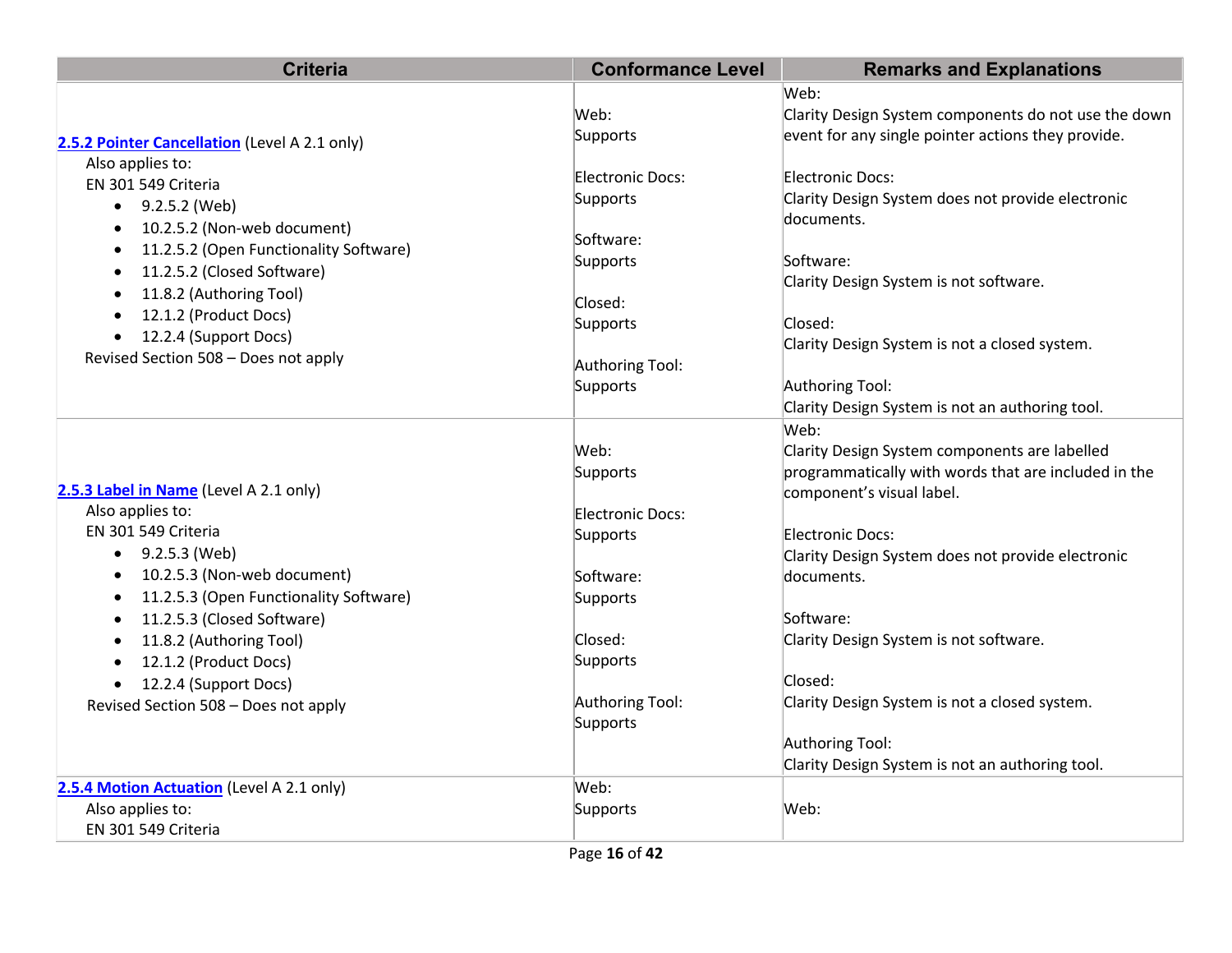| <b>Criteria</b>                                                                                                                                                                                                                                                                                                                                                                                          | <b>Conformance Level</b>                                                                                                        | <b>Remarks and Explanations</b>                                                                                                                                                                                                                                                                                                                                                                                                                                                                                                                                                                                                                     |
|----------------------------------------------------------------------------------------------------------------------------------------------------------------------------------------------------------------------------------------------------------------------------------------------------------------------------------------------------------------------------------------------------------|---------------------------------------------------------------------------------------------------------------------------------|-----------------------------------------------------------------------------------------------------------------------------------------------------------------------------------------------------------------------------------------------------------------------------------------------------------------------------------------------------------------------------------------------------------------------------------------------------------------------------------------------------------------------------------------------------------------------------------------------------------------------------------------------------|
| 9.2.5.4 (Web)<br>$\bullet$<br>10.2.5.4 (Non-web document)<br>11.2.5.4 (Open Functionality Software)<br>11.2.5.4 (Closed Software<br>11.8.2 (Authoring Tool)<br>12.1.2 (Product Docs)<br>12.2.4 (Support Docs)<br>Revised Section 508 - Does not apply                                                                                                                                                    | Electronic Docs:<br>Supports<br>Software:<br>Supports<br>Closed:<br>Supports<br>Authoring Tool:<br>Supports                     | Clarity Design System components do not provide<br>functionality that can be operated by device motion or<br>user motion.<br>Electronic Docs:<br>Clarity Design System does not provide electronic<br>documents.<br>Software:<br>Clarity Design System is not software.<br>Closed:<br>Clarity Design System is not a closed system.<br>Authoring Tool:                                                                                                                                                                                                                                                                                              |
| 3.1.1 Language of Page (Level A)<br>Also applies to:<br>EN 301 549 Criteria<br>9.3.1.1 (Web)<br>10.3.1.1 (Non-web document)<br>11.3.1.1.1 (Open Functionality Software)<br>11.3.1.1.2 (Closed Software)<br>11.8.2 (Authoring Tool)<br>12.1.2 (Product Docs)<br>12.2.4 (Support Docs)<br><b>Revised Section 508</b><br>501 (Web)(Software)<br>$\bullet$<br>504.2 (Authoring Tool)<br>602.3 (Support Docs) | Web:<br>Supports<br>Electronic Docs:<br>Supports<br>Software:<br>Supports<br>Closed:<br>Supports<br>Authoring Tool:<br>Supports | Clarity Design System is not an authoring tool.<br>Web:<br>Clarity Design System components cannot access the<br>language of the applications that consume them.<br>Therefore, it is the responsibility of the applications that<br>consume Clarity Design System components to designate<br>the language of a given page by using the "lang"<br>attribute in the HTML element at the beginning of the<br>page.<br><b>Electronic Docs:</b><br>Clarity Design System does not provide electronic<br>documents.<br>Software:<br>Clarity Design System is not software.<br>Closed:<br>Clarity Design System is not a closed system.<br>Authoring Tool: |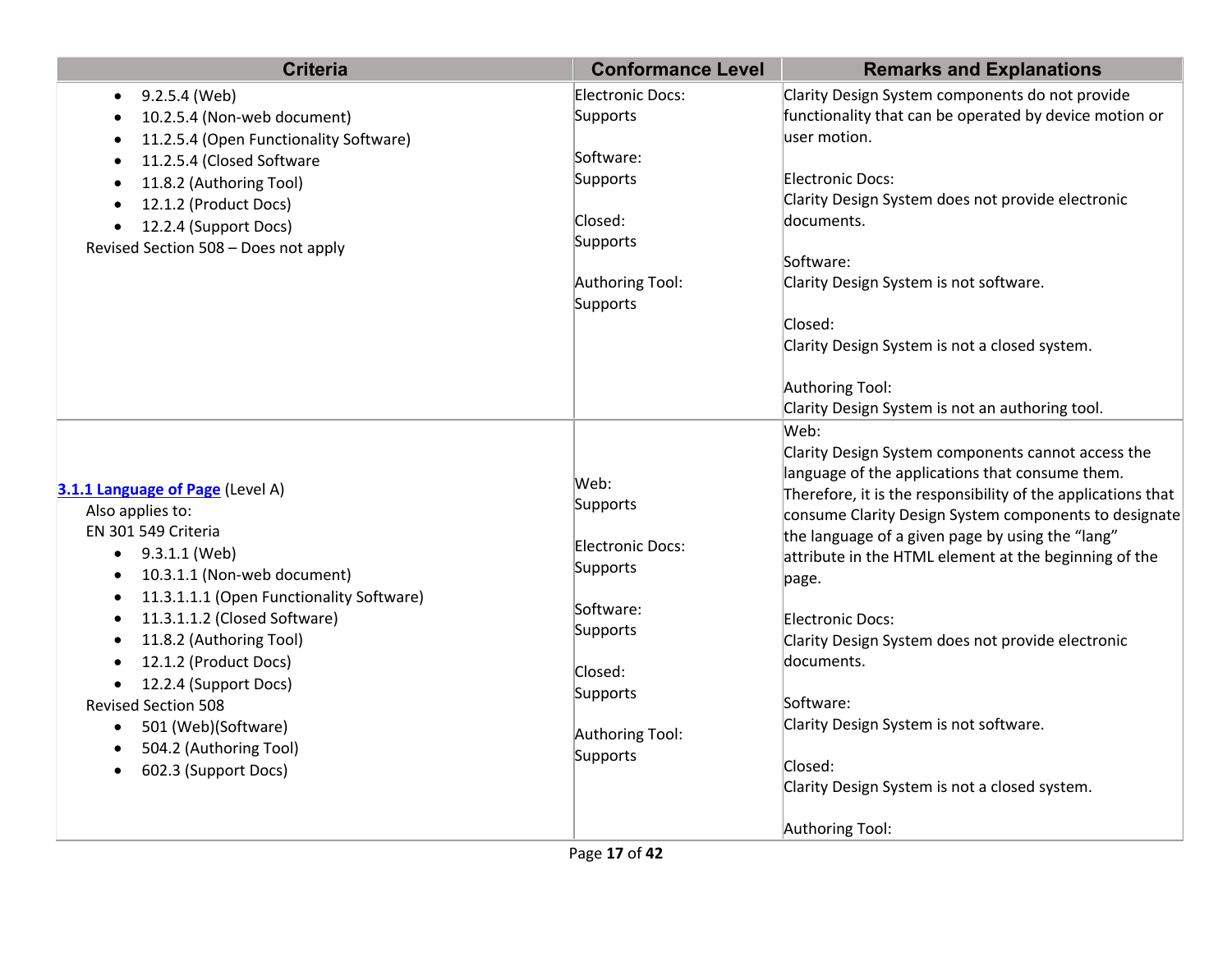| <b>Criteria</b>                                     | <b>Conformance Level</b> | <b>Remarks and Explanations</b>                       |
|-----------------------------------------------------|--------------------------|-------------------------------------------------------|
|                                                     |                          | Clarity Design System is not an authoring tool.       |
|                                                     |                          | Web:                                                  |
|                                                     |                          | Clarity Design System components do not cause context |
| 3.2.1 On Focus (Level A)                            | Web:                     | changes when they receive focus or when a descendant  |
| Also applies to:                                    | Supports                 | receives focus.                                       |
| EN 301 549 Criteria                                 |                          |                                                       |
| 9.3.2.1 (Web)<br>$\bullet$                          | Electronic Docs:         | <b>Electronic Docs:</b>                               |
| 10.3.2.1 (Non-web document)                         | Supports                 | Clarity Design System does not provide electronic     |
| 11.3.2.1 (Open Functionality Software)<br>$\bullet$ |                          | documents.                                            |
| 11.3.2.1 (Closed Software)<br>$\bullet$             | Software:                |                                                       |
| 11.8.2 (Authoring Tool)                             | Supports                 | Software:                                             |
| 12.1.2 (Product Docs)                               |                          | Clarity Design System is not software.                |
| 12.2.4 (Support Docs)                               | Closed:                  |                                                       |
| <b>Revised Section 508</b>                          | Supports                 | Closed:                                               |
| 501 (Web)(Software)<br>$\bullet$                    |                          | Clarity Design System is not a closed system.         |
| 504.2 (Authoring Tool)                              | Authoring Tool:          |                                                       |
| 602.3 (Support Docs)                                | Supports                 | Authoring Tool:                                       |
|                                                     |                          | Clarity Design System is not an authoring tool.       |
|                                                     |                          | Web:                                                  |
| 3.2.2 On Input (Level A)                            | Web:                     | For all user interface components that change context |
| Also applies to:                                    | Supports                 | when used, Clarity Design System provides accessible  |
| EN 301 549 Criteria                                 |                          | names that inform users of assistive technology that  |
| 9.3.2.2 (Web)<br>$\bullet$                          | Electronic Docs:         | context changes will occur.                           |
| 10.3.2.2 (Non-web document)                         | Supports                 |                                                       |
| 11.3.2.2 (Open Functionality Software)<br>٠         |                          | <b>Electronic Docs:</b>                               |
| 11.3.2.2 (Closed Software)<br>$\bullet$             | Software:                | Clarity Design System does not provide electronic     |
| 11.8.2 (Authoring Tool)<br>$\bullet$                | Supports                 | documents.                                            |
| 12.1.2 (Product Docs)                               |                          |                                                       |
| 12.2.4 (Support Docs)                               | Closed:                  | Software:                                             |
| <b>Revised Section 508</b>                          | Supports                 | Clarity Design System is not software.                |
| 501 (Web)(Software)<br>٠                            |                          |                                                       |
| 504.2 (Authoring Tool)                              | Authoring Tool:          | Closed:                                               |
| 602.3 (Support Docs)<br>$\bullet$                   | Supports                 | Clarity Design System is not a closed system.         |
|                                                     |                          |                                                       |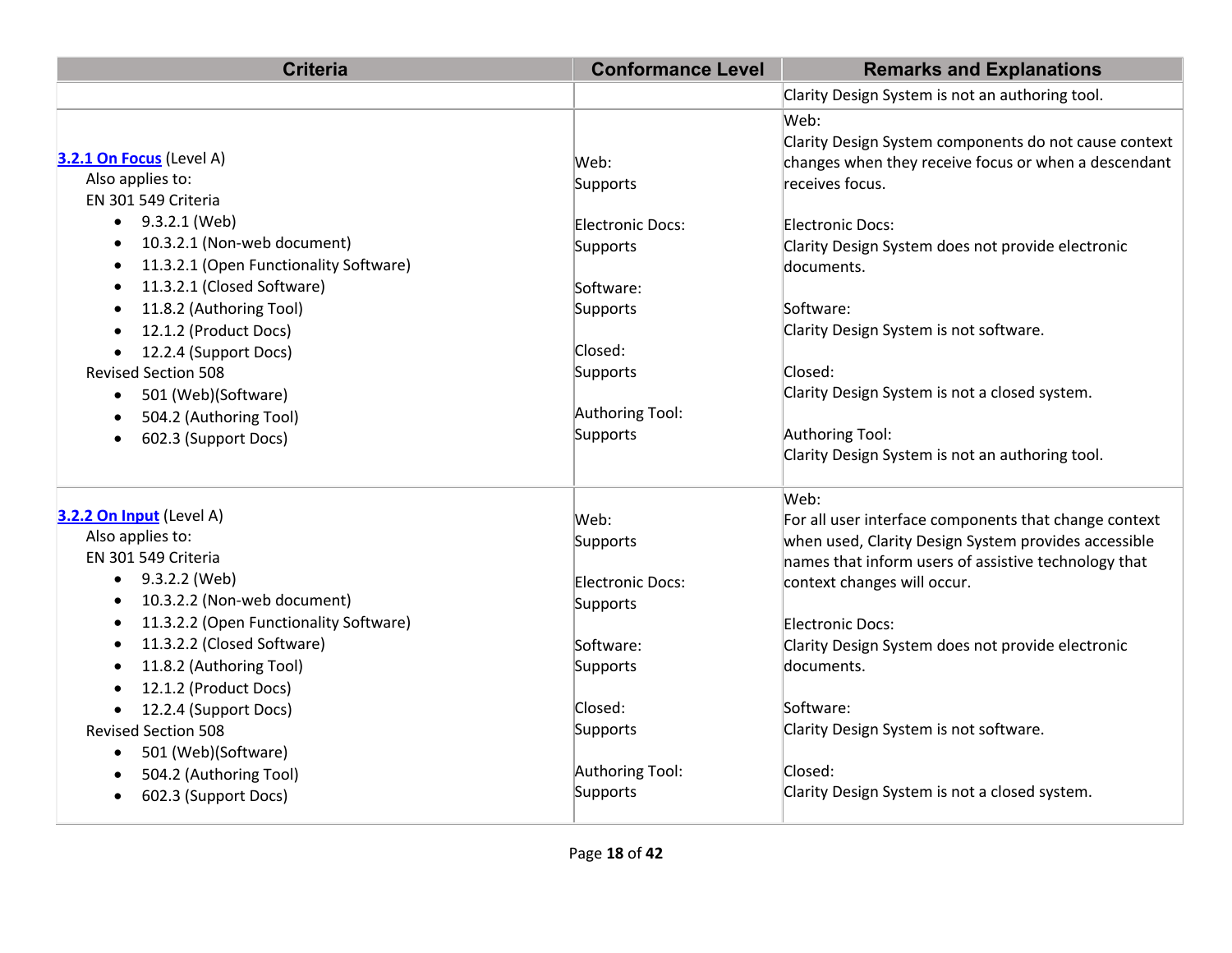| <b>Criteria</b>                                       | <b>Conformance Level</b> | <b>Remarks and Explanations</b>                        |
|-------------------------------------------------------|--------------------------|--------------------------------------------------------|
|                                                       |                          | Authoring Tool:                                        |
|                                                       |                          | Clarity Design System is not an authoring tool.        |
|                                                       |                          | Web:                                                   |
| 3.3.1 Error Identification (Level A)                  | Web:                     | Clarity Design System components use text to display   |
| Also applies to:                                      | Supports                 | error messages.                                        |
| EN 301 549 Criteria                                   |                          |                                                        |
| 9.3.3.1 (Web)<br>$\bullet$                            | Electronic Docs:         | Electronic Docs:                                       |
| 10.3.3.1 (Non-web document)<br>٠                      | Supports                 | Clarity Design System does not provide electronic      |
| 11.3.3.1.1 (Open Functionality Software)<br>$\bullet$ |                          | documents.                                             |
| 11.3.3.1.2 (Closed Software)<br>$\bullet$             | Software:                |                                                        |
| 11.8.2 (Authoring Tool)<br>$\bullet$                  | Supports                 | Software:                                              |
| 12.1.2 (Product Docs)<br>$\bullet$                    |                          | Clarity Design System is not software.                 |
| 12.2.4 (Support Docs)                                 | Closed:                  |                                                        |
| <b>Revised Section 508</b>                            | Supports                 | Closed:                                                |
| 501 (Web)(Software)<br>$\bullet$                      |                          | Clarity Design System is not a closed system.          |
| 504.2 (Authoring Tool)                                | Authoring Tool:          |                                                        |
| 602.3 (Support Docs)<br>٠                             | Supports                 | Authoring Tool:                                        |
|                                                       |                          | Clarity Design System is not an authoring tool.        |
|                                                       | Web:                     | Web:                                                   |
| 3.3.2 Labels or Instructions (Level A)                | Supports                 | Clarity Design System components provide labels and or |
| Also applies to:                                      |                          | instructions when user input is required.              |
| EN 301 549 Criteria                                   | Electronic Docs:         |                                                        |
| 9.3.3.2 (Web)<br>$\bullet$                            | Supports                 | Electronic Docs:                                       |
| 10.3.3.2 (Non-web document)<br>٠                      |                          | Clarity Design System does not provide electronic      |
| 11.3.3.2 (Open Functionality Software)<br>$\bullet$   | Software:                | documents.                                             |
| 11.3.3.2 (Closed Software)<br>$\bullet$               | Supports                 |                                                        |
| 11.8.2 (Authoring Tool)<br>$\bullet$                  |                          | Software:                                              |
| 12.1.2 (Product Docs)                                 | Closed:                  | Clarity Design System is not software.                 |
| 12.2.4 (Support Docs)<br>$\bullet$                    | Supports                 |                                                        |
| <b>Revised Section 508</b>                            |                          | Closed:                                                |
| 501 (Web)(Software)<br>$\bullet$                      | Authoring Tool:          | Clarity Design System is not a closed system.          |
| 504.2 (Authoring Tool)<br>$\bullet$                   | Supports                 |                                                        |
| 602.3 (Support Docs)<br>$\bullet$                     |                          | Authoring Tool:                                        |
|                                                       |                          | Clarity Design System is not an authoring tool.        |
| 4.1.1 Parsing (Level A)                               | Web:                     | Web:                                                   |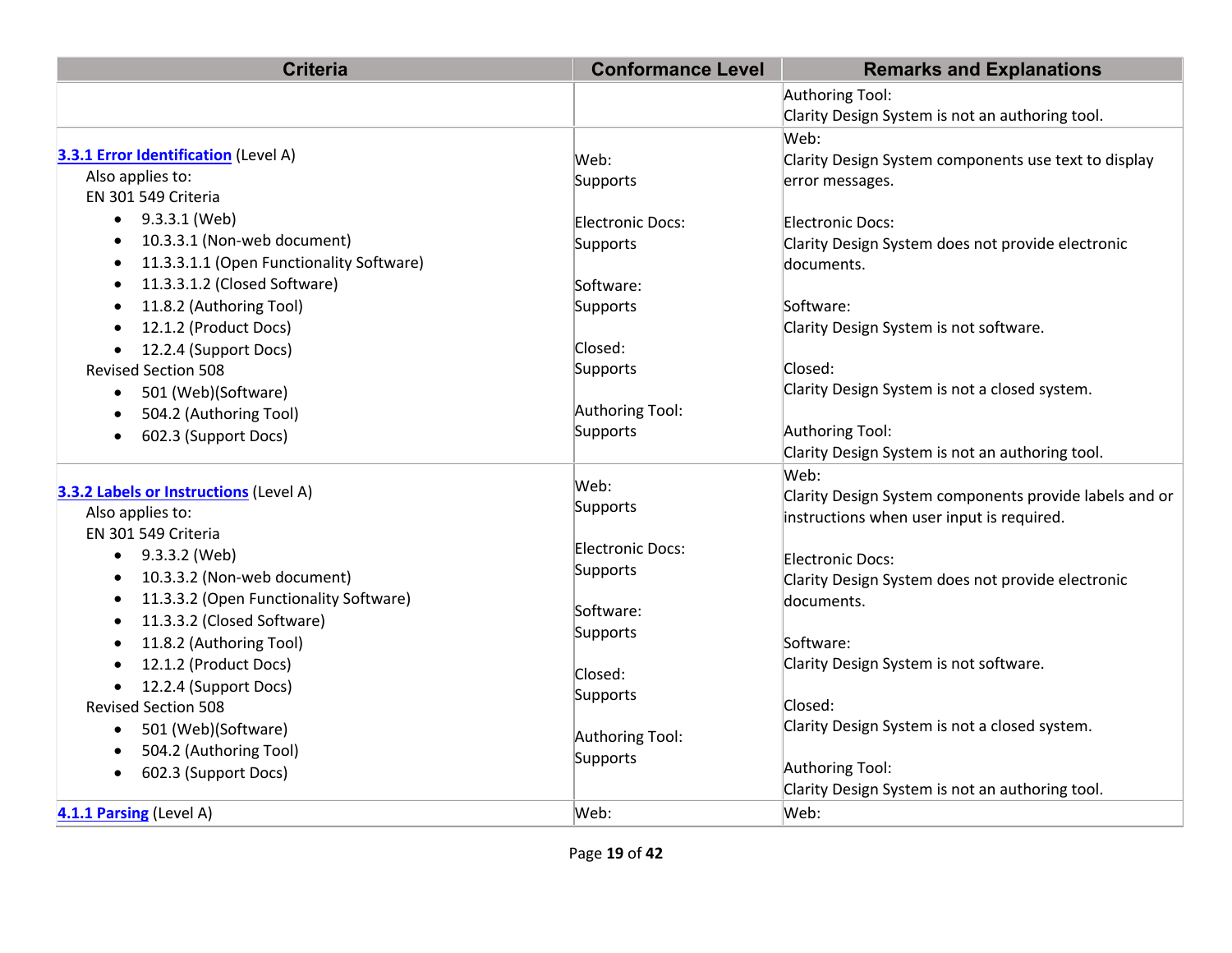| <b>Criteria</b>                                            | <b>Conformance Level</b>    | <b>Remarks and Explanations</b>                            |
|------------------------------------------------------------|-----------------------------|------------------------------------------------------------|
| Also applies to:                                           | Supports                    | Clarity Design System components are implemented           |
| EN 301 549 Criteria                                        |                             | with well-formed HTML that complies with HTML5             |
| $\bullet$ 9.4.1.1 (Web)                                    | Electronic Docs:            | doctype.                                                   |
| 10.4.1.1 (Non-web document)<br>$\bullet$                   | Supports                    |                                                            |
| 11.4.1.1.1 (Open Functionality Software)<br>$\bullet$      |                             | Electronic Docs:                                           |
| 11.4.1.1.2 (Closed Software) - Does not apply<br>$\bullet$ | Software:                   | Clarity Design System does not provide electronic          |
| 11.8.2 (Authoring Tool)                                    | Supports                    | documents.                                                 |
| 12.1.2 (Product Docs)                                      |                             |                                                            |
| 12.2.4 (Support Docs)                                      | Closed:                     | Software:                                                  |
| <b>Revised Section 508</b>                                 | Supports                    | Clarity Design System is not software.                     |
| 501 (Web)(Software)<br>$\bullet$                           |                             | Closed:                                                    |
| 504.2 (Authoring Tool)                                     | Authoring Tool:<br>Supports | Clarity Design System is not a closed system.              |
| 602.3 (Support Docs)                                       |                             |                                                            |
|                                                            |                             | Authoring Tool:                                            |
|                                                            |                             | Clarity Design System is not an authoring tool.            |
|                                                            |                             | Web:                                                       |
|                                                            |                             | Most components offered by Clarity Design System           |
|                                                            |                             | have programmatically defined states, properties, and      |
| 4.1.2 Name, Role, Value (Level A)                          | Web:                        | values which are available to assistive technologies.      |
| Also applies to:                                           | Partially Supports          | Exceptions include: some navigation and trigger buttons    |
| EN 301 549 Criteria                                        |                             | do not have programmatically defined states, properties    |
| 9.4.1.2 (Web)<br>$\bullet$                                 | Electronic Docs:            | and values. For more information see <b>Issue 3574</b> and |
| 10.4.1.2 (Non-web document)                                | Supports                    | <b>Issue 3575.</b>                                         |
| 11.4.1.2.1 (Open Functionality Software)                   |                             |                                                            |
| 11.4.1.2.2 (Closed Software) - Not required                | Software:                   | Also, Clarity Design System tree nodes do not indicate     |
| 11.8.2 (Authoring Tool)                                    | Supports                    | their selected state. For more information see Issue       |
| 12.1.2 (Product Docs)                                      |                             | 3571.                                                      |
| 12.2.4 (Support Docs)<br>$\bullet$                         | Closed:                     |                                                            |
| <b>Revised Section 508</b>                                 | Supports                    | Electronic Docs:                                           |
| 501 (Web)(Software)<br>$\bullet$                           |                             | Clarity Design System does not provide electronic          |
| 504.2 (Authoring Tool)<br>$\bullet$                        | Authoring Tool:             | documents.                                                 |
| 602.3 (Support Docs)                                       | Supports                    |                                                            |
|                                                            |                             | Software:                                                  |
|                                                            |                             | Clarity Design System is not software.                     |
|                                                            |                             |                                                            |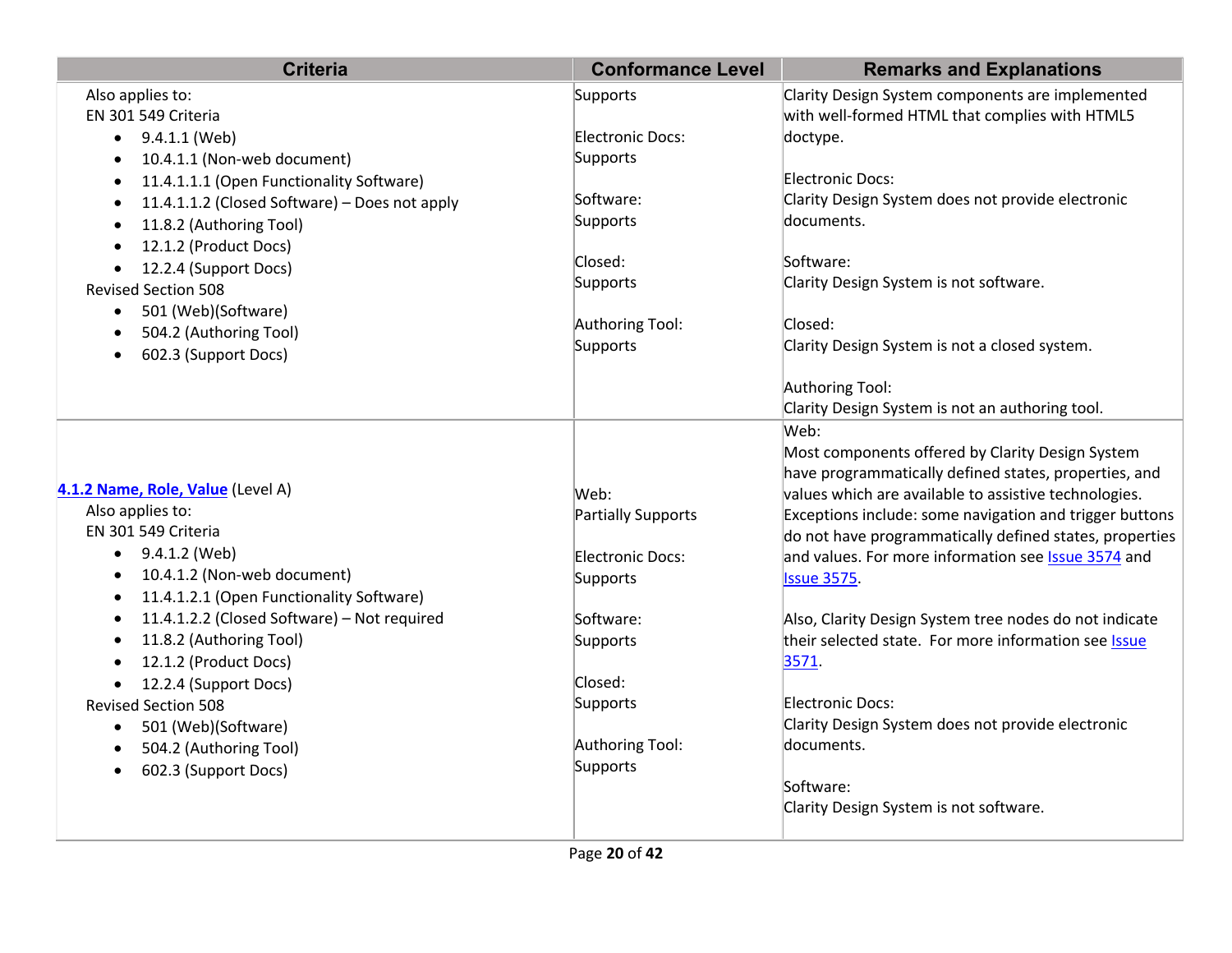| <b>Criteria</b> | <b>Conformance Level</b> | <b>Remarks and Explanations</b>                 |
|-----------------|--------------------------|-------------------------------------------------|
|                 |                          | Closed:                                         |
|                 |                          | Clarity Design System is not a closed system.   |
|                 |                          |                                                 |
|                 |                          | Authoring Tool:                                 |
|                 |                          | Clarity Design System is not an authoring tool. |

# **Table 2: Success Criteria, Level AA**

Notes: NA

| <b>Criteria</b>                                     | <b>Conformance Level</b> | <b>Remarks and Explanations</b>                    |
|-----------------------------------------------------|--------------------------|----------------------------------------------------|
|                                                     |                          | Web:                                               |
| 1.2.4 Captions (Live) (Level AA)                    | Web:                     | Clarity Design System does not provide live audio  |
| Also applies to:                                    | Supports                 | content in synchronized media.                     |
| EN 301 549 Criteria                                 |                          |                                                    |
| 9.1.2.4 (Web)<br>$\bullet$                          | Electronic Docs:         | Electronic Docs:                                   |
| 10.1.2.4 (Non-web document)<br>$\bullet$            | Supports                 | Clarity Design System does not provide electronic  |
| 11.1.2.4 (Open Functionality Software)<br>$\bullet$ |                          | documents.                                         |
| 11.1.2.4 (Closed Software)<br>$\bullet$             | Software:                |                                                    |
| 11.8.2 (Authoring Tool)<br>$\bullet$                | Supports                 | Software:                                          |
| 12.1.2 (Product Docs)<br>$\bullet$                  |                          | Clarity Design System is not software.             |
| 12.2.4 (Support Docs)<br>$\bullet$                  | Closed:                  |                                                    |
| <b>Revised Section 508</b>                          | Supports                 | Closed:                                            |
| 501 (Web)(Software)<br>$\bullet$                    |                          | Clarity Design System is not a closed system.      |
| 504.2 (Authoring Tool)<br>$\bullet$                 | Authoring Tool:          |                                                    |
| 602.3 (Support Docs)<br>$\bullet$                   | Supports                 | Authoring Tool:                                    |
|                                                     |                          | Clarity Design System is not an authoring tool.    |
| 1.2.5 Audio Description (Prerecorded) (Level AA)    | Web:                     | Web:                                               |
| Also applies to:                                    | Supports                 | Clarity Design System does not provide any         |
| EN 301 549 Criteria                                 |                          | synchronized media. Therefore, there is no related |
|                                                     | Electronic Docs:         | audio to caption.                                  |
| 9.1.2.5 (Web)<br>$\bullet$                          | Supports                 |                                                    |
| 10.1.2.5 (Non-web document)<br>$\bullet$            |                          | Electronic Docs:                                   |
| 11.1.2.5 (Open Functionality Software)<br>$\bullet$ | Software:                | Clarity Design System does not provide electronic  |
| 11.1.2.5 (Closed Software)<br>$\bullet$             | Supports                 | documents.                                         |

Page **21** of **42**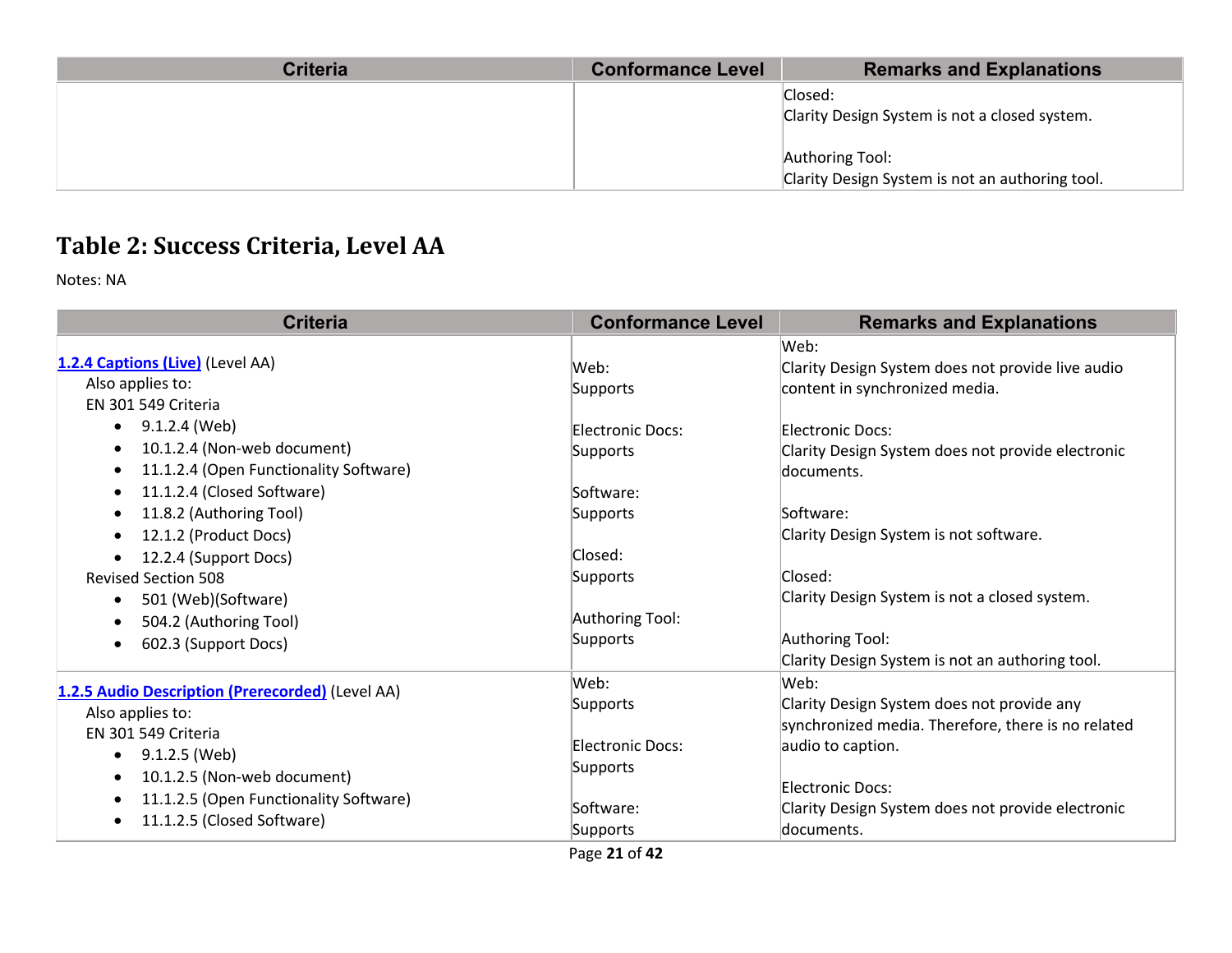| <b>Criteria</b>                                  | <b>Conformance Level</b> | <b>Remarks and Explanations</b>                         |
|--------------------------------------------------|--------------------------|---------------------------------------------------------|
| 11.8.2 (Authoring Tool)                          |                          |                                                         |
| 12.1.2 (Product Docs)                            | Closed:                  | Software:                                               |
| 12.2.4 (Support Docs)                            | Supports                 | Clarity Design System is not software.                  |
| <b>Revised Section 508</b>                       |                          |                                                         |
| 501 (Web)(Software)<br>$\bullet$                 | Authoring Tool:          | Closed:                                                 |
| 504.2 (Authoring Tool)                           | Supports                 | Clarity Design System is not a closed system.           |
| 602.3 (Support Docs)                             |                          |                                                         |
|                                                  |                          | Authoring Tool:                                         |
|                                                  |                          | Clarity Design System is not an authoring tool.         |
|                                                  | Web:                     |                                                         |
| 1.3.4 Orientation (Level AA 2.1 only)            | Supports                 | Electronic Docs:                                        |
| Also applies to:                                 | Electronic Docs:         | Clarity Design System does not provide electronic       |
| EN 301 549 Criteria                              |                          | documents.                                              |
| $\bullet$ 9.1.3.4 (Web)                          | Supports                 |                                                         |
| 10.1.3.4 (Non-web document)<br>$\bullet$         | Software:                | Software:                                               |
| 11.1.3.4 (Open Functionality Software)           | Supports                 | Clarity Design System is not software.                  |
| 11.1.3.4 (Closed Software)                       |                          |                                                         |
| 11.8.2 (Authoring Tool)                          | Closed:                  | Closed:                                                 |
| 12.1.2 (Product Docs)                            | Supports                 | Clarity Design System is not a closed system.           |
| 12.2.4 (Support Docs)                            |                          |                                                         |
| Revised Section 508 - Does not apply             | Authoring Tool:          | Authoring Tool:                                         |
|                                                  | Supports                 | Clarity Design System is not an authoring tool.         |
| 1.3.5 Identify Input Purpose (Level AA 2.1 only) | Web:                     | Web:                                                    |
| Also applies to:                                 | Supports                 | The purpose of inputs in Clarity Design System          |
| EN 301 549 Criteria                              |                          | components is determined by the consuming               |
| 9.1.3.5 (Web)<br>$\bullet$                       | Electronic Docs:         | application. Developers using Clarity Design System are |
| 10.1.3.5 (Non-web document)                      | Supports                 | not prevented from using the HTML autocomplete          |
| 11.1.3.5 (Open Functionality Software)           |                          | attribute when the input's purpose matches one of the   |
| 11.1.3.5 (Closed Software)                       | Software:                | fixed values that this attribute supports.              |
| 11.8.2 (Authoring Tool)<br>$\bullet$             | Supports                 |                                                         |
| 12.1.2 (Product Docs)                            |                          |                                                         |
| 12.2.4 (Support Docs)                            | Closed:                  | Electronic Docs:                                        |
| Revised Section 508 - Does not apply             | Supports                 | Clarity Design System does not provide electronic       |
|                                                  |                          | ldocuments.                                             |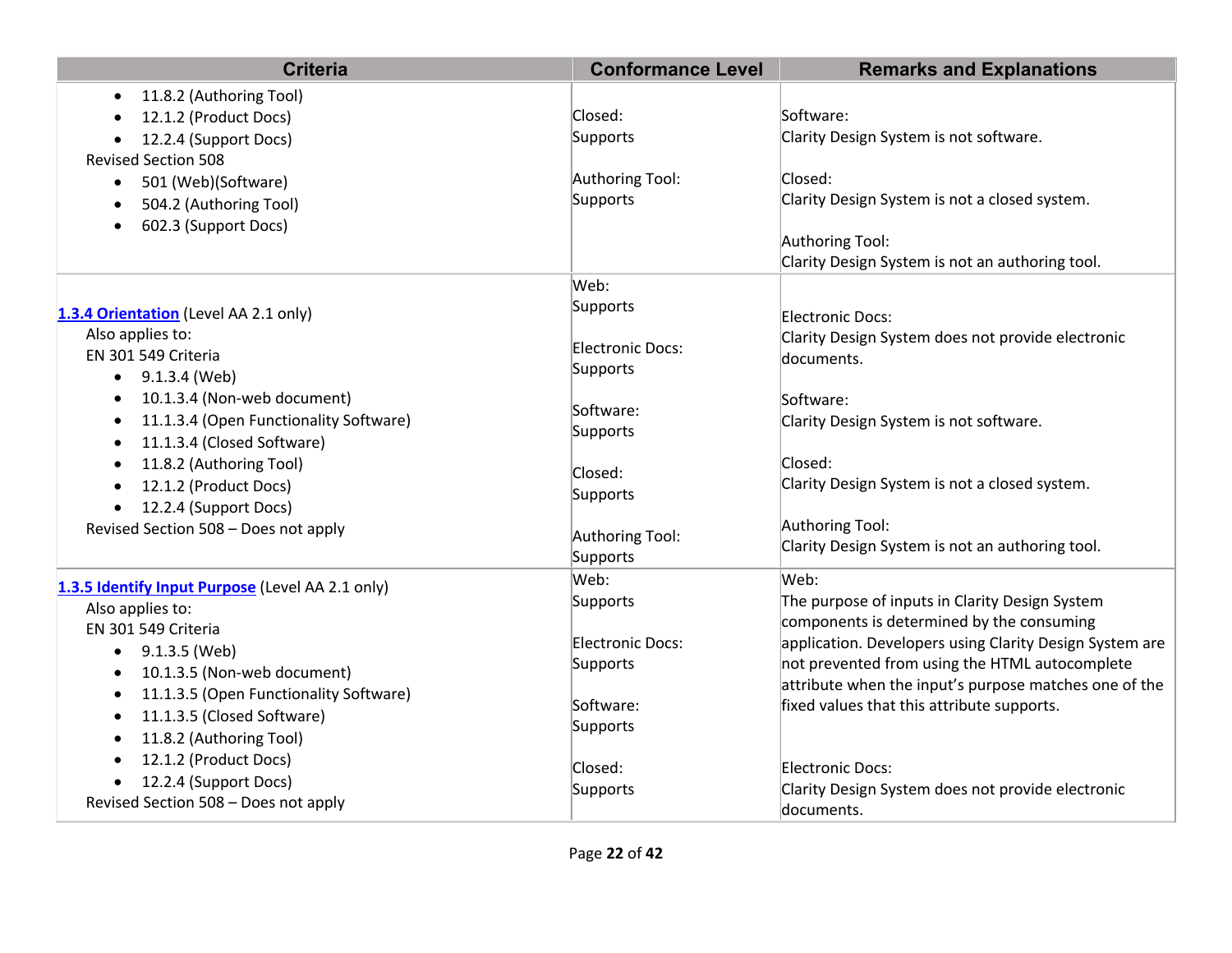| <b>Criteria</b>                          | <b>Conformance Level</b>  | <b>Remarks and Explanations</b>                               |
|------------------------------------------|---------------------------|---------------------------------------------------------------|
|                                          | Authoring Tool:           |                                                               |
|                                          | Supports                  | Software:                                                     |
|                                          |                           | Clarity Design System is not software.                        |
|                                          |                           |                                                               |
|                                          |                           | Closed:                                                       |
|                                          |                           | Clarity Design System is not a closed system.                 |
|                                          |                           |                                                               |
|                                          |                           | Authoring Tool:                                               |
|                                          |                           | Clarity Design System is not an authoring tool.               |
|                                          |                           | Web:                                                          |
| 1.4.3 Contrast (Minimum) (Level AA)      | Web:                      | The helper text for Clarity Design System's Disabled          |
| Also applies to:                         | <b>Partially Supports</b> | Toggle Switch component has poor contrast due to              |
| EN 301 549 Criteria                      | <b>Electronic Docs:</b>   | reduced opacity. For more information see <b>Issue 3890</b> . |
| $\bullet$ 9.1.4.3 (Web)                  | Supports                  | Electronic Docs:                                              |
| 10.1.4.3 (Non-web document)              |                           | Clarity Design System does not provide electronic             |
| 11.1.4.3 (Open Functionality Software)   | Software:                 | documents.                                                    |
| 11.1.4.3 (Closed Software)               | Supports                  |                                                               |
| 11.8.2 (Authoring Tool)                  |                           | Software:                                                     |
| 12.1.2 (Product Docs)                    | Closed:                   | Clarity Design System is not software.                        |
| 12.2.4 (Support Docs)                    | Supports                  |                                                               |
| <b>Revised Section 508</b>               |                           | Closed:                                                       |
| 501 (Web)(Software)                      | Authoring Tool:           | Clarity Design System is not a closed system.                 |
| 504.2 (Authoring Tool)                   | Supports                  |                                                               |
| 602.3 (Support Docs)                     |                           | Authoring Tool:                                               |
|                                          |                           | Clarity Design System is not an authoring tool.               |
| 1.4.4 Resize text (Level AA)             | Web:                      | Web:                                                          |
| Also applies to:                         | Supports                  | The text in Clarity Design System components can be           |
| EN 301 549 Criteria                      |                           | resized to 200 percent without loss of content or             |
| 9.1.4.4 (Web)<br>$\bullet$               | Electronic Docs:          | functionality.                                                |
| 10.1.4.4 (Non-web document)              | Supports                  |                                                               |
| 11.1.4.4.1 (Open Functionality Software) |                           | Electronic Docs:                                              |
| 11.1.4.4.2 (Closed Software)             | Software:                 | Clarity Design System does not provide electronic             |
| 11.8.2 (Authoring Tool)                  | Supports                  | documents.                                                    |
| 12.1.2 (Product Docs)<br>$\bullet$       |                           |                                                               |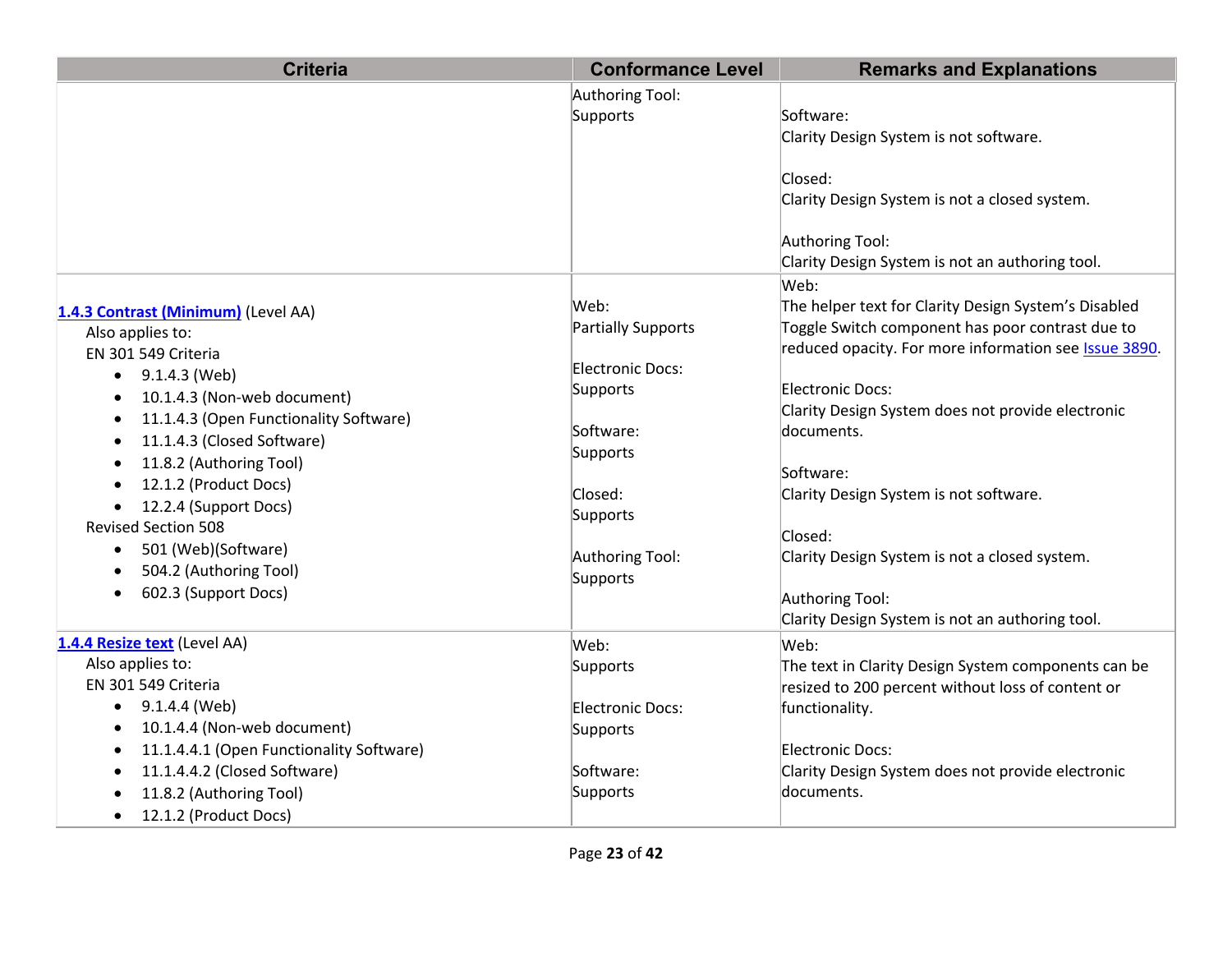| <b>Criteria</b>                               | <b>Conformance Level</b> | <b>Remarks and Explanations</b>                            |
|-----------------------------------------------|--------------------------|------------------------------------------------------------|
| 12.2.4 (Support Docs)                         | Closed:                  | Software:                                                  |
| <b>Revised Section 508</b>                    | Supports                 | Clarity Design System is not software.                     |
| 501 (Web)(Software)<br>$\bullet$              |                          |                                                            |
| 504.2 (Authoring Tool)                        | Authoring Tool:          | Closed:                                                    |
| 602.3 (Support Docs)                          | Supports                 | Clarity Design System is not a closed system.              |
|                                               |                          |                                                            |
|                                               |                          | Authoring Tool:                                            |
|                                               |                          | Clarity Design System is not an authoring tool.            |
|                                               |                          | Web:                                                       |
| 1.4.5 Images of Text (Level AA)               | Web:                     | Clarity Design System components do not contain            |
| Also applies to:                              | Supports                 | images of text.                                            |
| EN 301 549 Criteria                           |                          |                                                            |
| 9.1.4.5 (Web)                                 | Electronic Docs:         | Electronic Docs:                                           |
| 10.1.4.5 (Non-web document)                   | Supports                 | Clarity Design System does not provide electronic          |
| 11.1.4.5.1 (Open Functionality Software)      |                          | documents.                                                 |
| 11.1.4.5.2 (Closed Software) - Does not apply | Software:                |                                                            |
| 11.8.2 (Authoring Tool)                       | Supports                 | Software:                                                  |
| 12.1.2 (Product Docs)                         |                          | Clarity Design System is not software.                     |
| 12.2.4 (Support Docs)<br>$\bullet$            | Closed:                  |                                                            |
| <b>Revised Section 508</b>                    | Supports                 | Closed:                                                    |
| 501 (Web)(Software)<br>$\bullet$              |                          | Clarity Design System is not a closed system.              |
| 504.2 (Authoring Tool)<br>$\bullet$           | Authoring Tool:          |                                                            |
| 602.3 (Support Docs)<br>$\bullet$             | Supports                 | Authoring Tool:                                            |
|                                               |                          | Clarity Design System is not an authoring tool.            |
| 1.4.10 Reflow (Level AA 2.1 only)             | Web:                     | Web:                                                       |
| Also applies to:                              | Supports                 | Clarity Design System's Datagrid component requires        |
| EN 301 549 Criteria                           |                          | both horizontal and vertical scrolling, but in this case a |
| $\bullet$ 9.1.4.10 (Web)                      | Electronic Docs:         | two-dimensional layout is essential for using and          |
| 10.1.4.10 (Non-web document)                  | Supports                 | understanding grid content.                                |
| 11.1.4.10.1 (Open Functionality Software)     |                          |                                                            |
| 11.1.4.10.2 (Closed Software)                 | Software:                | Electronic Docs:                                           |
| 11.8.2 (Authoring Tool)                       | Supports                 | Clarity Design System does not provide electronic          |
| 12.1.2 (Product Docs)                         |                          | documents.                                                 |
| 12.2.4 (Support Docs)                         | Closed:                  |                                                            |
| Revised Section 508 - Does not apply          | Supports                 | Software:                                                  |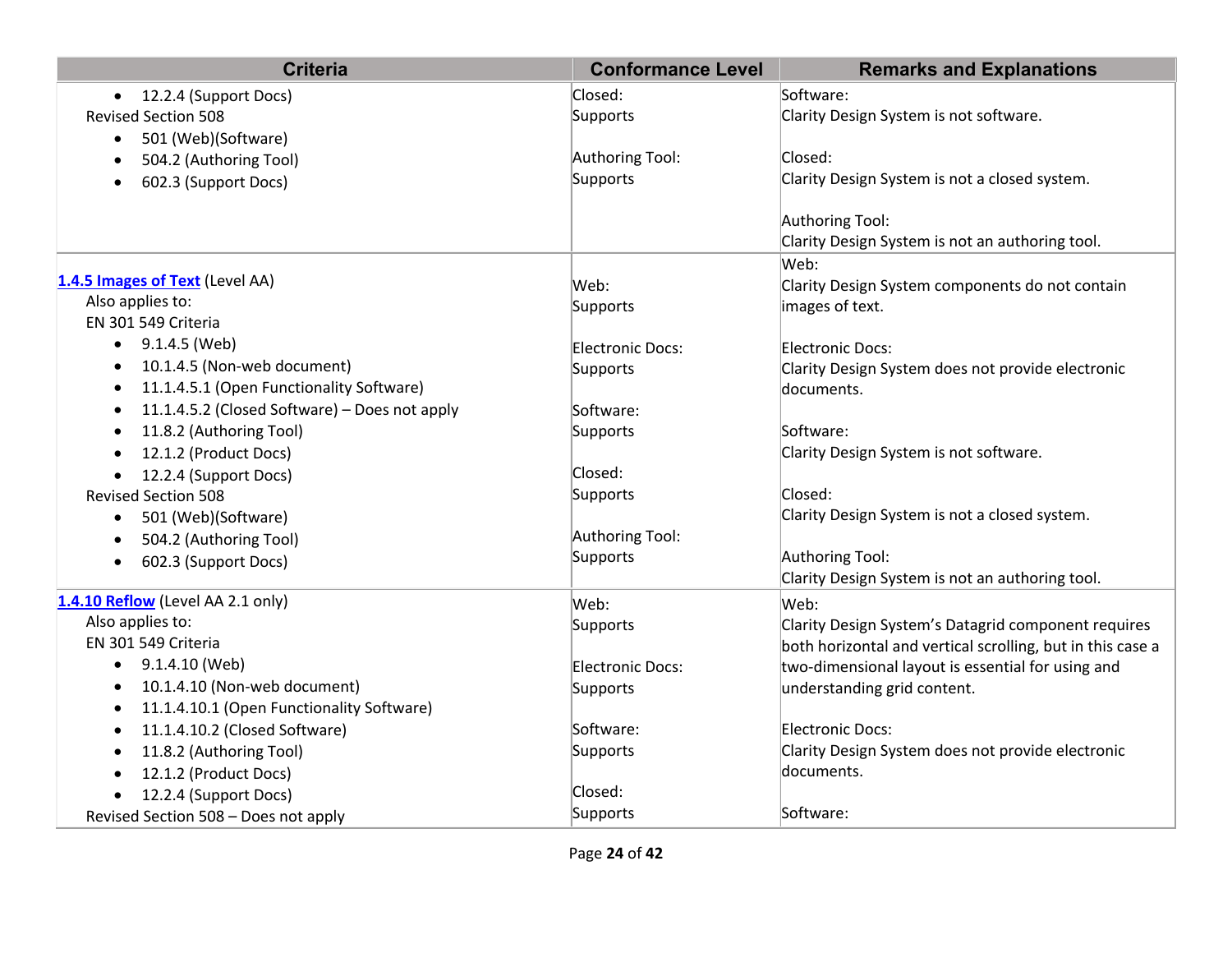| <b>Criteria</b>                                                                                                                                                                                                                                                                                                                                       | <b>Conformance Level</b>                                                                                                        | <b>Remarks and Explanations</b>                                                                                                                                                                                                                                                                                                                                               |
|-------------------------------------------------------------------------------------------------------------------------------------------------------------------------------------------------------------------------------------------------------------------------------------------------------------------------------------------------------|---------------------------------------------------------------------------------------------------------------------------------|-------------------------------------------------------------------------------------------------------------------------------------------------------------------------------------------------------------------------------------------------------------------------------------------------------------------------------------------------------------------------------|
|                                                                                                                                                                                                                                                                                                                                                       | Authoring Tool:<br>Supports                                                                                                     | Clarity Design System is not software.<br>Closed:<br>Clarity Design System is not a closed system.<br>Authoring Tool:<br>Clarity Design System is not an authoring tool.                                                                                                                                                                                                      |
| 1.4.11 Non-text Contrast (Level AA 2.1 only)<br>Also applies to:<br>EN 301 549 Criteria<br>9.1.4.11 (Web)<br>$\bullet$<br>10.1.4.11 (Non-web document)<br>11.1.4.11 (Open Functionality Software)<br>11.1.4.11 (Closed Software)<br>11.8.2 (Authoring Tool)<br>12.1.2 (Product Docs)<br>12.2.4 (Support Docs)<br>Revised Section 508 - Does not apply | Web:<br>Supports<br>Electronic Docs:<br>Supports<br>Software:<br>Supports<br>Closed:<br>Supports<br>Authoring Tool:<br>Supports | Web:<br>Non-text user interface components offered by Clarity<br>Design System have a contrast ratio of at least 3:1<br>against adjacent colors.<br>Electronic Docs:<br>Clarity Design System does not provide electronic<br>documents.<br>Software:<br>Clarity Design System is not software.<br>Closed:<br>Clarity Design System is not a closed system.<br>Authoring Tool: |
|                                                                                                                                                                                                                                                                                                                                                       |                                                                                                                                 | Clarity Design System is not an authoring tool.                                                                                                                                                                                                                                                                                                                               |
| 1.4.12 Text Spacing (Level AA 2.1 only)<br>Also applies to:<br>EN 301 549 Criteria<br>9.1.4.12 (Web)                                                                                                                                                                                                                                                  | Web:<br>Supports<br>Electronic Docs:                                                                                            | Web:<br>Clarity Design System components supports increased<br>line height, paragraph spacing, letter spacing, word<br>spacing without loss of content or functionality.                                                                                                                                                                                                      |
| 10.1.4.12 (Non-web document)<br>11.1.4.12 (Open Functionality Software)<br>11.1.4.12 (Closed Software)                                                                                                                                                                                                                                                | Supports<br>Software:                                                                                                           | Electronic Docs:<br>Clarity Design System does not provide electronic                                                                                                                                                                                                                                                                                                         |
| 11.8.2 (Authoring Tool)<br>12.1.2 (Product Docs)                                                                                                                                                                                                                                                                                                      | Supports                                                                                                                        | documents.                                                                                                                                                                                                                                                                                                                                                                    |
| 12.2.4 (Support Docs)<br>$\bullet$                                                                                                                                                                                                                                                                                                                    | Closed:                                                                                                                         | Software:                                                                                                                                                                                                                                                                                                                                                                     |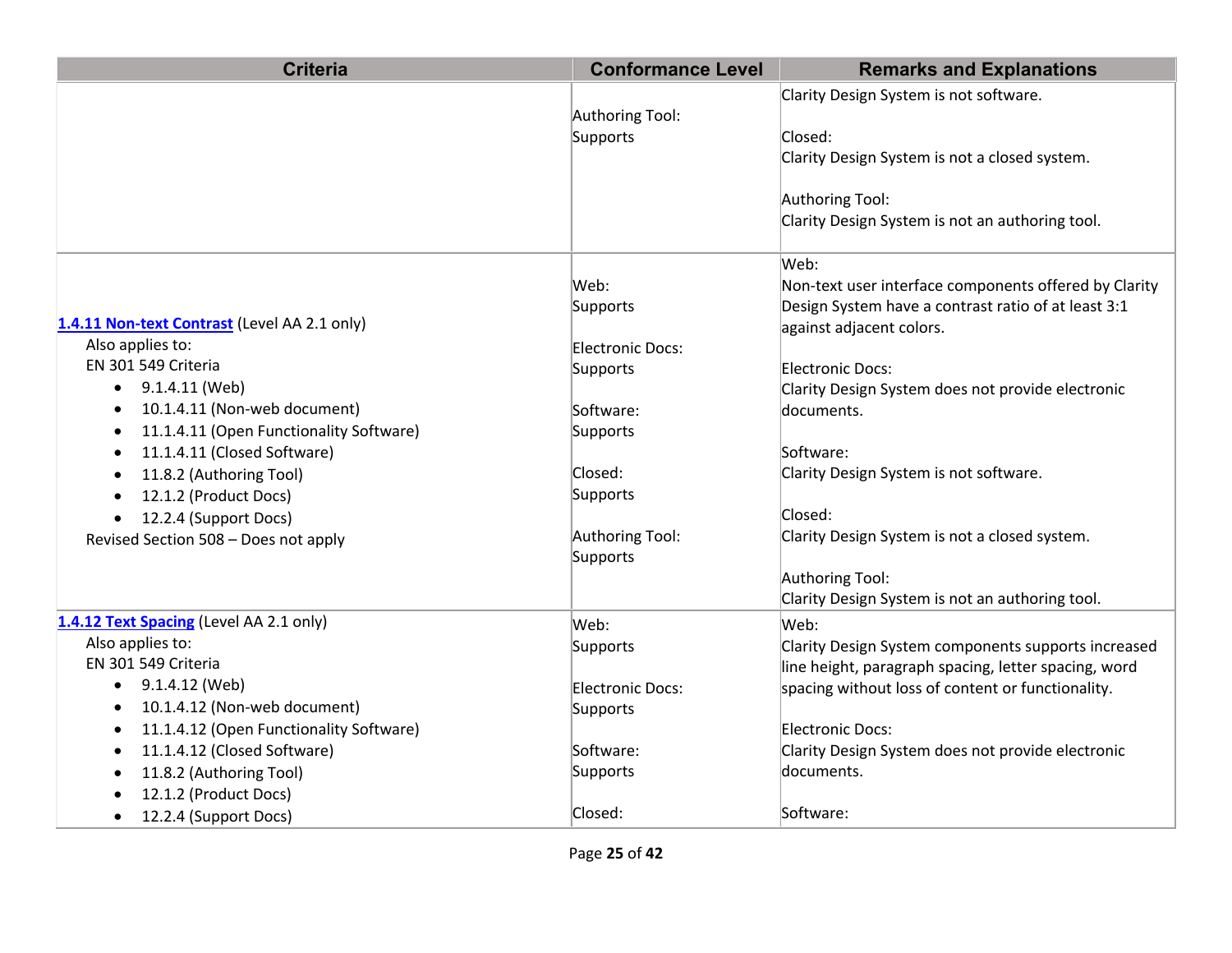| <b>Criteria</b>                                                                                                                                                                                                                                                                                                                                  | <b>Conformance Level</b>                                                                                                                  | <b>Remarks and Explanations</b>                                                                                                                                                                                                                                                                                                                                                                                       |
|--------------------------------------------------------------------------------------------------------------------------------------------------------------------------------------------------------------------------------------------------------------------------------------------------------------------------------------------------|-------------------------------------------------------------------------------------------------------------------------------------------|-----------------------------------------------------------------------------------------------------------------------------------------------------------------------------------------------------------------------------------------------------------------------------------------------------------------------------------------------------------------------------------------------------------------------|
| Revised Section 508 - Does not apply                                                                                                                                                                                                                                                                                                             | Supports                                                                                                                                  | Clarity Design System is not software.                                                                                                                                                                                                                                                                                                                                                                                |
|                                                                                                                                                                                                                                                                                                                                                  | Authoring Tool:<br>Supports                                                                                                               | Closed:<br>Clarity Design System is not a closed system.<br>Authoring Tool:<br>Clarity Design System is not an authoring tool.                                                                                                                                                                                                                                                                                        |
| 1.4.13 Content on Hover or Focus (Level AA 2.1 only)<br>Also applies to:<br>EN 301 549 Criteria<br>9.1.4.13 (Web)<br>10.1.4.13 (Non-web document)<br>11.1.4.13 (Open Functionality Software)<br>11.1.4.13 (Closed Software)<br>11.8.2 (Authoring Tool)<br>12.1.2 (Product Docs)<br>12.2.4 (Support Docs)<br>Revised Section 508 - Does not apply | Web:<br>Partially Supports<br>Electronic Docs:<br>Supports<br>Software:<br>Supports<br>Closed:<br>Supports<br>Authoring Tool:<br>Supports | Web:<br>Clarity Design System Tooltip components disappear<br>when hovered over with a mouse. For more information<br>see Issue 3880.<br>Electronic Docs:<br>Clarity Design System does not provide electronic<br>documents.<br>Software:<br>Clarity Design System is not software.<br>Closed:<br>Clarity Design System is not a closed system.<br>Authoring Tool:<br>Clarity Design System is not an authoring tool. |
| 2.4.5 Multiple Ways (Level AA)                                                                                                                                                                                                                                                                                                                   | Web:                                                                                                                                      | Web:                                                                                                                                                                                                                                                                                                                                                                                                                  |
| Also applies to:<br>EN 301 549 Criteria                                                                                                                                                                                                                                                                                                          | Supports                                                                                                                                  | Clarity Design System does not prevent consuming<br>applications from presenting multiple ways locate a                                                                                                                                                                                                                                                                                                               |
| 9.2.4.5 (Web)<br>$\bullet$<br>10.2.4.5 (Non-web document) - Does not apply                                                                                                                                                                                                                                                                       | Electronic Docs:<br>Supports                                                                                                              | Web page within a set of Web pages.                                                                                                                                                                                                                                                                                                                                                                                   |
| 11.2.4.5 (Open Functionality Software) - Does not apply<br>11.2.4.5 (Closed Software) - Does not apply                                                                                                                                                                                                                                           | Software:                                                                                                                                 | Electronic Docs:<br>Clarity Design System does not provide electronic<br>documents.                                                                                                                                                                                                                                                                                                                                   |
| 11.8.2 (Authoring Tool)<br>12.1.2 (Product Docs)                                                                                                                                                                                                                                                                                                 | Supports<br>Closed:                                                                                                                       | Software:                                                                                                                                                                                                                                                                                                                                                                                                             |
| 12.2.4 (Support Docs)<br><b>Revised Section 508</b>                                                                                                                                                                                                                                                                                              | Supports                                                                                                                                  | Clarity Design System is not software.                                                                                                                                                                                                                                                                                                                                                                                |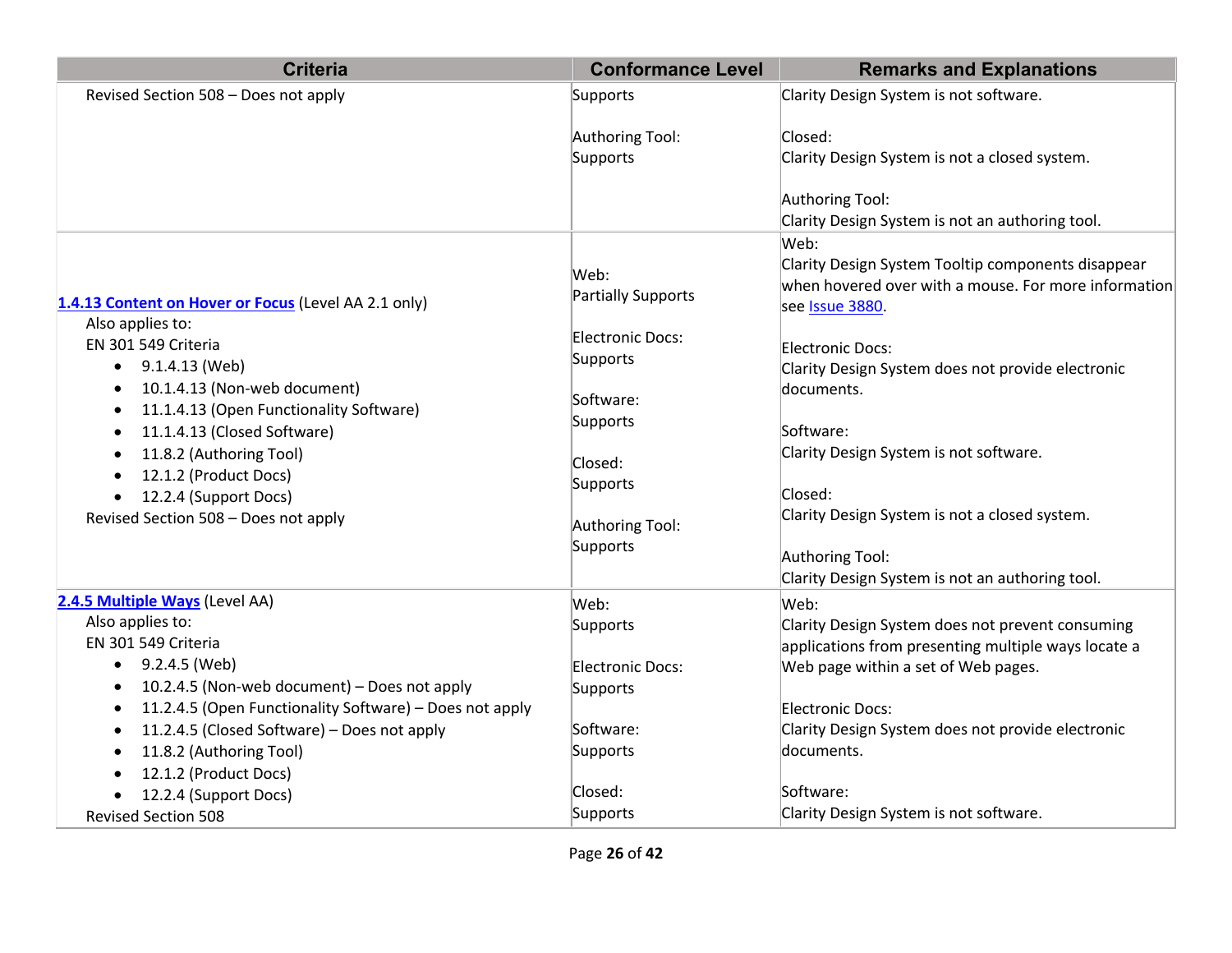| <b>Criteria</b>                                                       | <b>Conformance Level</b> | <b>Remarks and Explanations</b>                                    |
|-----------------------------------------------------------------------|--------------------------|--------------------------------------------------------------------|
| 501 (Web)(Software) – Does not apply to non-web software<br>$\bullet$ |                          |                                                                    |
| 504.2 (Authoring Tool)                                                | Authoring Tool:          | Closed:                                                            |
| 602.3 (Support Docs) - Does not apply to non-web docs                 | Supports                 | Clarity Design System is not a closed system.                      |
|                                                                       |                          | Authoring Tool:<br>Clarity Design System is not an authoring tool. |
|                                                                       |                          | Web:                                                               |
| 2.4.6 Headings and Labels (Level AA)                                  | Web:                     | Clarity Design System components provide headings                  |
| Also applies to:                                                      | Supports                 | and labels to describe topic or purpose of content and             |
| EN 301 549 Criteria                                                   |                          | controls.                                                          |
| $\bullet$ 9.2.4.6 (Web)<br>10.2.4.6 (Non-web document)                | Electronic Docs:         | Electronic Docs:                                                   |
| 11.2.4.6 (Open Functionality Software)                                | Supports                 | Clarity Design System does not provide electronic                  |
| 11.2.4.6 (Closed Software)                                            | Software:                | documents.                                                         |
| 11.8.2 (Authoring Tool)                                               | Supports                 |                                                                    |
| 12.1.2 (Product Docs)<br>$\bullet$                                    |                          | Software:                                                          |
| 12.2.4 (Support Docs)                                                 | Closed:                  | Clarity Design System is not software.                             |
| <b>Revised Section 508</b>                                            | Supports                 |                                                                    |
| 501 (Web)(Software)<br>$\bullet$                                      |                          | Closed:                                                            |
| 504.2 (Authoring Tool)<br>$\bullet$                                   | Authoring Tool:          | Clarity Design System is not a closed system.                      |
| 602.3 (Support Docs)                                                  | Supports                 | Authoring Tool:                                                    |
|                                                                       |                          | Clarity Design System is not an authoring tool.                    |
| 2.4.7 Focus Visible (Level AA)                                        | Web:                     | Web:                                                               |
| Also applies to:                                                      | Supports                 | Clarity Design Systems components provide visible                  |
| EN 301 549 Criteria                                                   |                          | keyboard focus indication.                                         |
| $\bullet$ 9.2.4.7 (Web)                                               | Electronic Docs:         |                                                                    |
| 10.2.4.7 (Non-web document)                                           | Supports                 | Electronic Docs:                                                   |
| 11.2.4.7 (Open Functionality Software)                                |                          | Clarity Design System does not provide electronic                  |
| 11.2.4.7 (Closed Software)                                            | Software:                | documents.                                                         |
| 11.8.2 (Authoring Tool)                                               | Supports                 |                                                                    |
| 12.1.2 (Product Docs)                                                 |                          | Software:                                                          |
| 12.2.4 (Support Docs)                                                 | Closed:                  | Clarity Design System is not software.                             |
| <b>Revised Section 508</b>                                            | Supports                 |                                                                    |
| 501 (Web)(Software)<br>$\bullet$                                      |                          | Closed:                                                            |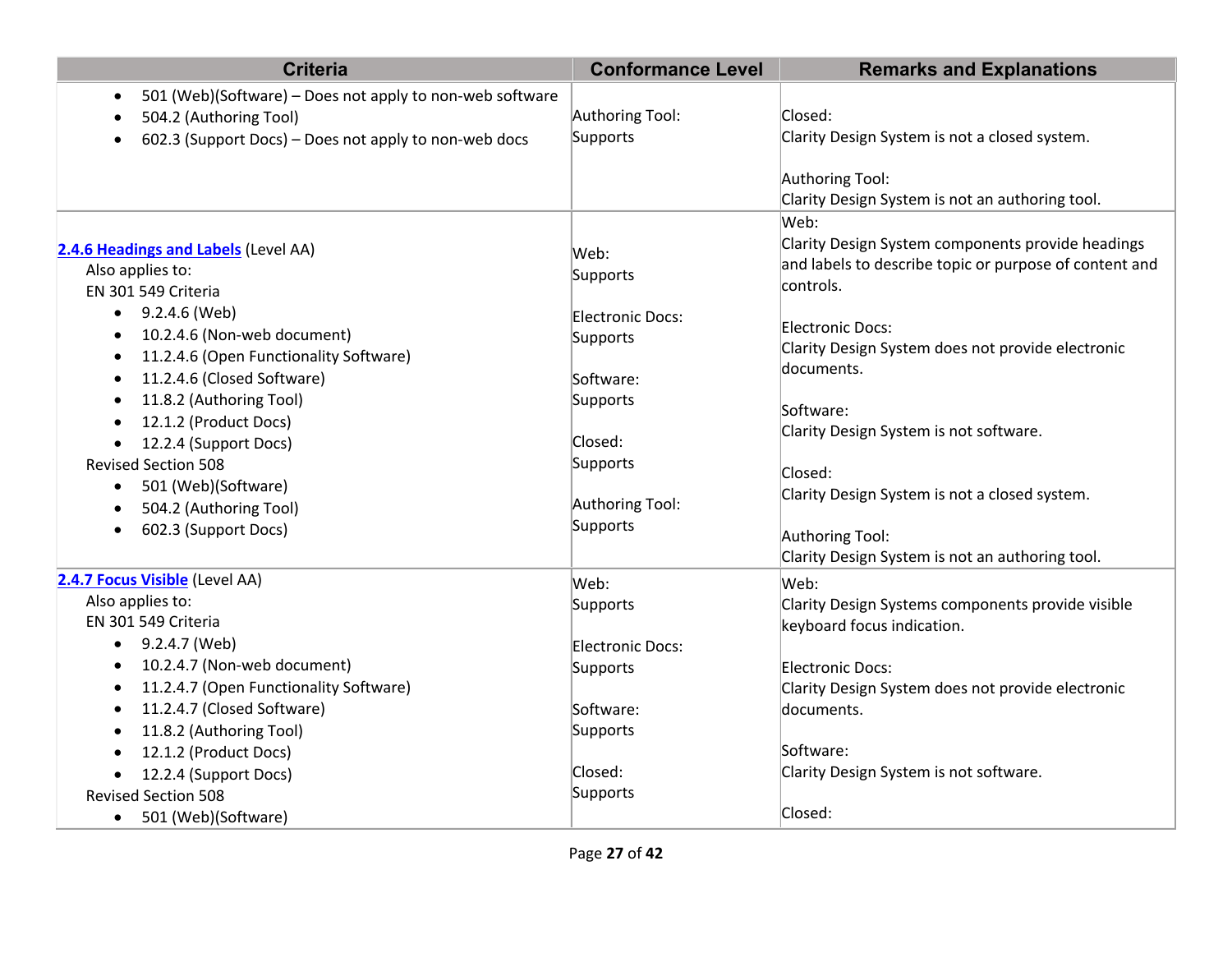| <b>Criteria</b>                                          | <b>Conformance Level</b> | <b>Remarks and Explanations</b>                      |
|----------------------------------------------------------|--------------------------|------------------------------------------------------|
| 504.2 (Authoring Tool)                                   | Authoring Tool:          | Clarity Design System is not a closed system.        |
| 602.3 (Support Docs)                                     | Supports                 |                                                      |
|                                                          |                          | Authoring Tool:                                      |
|                                                          |                          | Clarity Design System is not an authoring tool.      |
|                                                          |                          | Web:                                                 |
|                                                          |                          | Clarity Design System components can be included in  |
| 3.1.2 Language of Parts (Level AA)                       | Web:                     | any element using the HTML lang attribute to specify |
| Also applies to:                                         | Supports                 | the language of the content it contains to assistive |
| EN 301 549 Criteria                                      |                          | technologies.                                        |
| 9.3.1.2 (Web)                                            | Electronic Docs:         |                                                      |
| 10.3.1.2 (Non-web document)                              | Supports                 | Electronic Docs:                                     |
| 11.3.1.2 (Open Functionality Software) - Does not apply  |                          | Clarity Design System does not provide electronic    |
| 11.3.1.2 (Closed Software) – Does not apply              | Software:                | documents.                                           |
| 11.8.2 (Authoring Tool)                                  | Supports                 |                                                      |
| 12.1.2 (Product Docs)                                    |                          | Software:                                            |
| 12.2.4 (Support Docs)                                    | Closed:                  | Clarity Design System is not software.               |
| <b>Revised Section 508</b>                               | Supports                 |                                                      |
| 501 (Web)(Software)<br>$\bullet$                         |                          | Closed:                                              |
| 504.2 (Authoring Tool)                                   | Authoring Tool:          | Clarity Design System is not a closed system.        |
| 602.3 (Support Docs)                                     | Supports                 |                                                      |
|                                                          |                          | Authoring Tool:                                      |
|                                                          |                          | Clarity Design System is not an authoring tool.      |
| <b>3.2.3 Consistent Navigation (Level AA)</b>            | Web:                     | Web:                                                 |
| Also applies to:                                         | Supports                 | Clarity Design System offers navigation components   |
| EN 301 549 Criteria                                      |                          | that can be used consistently by consuming           |
| $\bullet$ 9.3.2.3 (Web)                                  | Electronic Docs:         | applications.                                        |
| 10.3.2.3 (Non-web document) - Does not apply             | Supports                 |                                                      |
| 11.3.2.3 (Open Functionality Software) - Does not apply  |                          | Electronic Docs:                                     |
| 11.3.2.3 (Closed Software) - Does not apply              | Software:                | Clarity Design System does not provide electronic    |
| 11.8.2 (Authoring Tool)                                  | Supports                 | documents.                                           |
| 12.1.2 (Product Docs)                                    |                          |                                                      |
| 12.2.4 (Support Docs)                                    | Closed:                  | Software:                                            |
| <b>Revised Section 508</b>                               | Supports                 | Clarity Design System is not software.               |
| 501 (Web)(Software) - Does not apply to non-web software |                          |                                                      |
| 504.2 (Authoring Tool)<br>$\bullet$                      | Authoring Tool:          | Closed:                                              |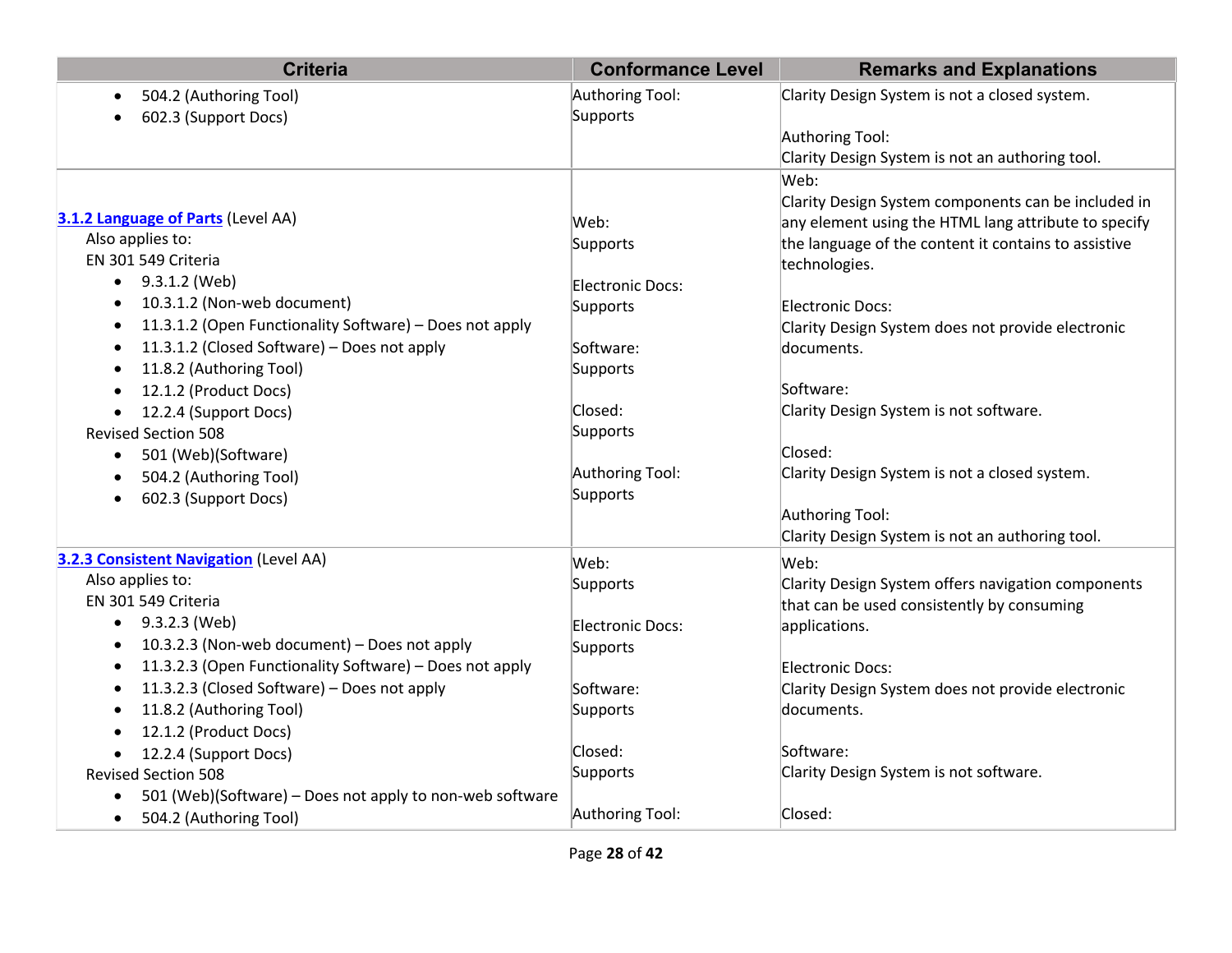| <b>Criteria</b>                                                                                                                                                                                                                                                                               | <b>Conformance Level</b>                                                  | <b>Remarks and Explanations</b>                                                                                                                                                                                                                                                                                                           |
|-----------------------------------------------------------------------------------------------------------------------------------------------------------------------------------------------------------------------------------------------------------------------------------------------|---------------------------------------------------------------------------|-------------------------------------------------------------------------------------------------------------------------------------------------------------------------------------------------------------------------------------------------------------------------------------------------------------------------------------------|
| 602.3 (Support Docs) – Does not apply to non-web docs                                                                                                                                                                                                                                         | Supports                                                                  | Clarity Design System is not a closed system.                                                                                                                                                                                                                                                                                             |
| <b>3.2.4 Consistent Identification (Level AA)</b><br>Also applies to:<br>EN 301 549 Criteria<br>9.3.2.4 (Web)<br>10.3.2.4 (Non-web document) - Does not apply<br>11.3.2.4 (Open Functionality Software) - Does not apply<br>11.3.2.4 (Closed Software) - Does not apply                       | Web:<br>Supports<br>Electronic Docs:<br>Supports<br>Software:<br>Supports | Authoring Tool:<br>Clarity Design System is not an authoring tool.<br>Web:<br>Clarity Design System provides consistent identification<br>of components with the same functionality intrinsically<br>through re-use within consuming applications.<br>Electronic Docs:<br>Clarity Design System does not provide electronic<br>documents. |
| 11.8.2 (Authoring Tool)<br>12.1.2 (Product Docs)<br>12.2.4 (Support Docs)<br>$\bullet$<br><b>Revised Section 508</b><br>501 (Web)(Software) - Does not apply to non-web software<br>$\bullet$<br>504.2 (Authoring Tool)<br>$\bullet$<br>602.3 (Support Docs) – Does not apply to non-web docs | Closed:<br>Supports<br>Authoring Tool:<br>Supports                        | Software:<br>Clarity Design System is not software.<br>Closed:<br>Clarity Design System is not a closed system.<br>Authoring Tool:<br>Clarity Design System is not an authoring tool.                                                                                                                                                     |
| <b>3.3.3 Error Suggestion</b> (Level AA)<br>Also applies to:                                                                                                                                                                                                                                  | Web:<br>Supports                                                          | Web:<br>Clarity Design System                                                                                                                                                                                                                                                                                                             |
| EN 301 549 Criteria<br>$\bullet$ 9.3.3.3 (Web)<br>10.3.3.3 (Non-web document)<br>11.3.3.3 (Open Functionality Software)                                                                                                                                                                       | Electronic Docs:<br>Supports                                              | When an input error is automatically detected and<br>suggestions for correction are known, Clarity Design<br>System components provide content that suggest<br>solutions to the errors.                                                                                                                                                   |
| 11.3.3.3 (Closed Software)<br>11.8.2 (Authoring Tool)<br>12.1.2 (Product Docs)                                                                                                                                                                                                                | Software:<br>Supports                                                     | Electronic Docs:<br>Clarity Design System does not provide electronic                                                                                                                                                                                                                                                                     |
| 12.2.4 (Support Docs)<br><b>Revised Section 508</b><br>501 (Web)(Software)<br>$\bullet$                                                                                                                                                                                                       | Closed:<br>Supports<br>Authoring Tool:                                    | documents.<br>Software:<br>Clarity Design System is not software.                                                                                                                                                                                                                                                                         |
| 504.2 (Authoring Tool)<br>602.3 (Support Docs)<br>$\bullet$                                                                                                                                                                                                                                   | Supports                                                                  |                                                                                                                                                                                                                                                                                                                                           |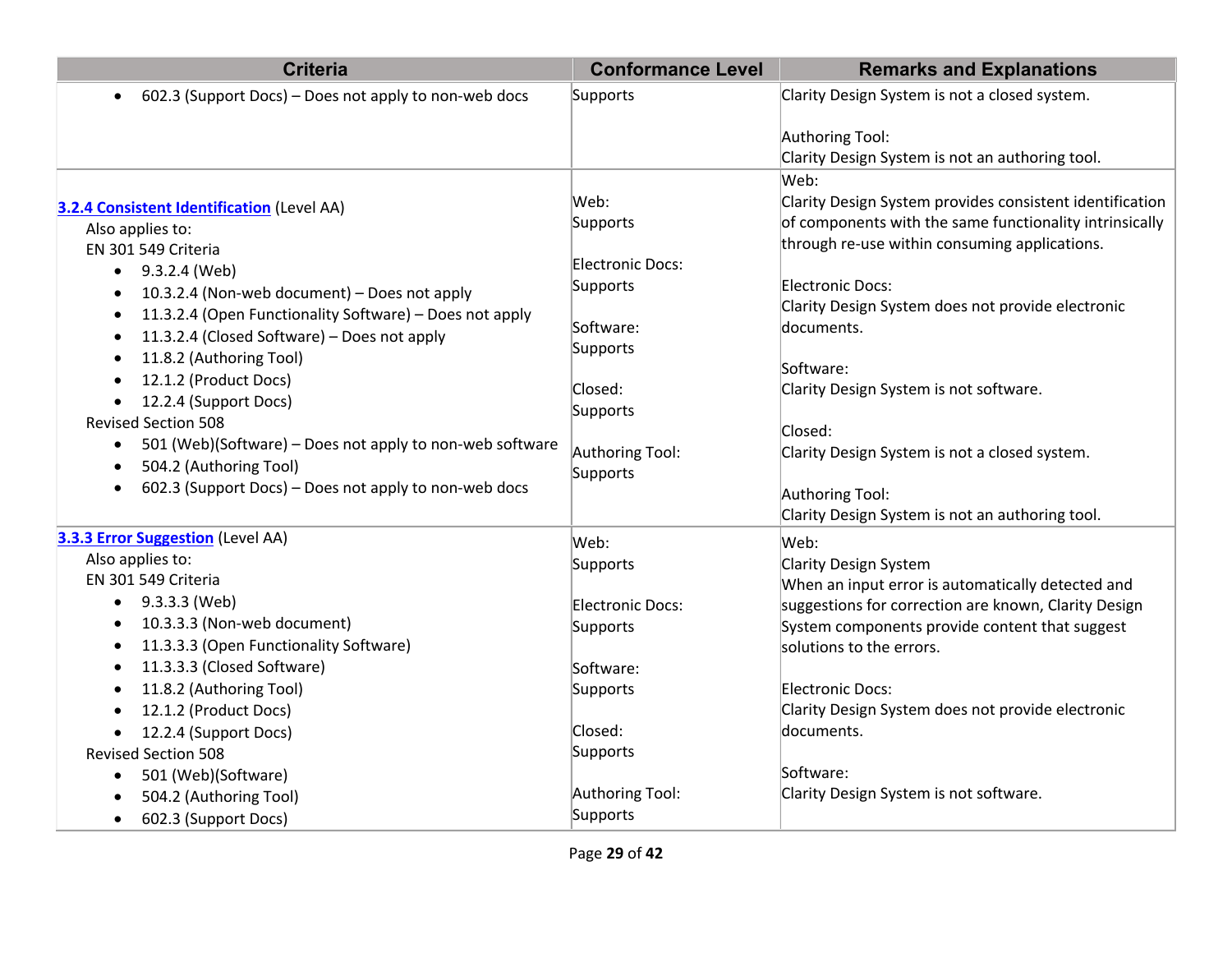| <b>Criteria</b>                                                                                                                                                                                                                                                                                        | <b>Conformance Level</b>                                                       | <b>Remarks and Explanations</b>                                                                                                                                                                                                                                                                                                                                                                                                                                                                |
|--------------------------------------------------------------------------------------------------------------------------------------------------------------------------------------------------------------------------------------------------------------------------------------------------------|--------------------------------------------------------------------------------|------------------------------------------------------------------------------------------------------------------------------------------------------------------------------------------------------------------------------------------------------------------------------------------------------------------------------------------------------------------------------------------------------------------------------------------------------------------------------------------------|
|                                                                                                                                                                                                                                                                                                        |                                                                                | Closed:<br>Clarity Design System is not a closed system.<br>Authoring Tool:<br>Clarity Design System is not an authoring tool.<br>Web:                                                                                                                                                                                                                                                                                                                                                         |
| 3.3.4 Error Prevention (Legal, Financial, Data) (Level AA)<br>Also applies to:<br>EN 301 549 Criteria<br>9.3.3.4 (Web)<br>$\bullet$<br>10.3.3.4 (Non-web document)<br>11.3.3.4 (Open Functionality Software)                                                                                           | Web:<br>Supports<br><b>Electronic Docs:</b><br>Supports                        | Clarity Design System components do not cause legal<br>commitments or financial transactions. Clarity Design<br>System provides the ability for consuming applications<br>that have this functionality to (1) provide functionality<br>to reverse a submission, (2) check user input and<br>providing the user with an opportunity to make<br>corrections or (3) provide a mechanism to the user for<br>reviewing, confirming, and correcting information<br>before finalizing the submission. |
| 11.3.3.4 (Closed Software)<br>11.8.2 (Authoring Tool)<br>12.1.2 (Product Docs)<br>12.2.4 (Support Docs)<br><b>Revised Section 508</b><br>501 (Web)(Software)<br>$\bullet$<br>504.2 (Authoring Tool)<br>602.3 (Support Docs)                                                                            | Software:<br>Supports<br>Closed:<br>Supports<br>Authoring Tool:<br>Supports    | Electronic Docs:<br>Clarity Design System does not provide electronic<br>documents.<br>Software:<br>Clarity Design System is not software.<br>Closed:<br>Clarity Design System is not a closed system.<br>Authoring Tool:                                                                                                                                                                                                                                                                      |
| 4.1.3 Status Messages (Level AA 2.1 only)<br>Also applies to:<br>EN 301 549 Criteria<br>9.4.1.3 (Web)<br>$\bullet$<br>10.4.1.3 (Non-web document) - Does not apply<br>$\bullet$<br>11.4.1.3 (Open Functionality Software) - Does not apply<br>11.4.1.3 (Closed Software) - Does not apply<br>$\bullet$ | Web:<br><b>Partially Supports</b><br>Electronic Docs:<br>Supports<br>Software: | Clarity Design System is not an authoring tool.<br>Web:<br>Dynamically generated status messages in Clarity Design<br>System components are not announced when using the<br>NVDA screen reader with the Firefox browser on the<br>Windows 10 operating system. For more information<br>see issues 3562 and 3822.                                                                                                                                                                               |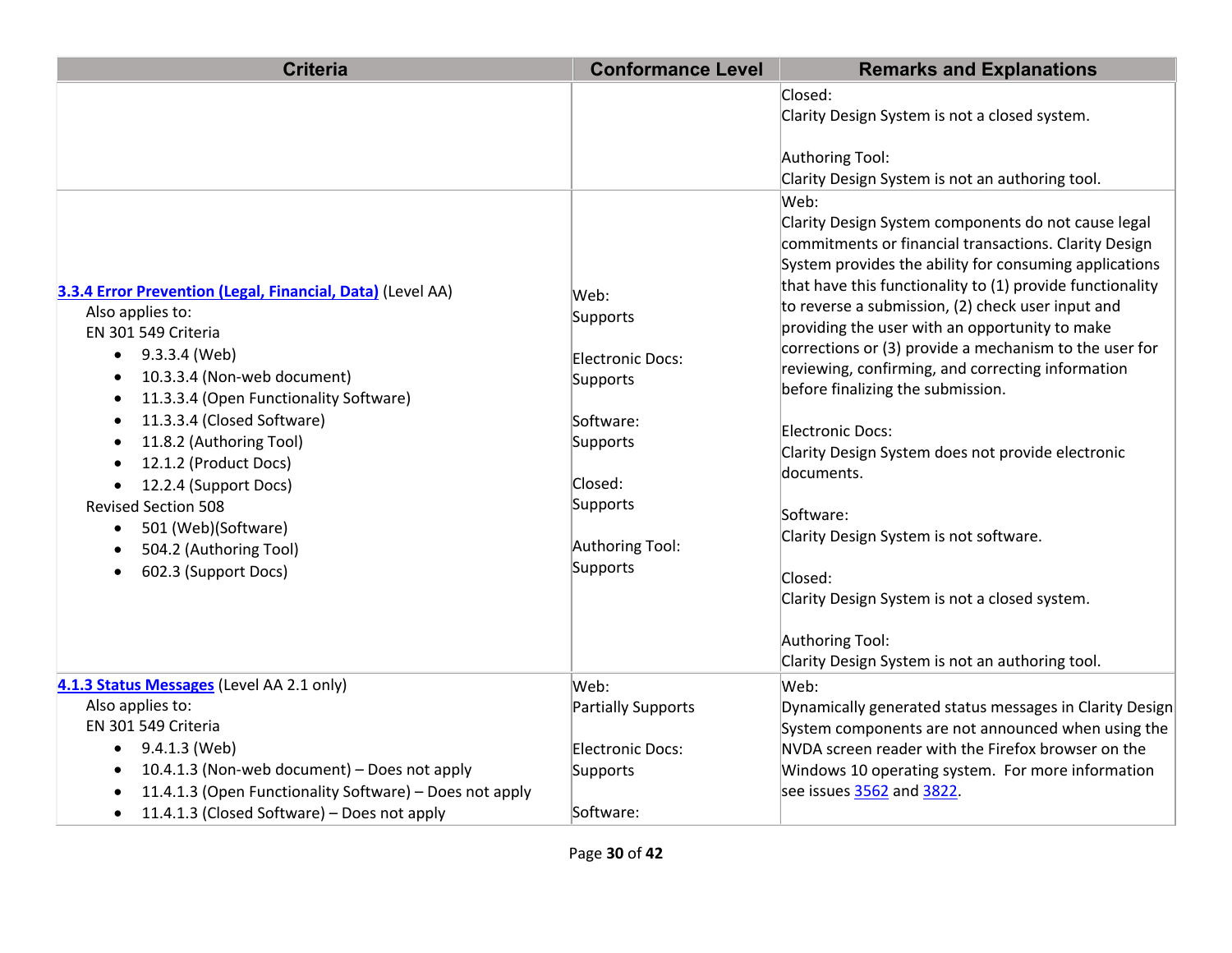| <b>Criteria</b>                      | <b>Conformance Level</b> | <b>Remarks and Explanations</b>                   |
|--------------------------------------|--------------------------|---------------------------------------------------|
| 11.8.2 (Authoring Tool)              | Supports                 | Electronic Docs:                                  |
| 12.1.2 (Product Docs)                |                          | Clarity Design System does not provide electronic |
| 12.2.4 (Support Docs)                | Closed:                  | documents.                                        |
| Revised Section 508 - Does not apply | Supports                 |                                                   |
|                                      |                          | Software:                                         |
|                                      | Authoring Tool:          | Clarity Design System is not software.            |
|                                      | Supports                 |                                                   |
|                                      |                          | Closed:                                           |
|                                      |                          | Clarity Design System is not a closed system.     |
|                                      |                          | Authoring Tool:                                   |
|                                      |                          |                                                   |
|                                      |                          | Clarity Design System is not an authoring tool.   |

#### **Table 3: Success Criteria, Level AAA**

Notes: Not included in report.

# **Revised Section 508 Report**

Notes: NA

# **Chapter 3: Functional Performance Criteria (FPC)**

| <b>Criteria</b>      | <b>Conformance Level</b>  | <b>Remarks and Explanations</b>                  |
|----------------------|---------------------------|--------------------------------------------------|
| 302.1 Without Vision | <b>Partially Supports</b> | Clarity Design System has some functionality     |
|                      |                           | that is difficult to use without vision. See the |
|                      |                           | following criteria from the WCAG 2.1 section:    |
|                      |                           | 1.3.2 Meaningful Sequence, 2.1.1 Keyboard,       |
|                      |                           | 2.4.3 Focus Order, 3.3.2 Labels or Instructions, |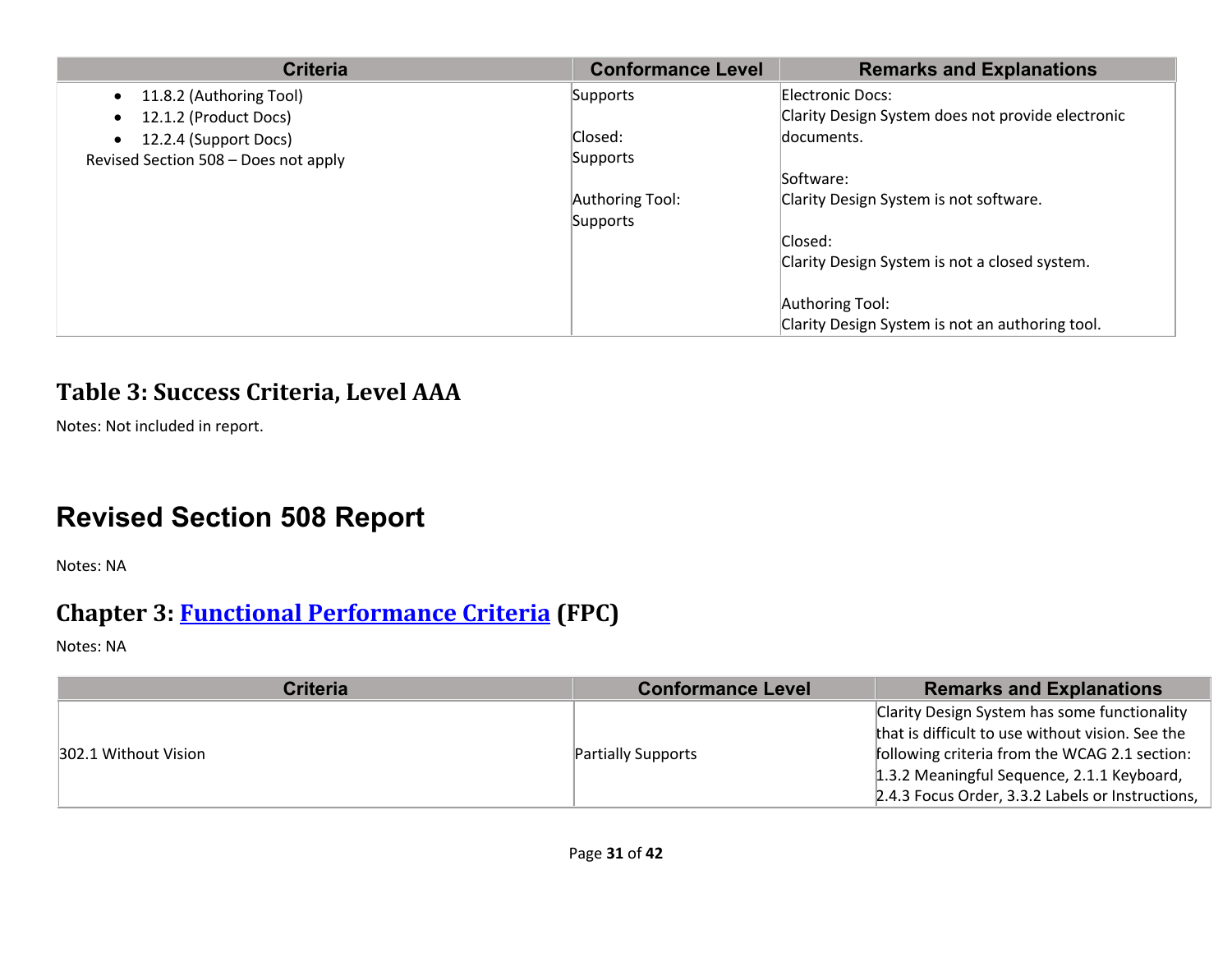| <b>Criteria</b>                                                | <b>Conformance Level</b> | <b>Remarks and Explanations</b>                                                            |
|----------------------------------------------------------------|--------------------------|--------------------------------------------------------------------------------------------|
|                                                                |                          | 4.1.2 Name, Role, Value and 4.1.3 Status                                                   |
|                                                                |                          | Messages.                                                                                  |
|                                                                |                          | Clarity Design System has some functionality                                               |
| 302.2 With Limited Vision                                      | Partially Supports       | that is difficult to use with limited vision. See                                          |
|                                                                |                          | the following criteria from the WCAG 2.1                                                   |
|                                                                |                          | section: 1.4.3 Contrast (Minimum).                                                         |
| 302.3 Without Perception of Color                              | Supports                 | Clarity Design System components do not<br>require user perception of color for operation. |
|                                                                |                          |                                                                                            |
| 302.4 Without Hearing                                          | Not Applicable           | Clarity Design System components do not                                                    |
|                                                                |                          | require user hearing for operation.                                                        |
| 302.5 With Limited Hearing                                     | Not Applicable           | Clarity Design System components do not                                                    |
|                                                                |                          | require user hearing for operation.                                                        |
| 302.6 Without Speech                                           | Not Applicable           | Clarity Design System components do not offer                                              |
|                                                                |                          | a spoken mode of operation.                                                                |
|                                                                |                          | Most Clarity Design System components do not                                               |
|                                                                |                          | require fine motor control or operation of more                                            |
|                                                                |                          | than one control at the same time. However,                                                |
| 302.7 With Limited Manipulation                                | Partially Supports       | the Datagrid component requires the ability to                                             |
|                                                                |                          | use a mouse to resize columns. See the criteria                                            |
|                                                                |                          | from the WCAG 2.1 section for criteria 2.1.1                                               |
|                                                                |                          | Keyboard in the WCAG 2.1 section.                                                          |
|                                                                |                          | Clarity Design System components can be                                                    |
| 302.8 With Limited Reach and Strength                          | Supports                 | operated with limited reach and limited                                                    |
|                                                                |                          | strength.                                                                                  |
|                                                                |                          | Clarity Design System supports the dyslexia                                                |
|                                                                |                          | related requirements of WCAG 2.1 section for                                               |
|                                                                |                          | criteria 1.4.12 Text Spacing. However, Clarity                                             |
| 302.9 With Limited Language, Cognitive, and Learning Abilities | Partially Supports       | Design System requires the ability to develop                                              |
|                                                                |                          | code using Angular and thus is not intended for                                            |
|                                                                |                          | use by people with limited language, cognitive                                             |
|                                                                |                          | or learning differences (other than dyslexia).                                             |

# **Chapter 4: Hardware**

Notes: Not included in report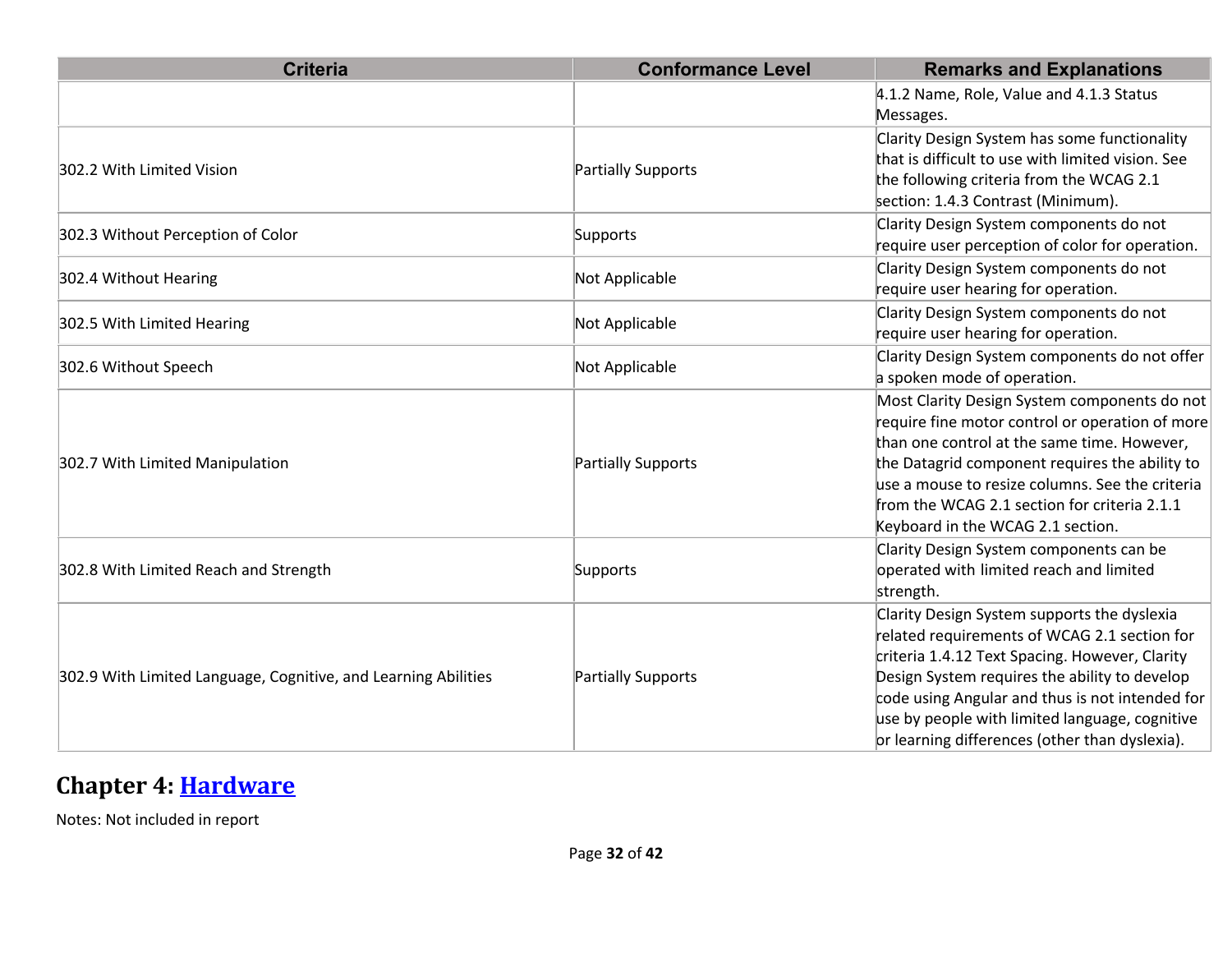# **Chapter 5: Software**

| <b>Criteria</b>                                       | <b>Conformance Level</b>            | <b>Remarks and Explanations</b>                                                                                                                                                                                                              |
|-------------------------------------------------------|-------------------------------------|----------------------------------------------------------------------------------------------------------------------------------------------------------------------------------------------------------------------------------------------|
| 501.1 Scope - Incorporation of WCAG 2.0 AA            | See WCAG 2.x section                | See information in WCAG 2.x section                                                                                                                                                                                                          |
| <b>502 Interoperability with Assistive Technology</b> | Heading cell - no response required | Heading cell - no response required                                                                                                                                                                                                          |
| 502.2.1 User Control of Accessibility Features        | Supports                            | Clarity Design System does not offer<br>accessibility specific features or<br>components. Instead it makes components<br>accessible via the users' choice of assistive<br>technology.                                                        |
| 502.2.2 No Disruption of Accessibility Features       | Supports                            | Clarity Design System does not disrupt<br>platform accessibility features.                                                                                                                                                                   |
| <b>502.3 Accessibility Services</b>                   | Heading cell - no response required | Heading cell - no response required                                                                                                                                                                                                          |
| 502.3.1 Object Information                            | Partially Supports                  | Most components offered by Clarity<br>Design System programmatically expose<br>the required object information, but there<br>are some exceptions. See criteria 4.1.2<br>Name, Role, Value in the WCAG 2.1<br>section.                        |
| 502.3.2 Modification of Object Information            | Supports                            | Clarity Design System ensures that states<br>and properties that can be set by the user<br>are capable of being set programmatically<br>using assistive technology.                                                                          |
| 502.3.3 Row, Column, and Headers                      | Partially Supports                  | Clarity Design System's row detail<br>component is not programmatically<br>associated with the row or column<br>headers of the Datagrid components that<br>contain it. See criteria 1.3.1 Info and<br>Relationships in the WCAG 2.1 section. |
| 502.3.4 Values                                        | Supports                            | Clarity Design System programmatically<br>exposes values, and if necessary, ranges of<br>values of input elements within its<br>components.                                                                                                  |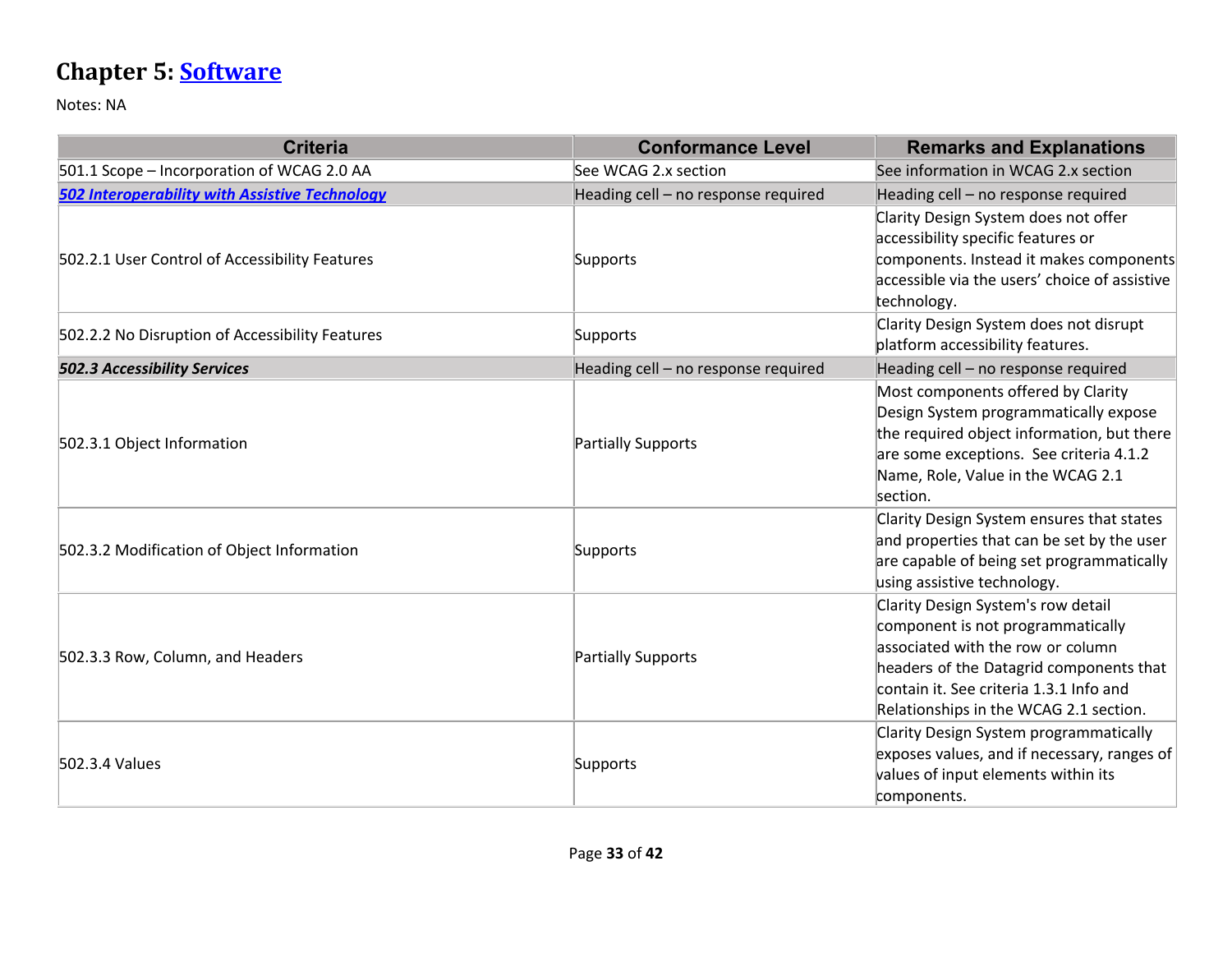| <b>Criteria</b>                    | <b>Conformance Level</b> | <b>Remarks and Explanations</b>                                                                                                                                                                                                                                                                                                                                                                             |
|------------------------------------|--------------------------|-------------------------------------------------------------------------------------------------------------------------------------------------------------------------------------------------------------------------------------------------------------------------------------------------------------------------------------------------------------------------------------------------------------|
| 502.3.5 Modification of Values     | Supports                 | Clarity Design System ensures that values<br>that can be set by the user are capable of<br>being set programmatically using assistive<br>technology.                                                                                                                                                                                                                                                        |
| 502.3.6 Label Relationships        | Supports                 | Clarity Design System ensures that any<br>label relationships, whether direct or<br>indirect are programmatically defined.                                                                                                                                                                                                                                                                                  |
| 502.3.7 Hierarchical Relationships | Supports                 | Clarity Design System ensures that all<br>hierarchical relationships are<br>programmatically defined.                                                                                                                                                                                                                                                                                                       |
| 502.3.8 Text                       | Supports                 | Clarity Design System ensures that the<br>content of text objects, text attributes,<br>and the boundary of text rendered to the<br>screen is programmatically determinable.                                                                                                                                                                                                                                 |
| 502.3.9 Modification of Text       | Supports                 | Clarity Design System ensures that text<br>that can be set by the user is set<br>programmatically with assistive<br>technology.                                                                                                                                                                                                                                                                             |
| 502.3.10 List of Actions           | Supports                 | Clarity Design System's supports styled<br>lists of actions.                                                                                                                                                                                                                                                                                                                                                |
| 502.3.11 Actions on Objects        | Partially Supports       | Most Clarity Design System components<br>allow assistive technology to<br>programmatically execute available<br>actions.<br>But the Datagrid component contains an<br>expandable caret button that cannot be<br>read or activated when using the<br>VoiceOver screen reader with the Safari<br>Browser on the macOS operating system.<br>See criteria 1.3.2 Meaningful Sequence in<br>the WCAG 2.1 section. |
| 502.3.12 Focus Cursor              | Supports                 | Clarity Design System components expose<br>information and mechanisms necessary to<br>track focus.                                                                                                                                                                                                                                                                                                          |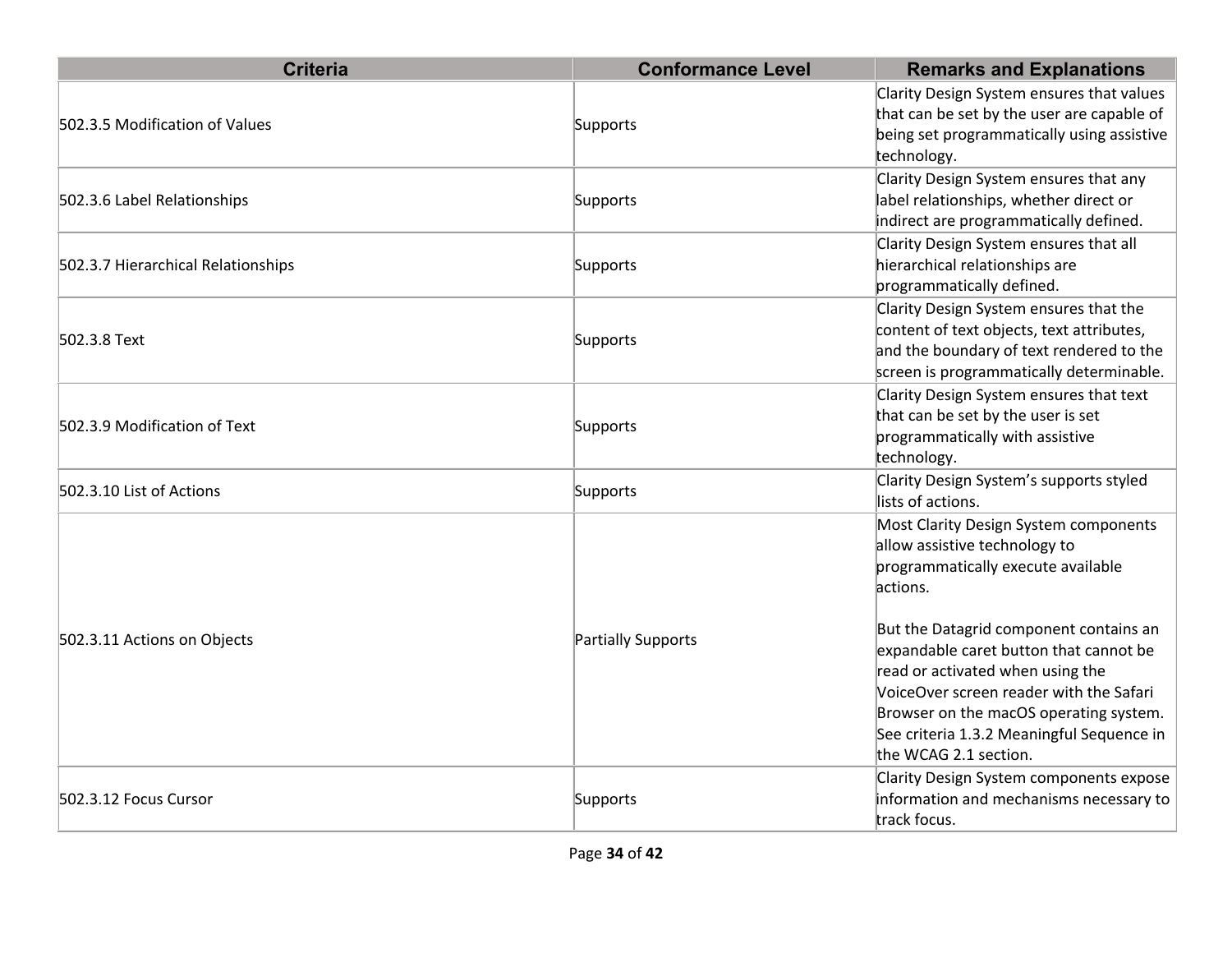| <b>Criteria</b>                                                                        | <b>Conformance Level</b>            | <b>Remarks and Explanations</b>                                                                                                                                                                                                                         |
|----------------------------------------------------------------------------------------|-------------------------------------|---------------------------------------------------------------------------------------------------------------------------------------------------------------------------------------------------------------------------------------------------------|
| 502.3.13 Modification of Focus Cursor                                                  | Supports                            | Clarity Design System ensures that focus,<br>text insertion point, and selection<br>attributes that can be set by the user shall<br>be capable of being set programmatically,<br>including with assistive technology.                                   |
| 502.3.14 Event Notification                                                            | Supports                            | Clarity Design System ensures that<br>notification of events relevant to user<br>interactions, including but not limited to<br>changes in the component's state(s),<br>value, name, description, or boundary, are<br>available to assistive technology. |
| 502.4 Platform Accessibility Features                                                  | Not Applicable                      | Clarity Design System is not a platform.                                                                                                                                                                                                                |
| <b>503 Applications</b>                                                                | Heading cell - no response required | Heading cell - no response required                                                                                                                                                                                                                     |
| 503.2 User Preferences                                                                 | Not Applicable                      | Clarity Design System is not an application<br>and does not need to provide functionality<br>to set user preferences.                                                                                                                                   |
| 503.3 Alternative User Interfaces                                                      | Not Applicable                      | Clarity Design System does not provide an<br>alternative user interface that functions as<br>assistive technology.                                                                                                                                      |
| 503.4 User Controls for Captions and Audio Description                                 | Heading cell - no response required | Heading cell - no response required                                                                                                                                                                                                                     |
| 503.4.1 Caption Controls                                                               | Not Applicable                      | See criteria 1.2.2 Captions (Prerecorded)<br>in the WCAG 2.1 section.                                                                                                                                                                                   |
| 503.4.2 Audio Description Controls                                                     | Not Applicable                      | See criteria 1.2.1 Audio-only and Video-<br>only (Prerecorded) in the WCAG 2.1<br>section.                                                                                                                                                              |
| <b>504 Authoring Tools</b>                                                             | Heading cell - no response required | Heading cell - no response required                                                                                                                                                                                                                     |
| 504.2 Content Creation or Editing (if not authoring tool, enter "not<br>applicable")   | See WCAG 2.1 section                | See information in the WCAG 2.1 section                                                                                                                                                                                                                 |
| 504.2.1 Preservation of Information Provided for Accessibility in Format<br>Conversion | Not Applicable                      | Clarity Design System is not an authoring<br>tool.                                                                                                                                                                                                      |
| 504.2.2 PDF Export                                                                     | Not Applicable                      | Clarity Design System is not an authoring<br>tool.                                                                                                                                                                                                      |
| 504.3 Prompts                                                                          | Not Applicable                      | Clarity Design System is not an authoring<br>tool.                                                                                                                                                                                                      |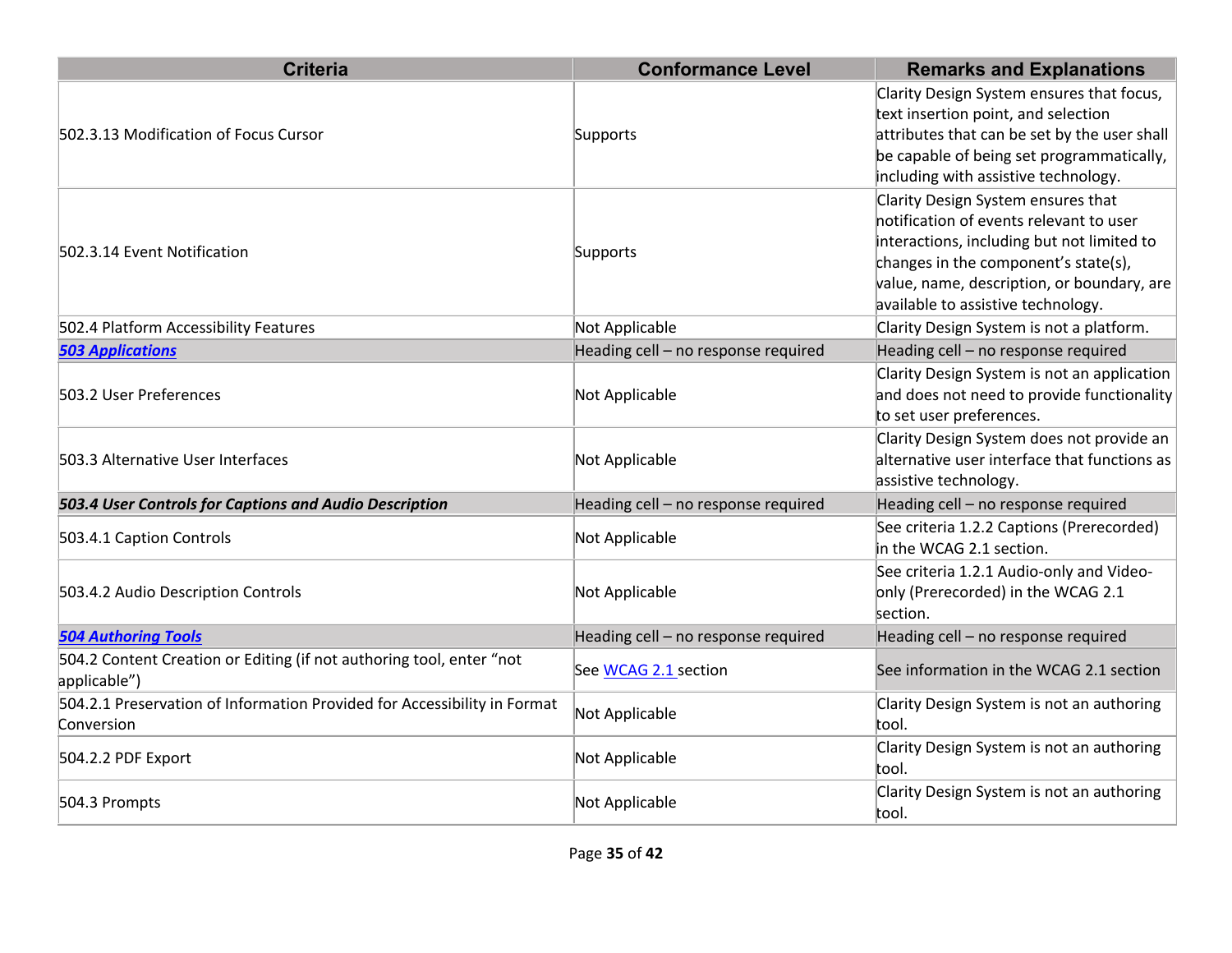| <b>Criteria</b> | <b>Conformance Level</b> | <b>Remarks and Explanations</b>                    |
|-----------------|--------------------------|----------------------------------------------------|
| 504.4 Templates | Not Applicable           | Clarity Design System is not an authoring<br>tool. |

**Chapter 6: Support Documentation and Services** 

Notes: Not included in report.

# **EN 301 549 Report**

Notes: NA

### **Chapter 4: Functional Performance Statements (FPS)**

| <b>Criteria</b>                          | <b>Conformance Level</b> | <b>Remarks and Explanations</b>                                                                                                                                                                                                                                                                                 |
|------------------------------------------|--------------------------|-----------------------------------------------------------------------------------------------------------------------------------------------------------------------------------------------------------------------------------------------------------------------------------------------------------------|
| 4.2.1 Usage without vision               | Partially Supports       | Clarity Design System has some<br>functionality that is difficult to use without<br>vision. See the following criteria from the<br>WCAG 2.1 section: 1.3.2 Meaningful<br>Sequence, 2.1.1 Keyboard, 2.4.3 Focus<br>Order, 3.3.2 Labels or Instructions, 4.1.2<br>Name, Role, Value and 4.1.3 Status<br>Messages. |
| 4.2.2 Usage with limited vision          | Partially Supports       | Clarity Design System has some<br>functionality that is difficult to use with<br>limited vision. See criteria 1.4.3 Contrast<br>(Minimum) in the WCAG 2.1 section.                                                                                                                                              |
| 4.2.3 Usage without perception of colour | Supports                 | Clarity Design System does not use color<br>as the only visual means of conveying<br>information, indicating an action,<br>prompting a response, or distinguishing a<br>visual element.                                                                                                                         |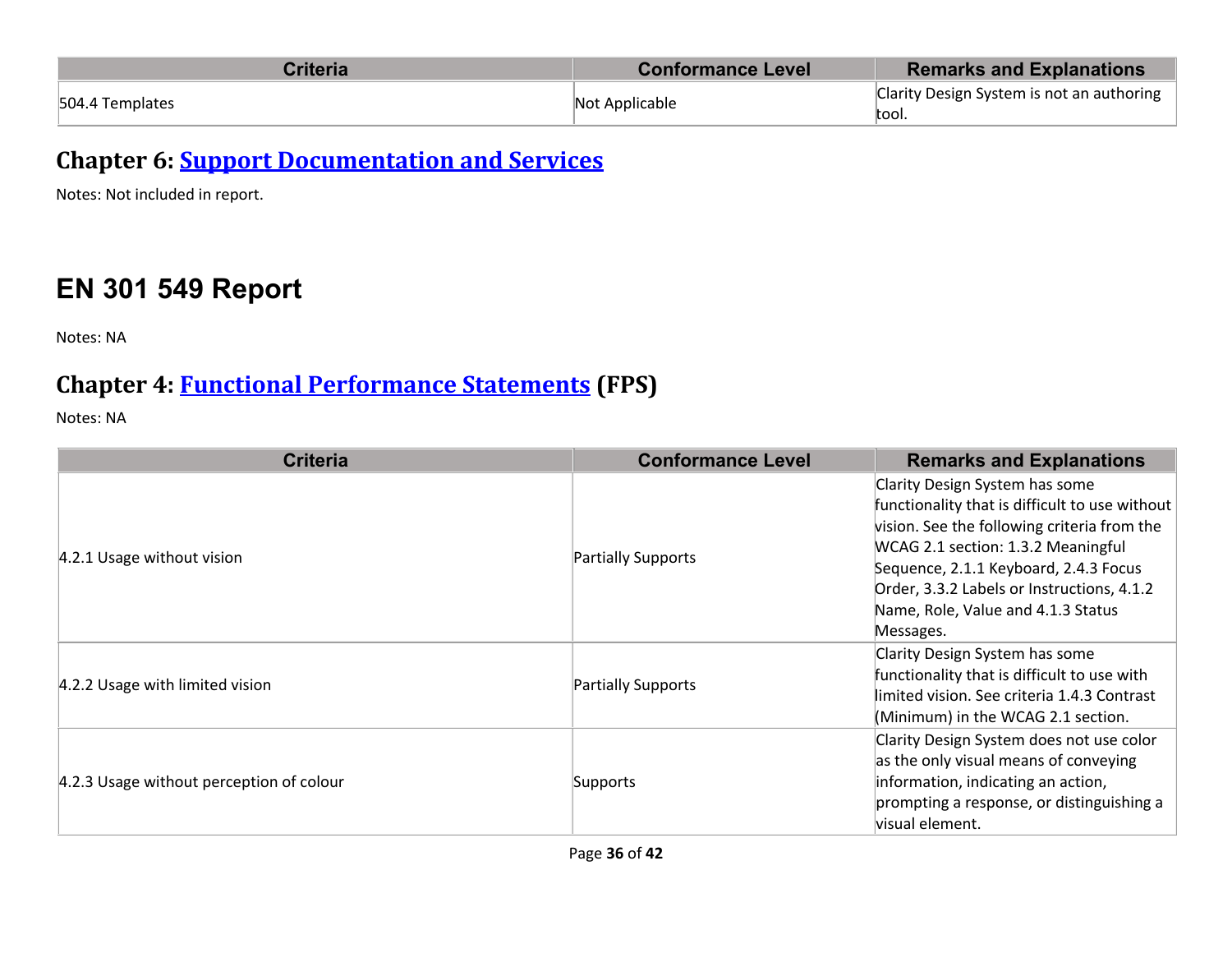| <b>Criteria</b>                                   | <b>Conformance Level</b> | <b>Remarks and Explanations</b>                                                                                                                                                                                              |
|---------------------------------------------------|--------------------------|------------------------------------------------------------------------------------------------------------------------------------------------------------------------------------------------------------------------------|
| 4.2.4 Usage without hearing                       | Not Applicable           | Clarity Design System components do not<br>require user hearing for operation.                                                                                                                                               |
| 4.2.5 Usage with limited hearing                  | Not Applicable           | Clarity Design System components do not<br>require user hearing for operation.                                                                                                                                               |
| 4.2.6 Usage without vocal capability              | Not Applicable           | Clarity Design System components do not<br>offer a vocal mode of operation.                                                                                                                                                  |
| 4.2.7 Usage with limited manipulation or strength | Not Applicable           | Clarity Design System components can be<br>operated with limited reach and limited<br>strength.                                                                                                                              |
| 4.2.8 Usage with limited reach                    | Not Applicable           | Clarity Design System components can be<br>operated with limited reach.                                                                                                                                                      |
| 4.2.9 Minimize photosensitive seizure triggers    | Not Applicable           | Clarity Design System components do not<br>does include visual features with flashing<br>that could trigger seizures.                                                                                                        |
| 4.2.10 Usage with limited cognition               | Partially Supports       | Clarity Design System requires the ability<br>to develop code using Angular and thus is<br>not intended for use by people with<br>limited language, cognitive or learning<br>differences (other than dyslexia).              |
| $4.2.11$ Privacy                                  | Supports                 | Clarity Design System does not impede the<br>usage of standard privacy controls<br>alongside assistive technologies. For<br>example, users can connect a headset for<br>private listening to screen reader<br>announcements. |

#### **Chapter 5: Generic Requirements**

Notes: Clarity Design System supports standard assistive technologies and is therefore not subject to the Closed Functionality criteria described in this Chapter.

#### **Chapter 6: ICT with Two-Way Voice Communication**

Notes: Not included in report.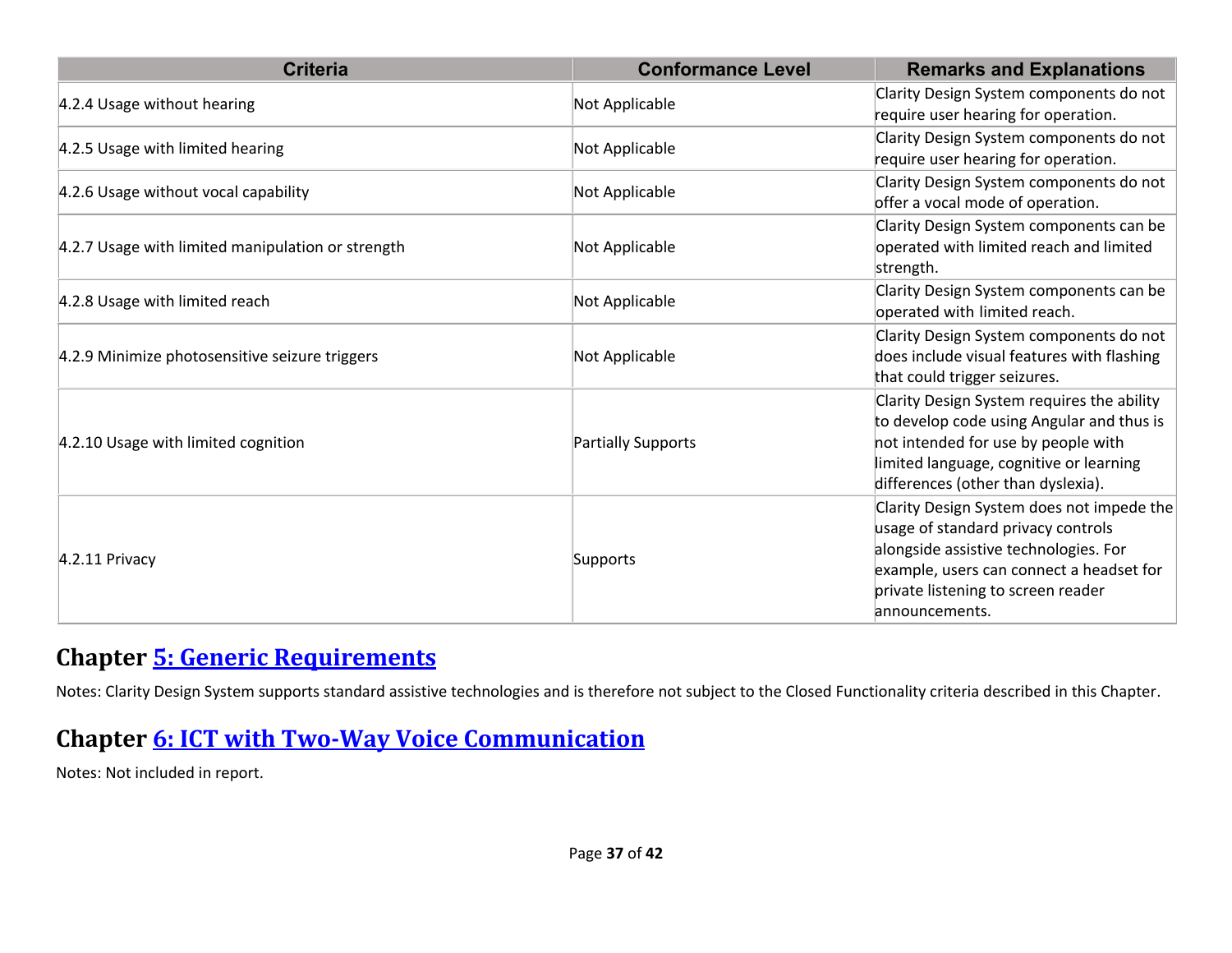### **Chapter 7: ICT with Video Capabilities**

Notes: Not included in report.

#### **Chapter 8: Hardware**

Notes: Not included in report.

## **Chapter 9: Web** *(see WCAG 2.x section)*

Notes: NA

## **Chapter 10: Non-Web Software**

Notes: Not included in report.

#### Chapter 11: Software

| <b>Criteria</b>                                                                                                               | <b>Conformance Level</b>            | <b>Remarks and Explanations</b>                                                 |
|-------------------------------------------------------------------------------------------------------------------------------|-------------------------------------|---------------------------------------------------------------------------------|
| 11.0 General                                                                                                                  | Heading cell - no response required | Heading cell - no response required                                             |
| 11.1.1.1 through 11.4.1.3                                                                                                     | See WCAG 2.X section                | See information in WCAG 2.X section                                             |
| 11.5 Interoperability with assistive technology                                                                               | Heading cell - no response required | Heading cell - no response required                                             |
| 11.5.1 Closed functionality (informative)                                                                                     | Heading cell - no response required | Heading cell - no response required                                             |
| 11.5.2 Accessibility services                                                                                                 | Heading cell - no response required | Heading cell - no response required                                             |
| 11.5.2.1 Platform accessibility service support for software that provides See 11.5.2.5 through 11.5.2.17<br>a user interface |                                     | See information in 11.5.2.5 through<br>11.5.2.17                                |
| 11.5.2.2 Platform accessibility service support for assistive technologies See 11.5.2.5 through 11.5.2.17                     |                                     | See information in 11.5.2.5 through<br>11.5.2.17                                |
| 11.5.2.3 Use of accessibility services                                                                                        | Supports                            | Clarity Design System uses standard<br>platform accessibility services.         |
| 11.5.2.4 Assistive technology                                                                                                 | Not Applicable                      | Clarity Design System is not an assistive<br>technology.                        |
| 11.5.2.5 Object information                                                                                                   | Partially Supports                  | Most Clarity Design System components<br>expose the required object information |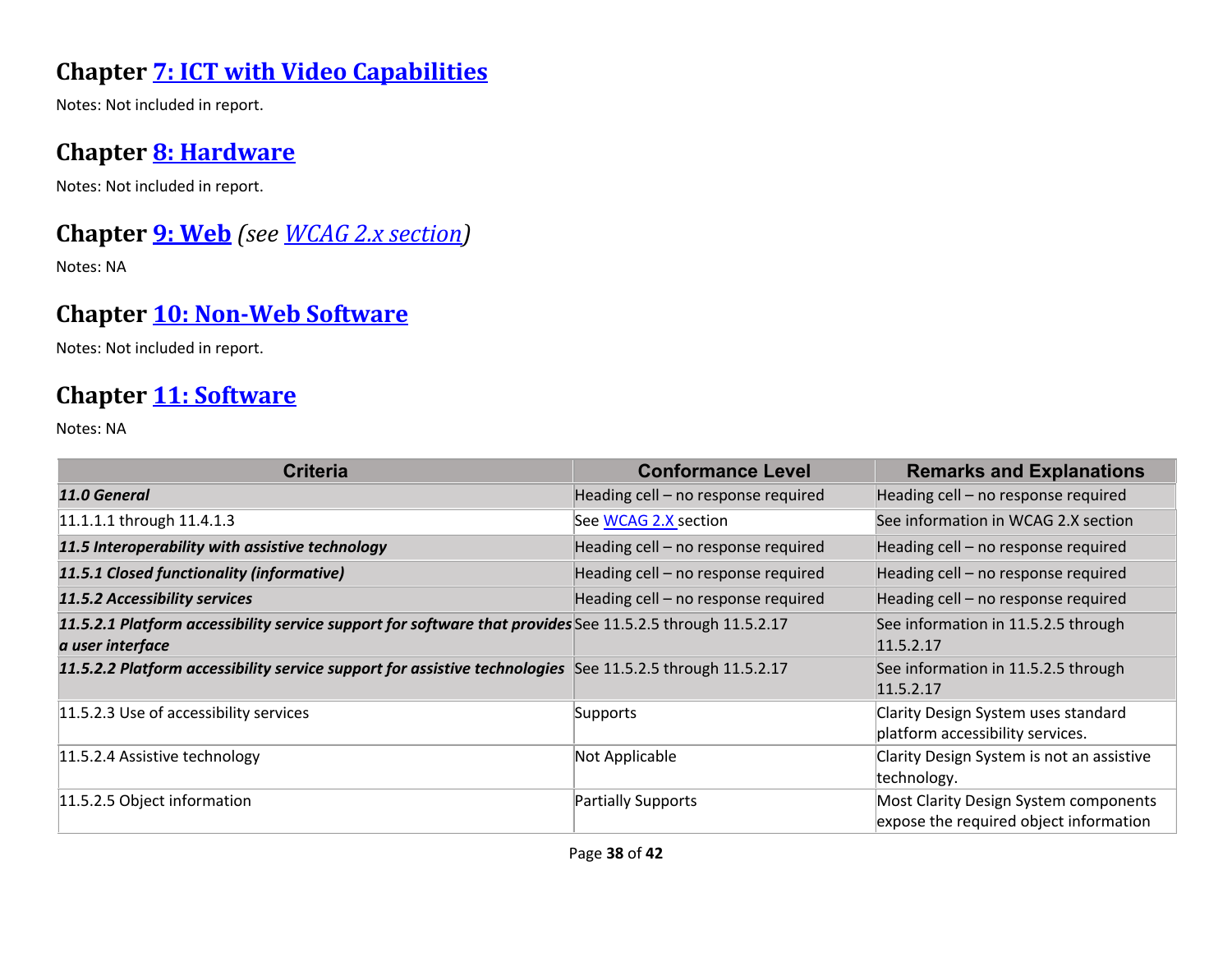| <b>Criteria</b>                          | <b>Conformance Level</b>  | <b>Remarks and Explanations</b>                                                                                                                                                                                                              |
|------------------------------------------|---------------------------|----------------------------------------------------------------------------------------------------------------------------------------------------------------------------------------------------------------------------------------------|
|                                          |                           | but there are some exceptions. See<br>criteria 4.1.2 Name, Role, Value in the<br>WCAG 2.1 section.                                                                                                                                           |
| 11.5.2.6 Row, column, and headers        | Partially Supports        | Clarity Design System's row detail<br>component is not programmatically<br>associated with the row or column<br>headers of the Datagrid components that<br>contain it. See criteria 1.3.1 Info and<br>Relationships in the WCAG 2.1 section. |
| 11.5.2.7 Values                          | Partially Supports        | Most Clarity Design System components<br>expose their values but there are some<br>exceptions. See criteria 4.1.2 Name, Role,<br>Value in the WCAG 2.1 section.                                                                              |
| 11.5.2.8 Label relationships             | Supports                  | Clarity Design System ensures that any<br>label relationships, whether direct or<br>indirect are programmatically defined.                                                                                                                   |
| 11.5.2.9 Parent-child relationships      | Supports                  | Clarity Design System ensures that<br>hierarchical relationships are<br>programmatically defined.                                                                                                                                            |
| 11.5.2.10 Text                           | Supports                  | Clarity Design System ensures that the<br>content of text objects, text attributes,<br>and the boundary of text rendered to the<br>screen is programmatically determinable.                                                                  |
| 11.5.2.11 List of available actions      | Supports                  | Clarity Design System's styled lists are<br>available to users' assistive technology.                                                                                                                                                        |
| 11.5.2.12 Execution of available actions | <b>Partially Supports</b> | Most Clarity Design System components<br>allow assistive technology to<br>programmatically execute available<br>actions.                                                                                                                     |
|                                          |                           | But the Datagrid component contains an<br>expandable caret button cannot be read<br>or activated when using the VoiceOver<br>screen reader with the Safari Browser on<br>the macOS operating system. See criteria                            |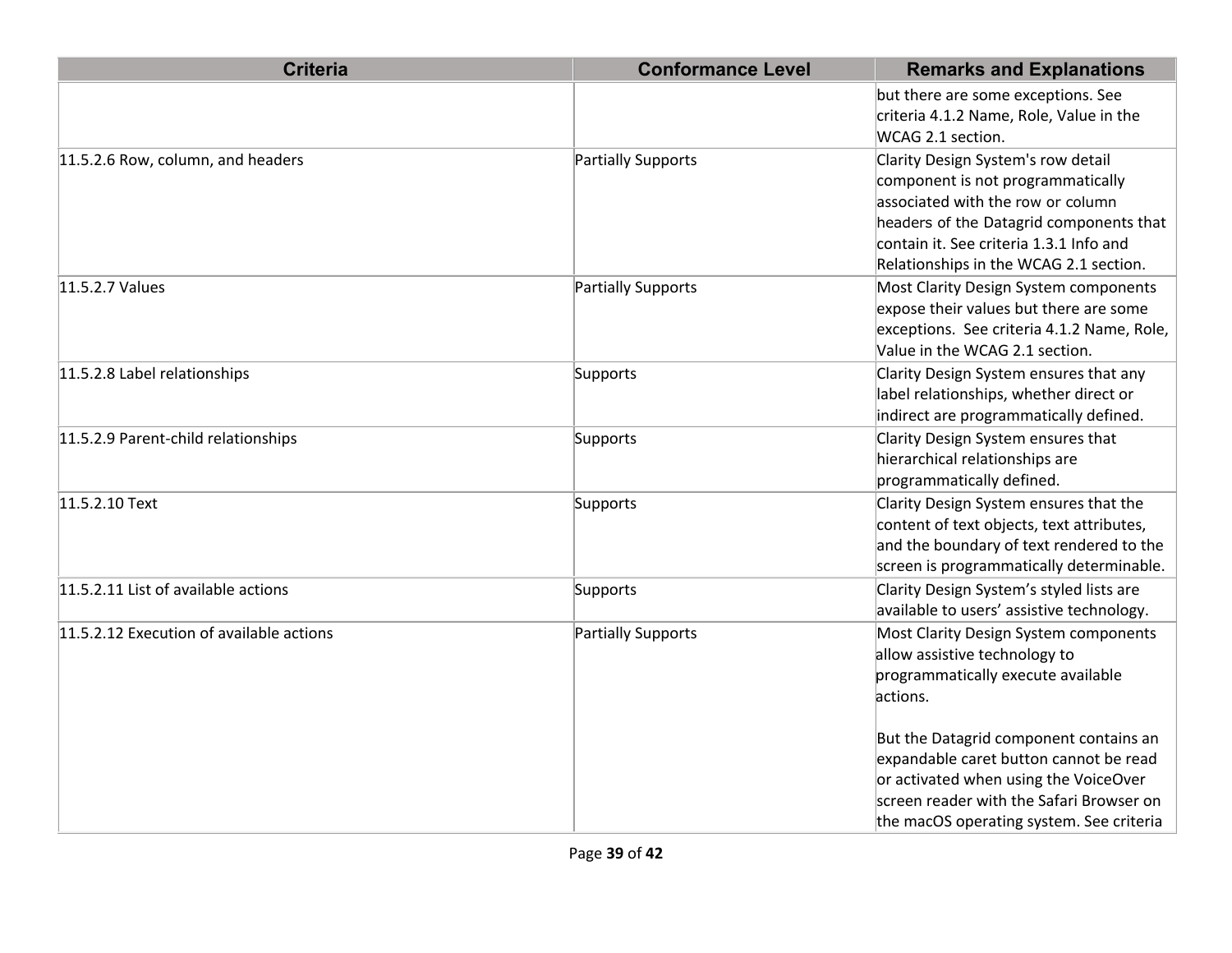| <b>Criteria</b>                                          | <b>Conformance Level</b>            | <b>Remarks and Explanations</b>                                                                                                                                                                                                                                     |
|----------------------------------------------------------|-------------------------------------|---------------------------------------------------------------------------------------------------------------------------------------------------------------------------------------------------------------------------------------------------------------------|
|                                                          |                                     | 1.3.2 Meaningful Sequence in the WCAG<br>$2.1$ section.                                                                                                                                                                                                             |
| 11.5.2.13 Tracking of focus and selection attributes     | Supports                            | Clarity Design System components expose<br>information and mechanisms necessary to<br>track focus.                                                                                                                                                                  |
| 11.5.2.14 Modification of focus and selection attributes | Supports                            | Clarity Design System ensures that focus,<br>text insertion point, and selection<br>attributes that can be set by the user shall<br>be capable of being set programmatically<br>with assistive technology.                                                          |
| 11.5.2.15 Change notification                            | Supports                            | Clarity Design System ensures that<br>notification of change events relevant to<br>user interactions, including but not limited<br>to changes in the component's state(s),<br>value, name, description, or boundary,<br>shall be available to assistive technology. |
| 11.5.2.16 Modifications of states and properties         | Supports                            | Clarity Design System ensures that states<br>and properties that can be set by the user<br>are set programmatically with assistive<br>technology.                                                                                                                   |
| 11.5.2.17 Modifications of values and text               | Supports                            | Clarity Design System ensures that values<br>and text that can be set by the user is set<br>programmatically with assistive<br>technology.                                                                                                                          |
| 11.6 Documented accessibility usage                      | Heading cell - no response required | Heading cell - no response required                                                                                                                                                                                                                                 |
| 11.6.1 User control of accessibility features            | Not Applicable                      | Clarity Design System does not offer<br>accessibility specific features or<br>components. Instead it makes<br>components accessible to users' assistive<br>technology.                                                                                              |
| 11.6.2 No disruption of accessibility features           | Supports                            | Clarity Design System does not disrupt<br>platform accessibility features.                                                                                                                                                                                          |
| 11.7 User preferences                                    | Not Applicable                      | Clarity Design System is not an application<br>and does not need to provide functionality<br>to set user preferences.                                                                                                                                               |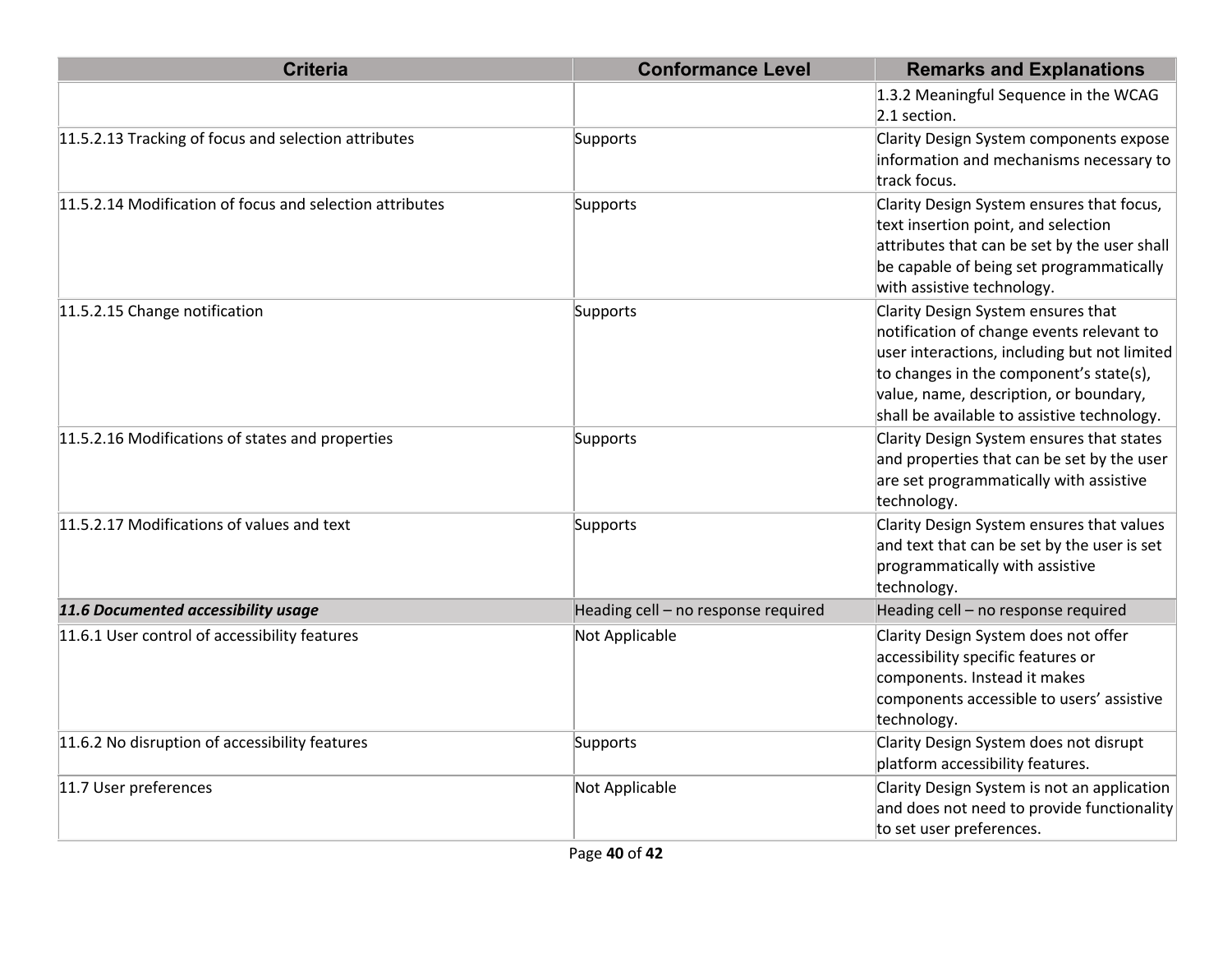| <b>Criteria</b>                                                                       | <b>Conformance Level</b>            | <b>Remarks and Explanations</b>                    |
|---------------------------------------------------------------------------------------|-------------------------------------|----------------------------------------------------|
| <b>11.8 Authoring tools</b>                                                           | Heading cell - no response required | Heading cell - no response required                |
| 11.8.1 Content technology                                                             | Heading cell - no response required | Heading cell - no response required                |
| 11.8.2 Accessible content creation (if not authoring tool, enter "not<br>applicable") | See WCAG 2.1 section                | See information in WCAG 2.1 section                |
| 11.8.3 Preservation of accessibility information in transformations                   | Not Applicable                      | Clarity Design System is not an authoring<br>tool. |
| 11.8.4 Repair assistance                                                              | Not Applicable                      | Clarity Design System is not an authoring<br>tool. |
| 11.8.5 Templates                                                                      | Not Applicable                      | Clarity Design System is not an authoring<br>tool. |

#### **Chapter 12: Documentation and Support Services**

Notes: Not included in report

## **Chapter 13: ICT Providing Relay or Emergency Service Access**

Notes: Not included in report

# **Legal Disclaimer (Company)**

This VPAT is for information purposes only. The information contained in this VPAT represents VMware's view regarding matters discussed herein as of the date of publication. Because of changing market conditions, this VPAT is not a commitment on the part of VMware, and VMware cannot guarantee the accuracy of any information presented after the date of publication. VMware makes no warranties, express or implied.

E202.2 Legacy ICT. Any component or portion of existing ICT that complies with an earlier standard issued pursuant to Section 508 of the Rehabilitation Act of 1973, as amended (as republished in Appendix D), and that has not been altered on or after January 18, 2018, shall not be required to be modified to conform to the Revised 508 Standards.

VMware defers to www.microsoft.com for Windows and Windows application VPATS.

VMware defers to Google for Chrome VPATs.